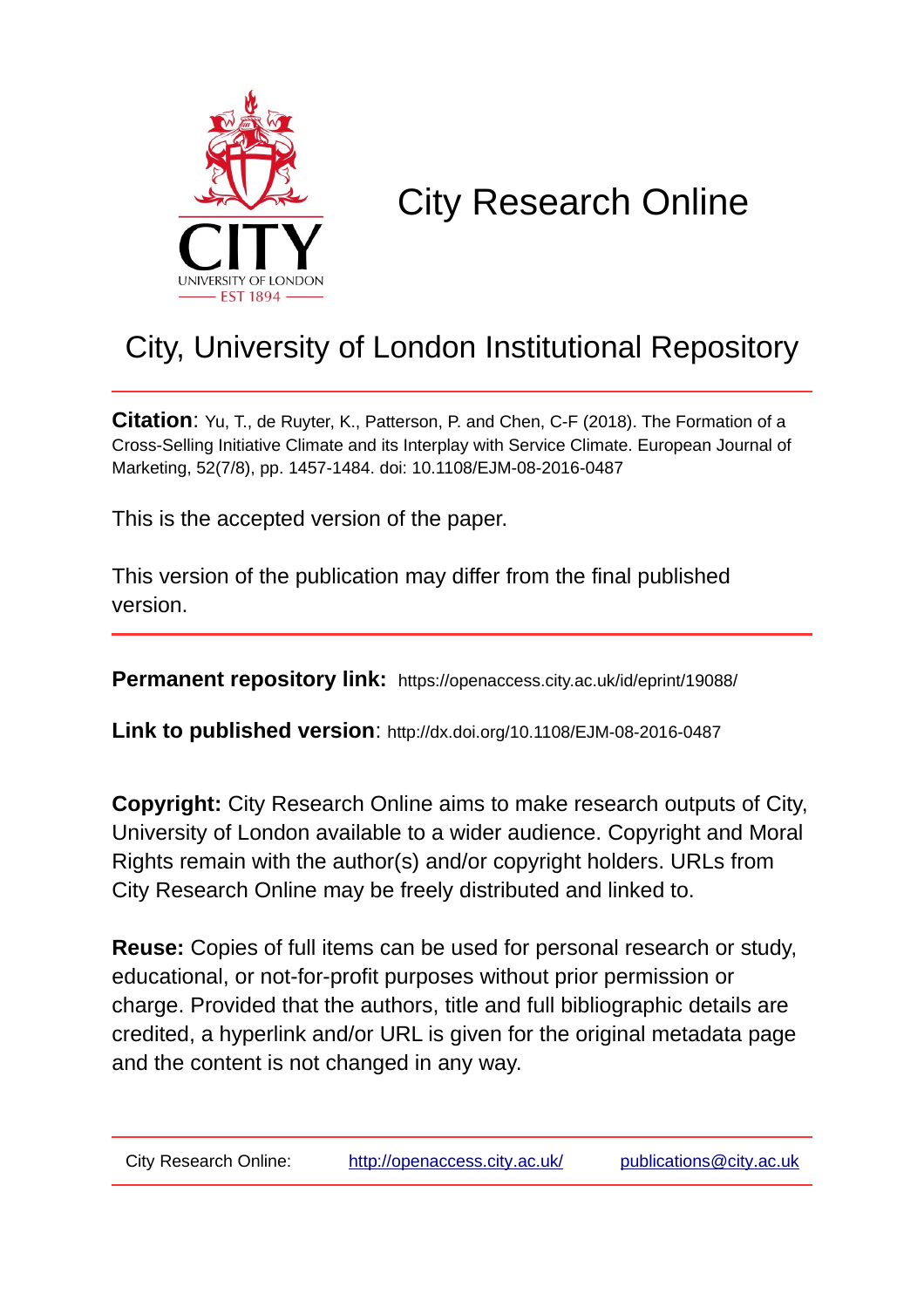#### European Journal of Marketing



## **Interplay with Service Climate**

|                                     | Journal: European Journal of Marketing                                                                                   |
|-------------------------------------|--------------------------------------------------------------------------------------------------------------------------|
|                                     | Manuscript ID   EJM-08-2016-0487.R2                                                                                      |
| Manuscript Type:   Original Article |                                                                                                                          |
| Keywords:                           | cross-selling initiative climate, felt accountability, bottom-line mentality, sales-service performance, service climate |
|                                     |                                                                                                                          |

The Formation of a Cross-Selling Initiative Climate<br>
Journal: European Journal of Marketing<br>
Manuscript Type: Original Article<br>
Manuscript Type: Original Article<br>
Keywords: cross-selling initiative climate, fel accountabil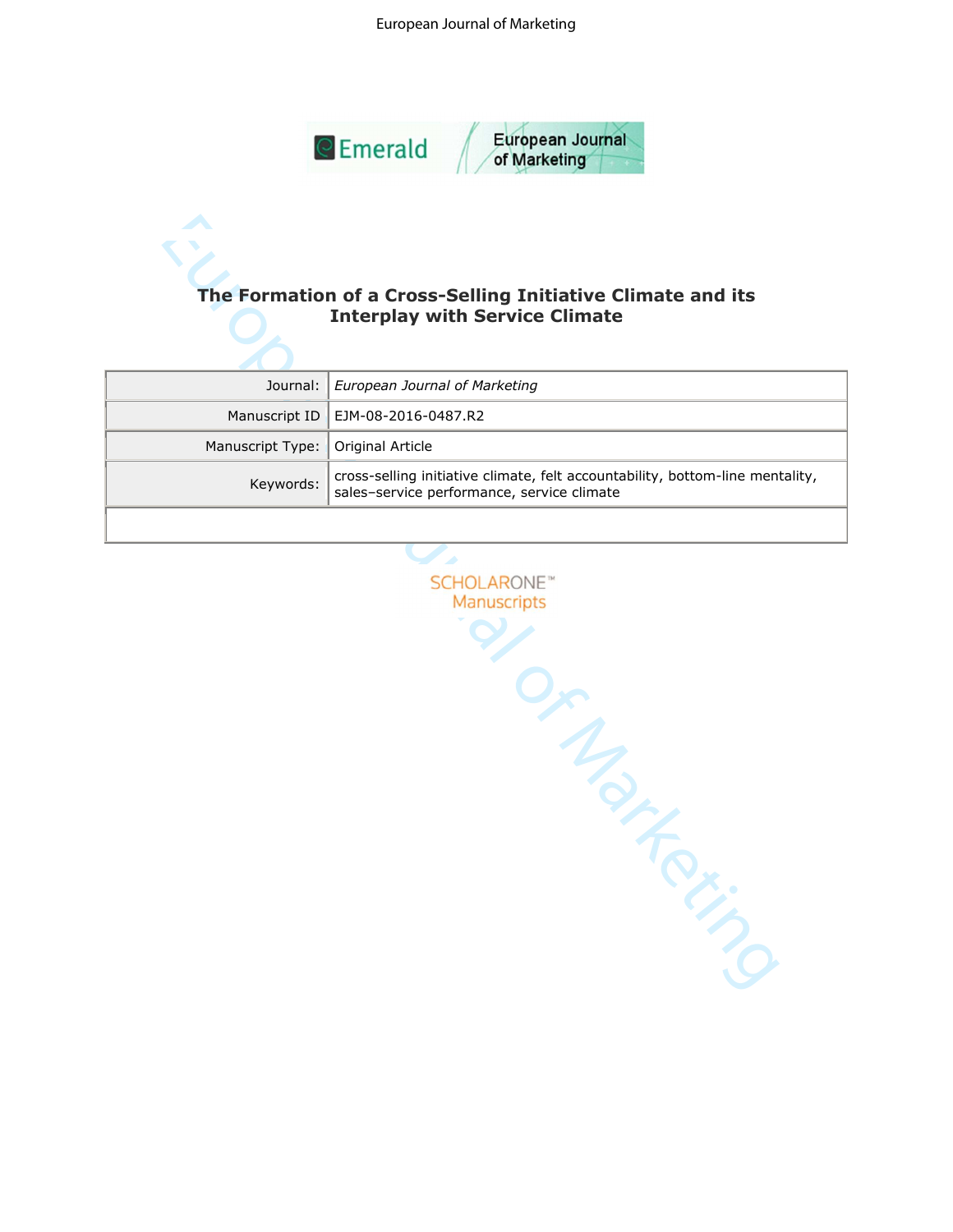### **The Formation of a Cross-Selling Initiative Climate and its Interplay with Service Climate**

#### **Abstract**

**Europe**<br> **Europe**<br> **Europe Complete Standy explores the formation and consequences of a cross-selling initiative<br>
imate, as well as how a service climate, which provides an important boundary condition<br>
ficets both its fo Purpose—**This study explores the formation and consequences of a cross-selling initiative climate, as well as how a service climate, which provides an important boundary condition, affects both its formation and its ultimate impact on service–sales performance. This article identifies two important predictors of a cross-selling initiative climate: frontline employees' perceptions of supervisors' bottom-line mentality and their own sense of accountability. **Design/methodology/approach—**The multilevel data set includes 180 frontline staff and supervisors (team leaders) from 31 teams employed by a spa/beauty salon chain. Hierarchical linear modelling and partial least squares methods serve to analyse the data.

**Findings—**Supervisors' bottom-line mentality disrupts a cross-selling initiative climate; a sense of accountability exerts a positive impact, at both individual and team levels. A service climate at the team level weakens the impact of a sense of accountability on a cross-selling initiative climate. A cross-selling initiative climate has a positive effect on team-level service–sales performance, but this effect is weakened by the service climate.

**Originality/value—**This study conceptualises an important frontline work unit attribute as a climate. It offers an initial argument that a cross-selling initiative climate is a central factor driving a work unit's service–sales performance, which can increase firms' productivity and competitive advantages. With this initial attempt to explore the antecedents and consequences of a cross-selling initiative climate, the study also offers novel insights into the interplay between a service and a cross-selling initiative climate.

**Keywords—**cross-selling initiative climate, service climate, felt accountability, bottom-line mentality, sales–service performance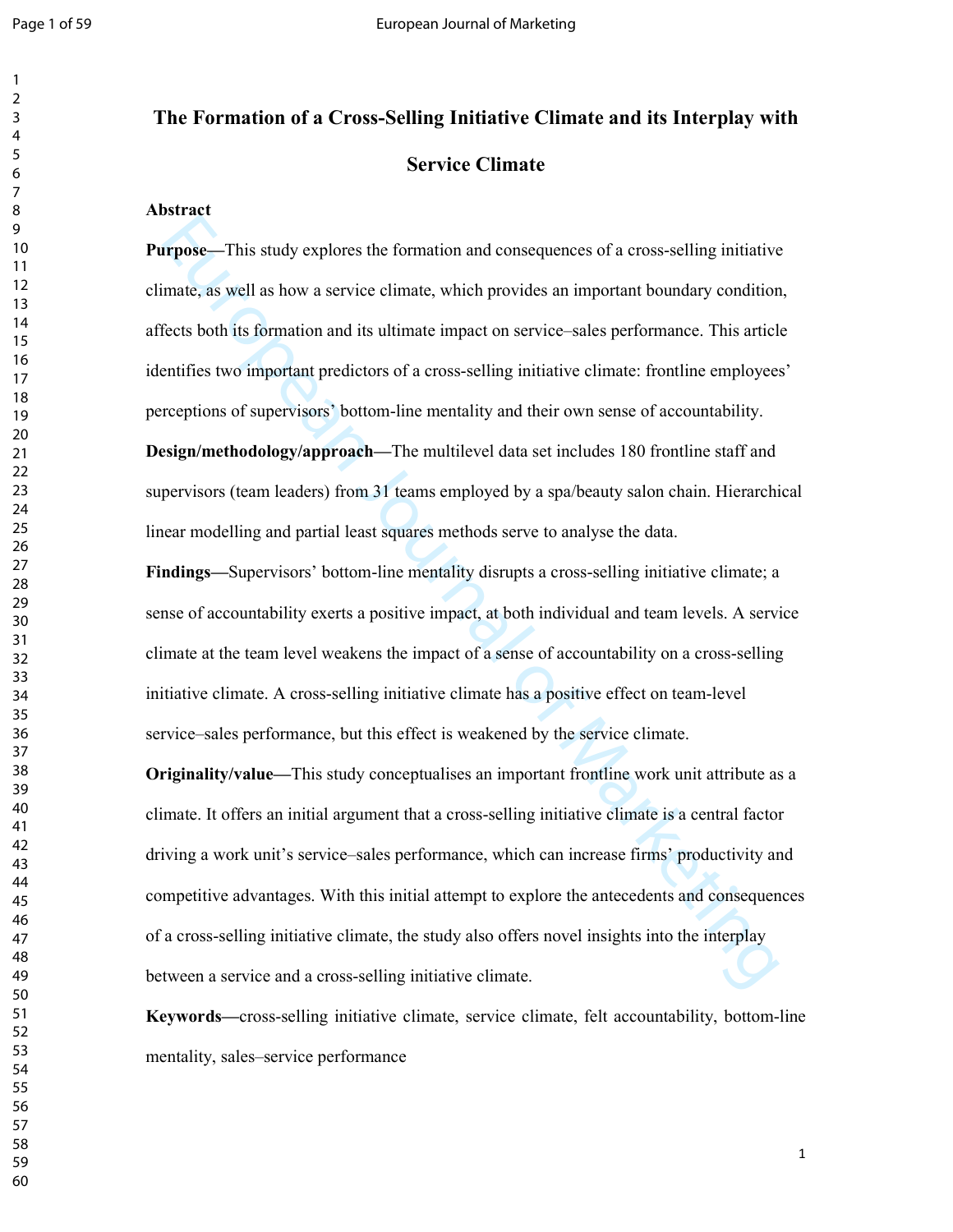As established in multi-climate literature, climate is a facet-specific construct that reflects a specific attribute of a general organizational environment. In this general environment, multiple attributes co-exist, which lead to various climates (Schneider *et al*., 1998; Zohar, 2008). Although multiple climates commonly exist in any organization, the interplay among these multiple climates and their joint impact on performance has rarely been addressed in prior climate literature.

08). Although multiple elimates commonly exist in any organization, the interplay amonse multiple elimates and their joint impact on performance has rarely been addressed in ior elimate liferature.<br>
In service research, a In service research, a service climate describes the shared process of collective sensemaking about the quality of service delivery (Salanova *et al*., 2005; Schneider *et al*., 1998). A service climate that encourages staff to provide quality service and satisfy customers as best they can is crucial, and significant research and managerial attention has been devoted to it (e.g., Jiang *et al*., 2016). However, in addition to service goals, firms embrace cross-selling as a strategic goal for their customer-facing service operations, using cross-selling initiatives during the service delivery (Huter, 2013; Yu *et al*., 2013). The service climate is well studied, yet the climate associated with frontline staff taking the initiative to cross-sell—or a cross-selling initiative climate—during service delivery has not been explored, in terms of either its formation or its consequences. When sales becomes a key performance parameter, the contributions of frontline service operations to the bottom line become more explicit, which improves both the strategic position and the productivity of firms' frontline operations (Bonner, 2013). Because a frontline service unit focuses simultaneously on satisfying customers and cross-selling to improve productivity, it becomes crucial to understand the interplay of service and cross-selling initiative climates.

In particular, frontline service staff generally have been hired and trained to deliver services, yet they also may be held accountable to meet sales targets (Jasmand *et al*., 2012). They may feel frustrated with frontline supervisors who overemphasise sales performance and the bottom line at the expense of customer service (Greenbaum *et al*., 2012). Faced with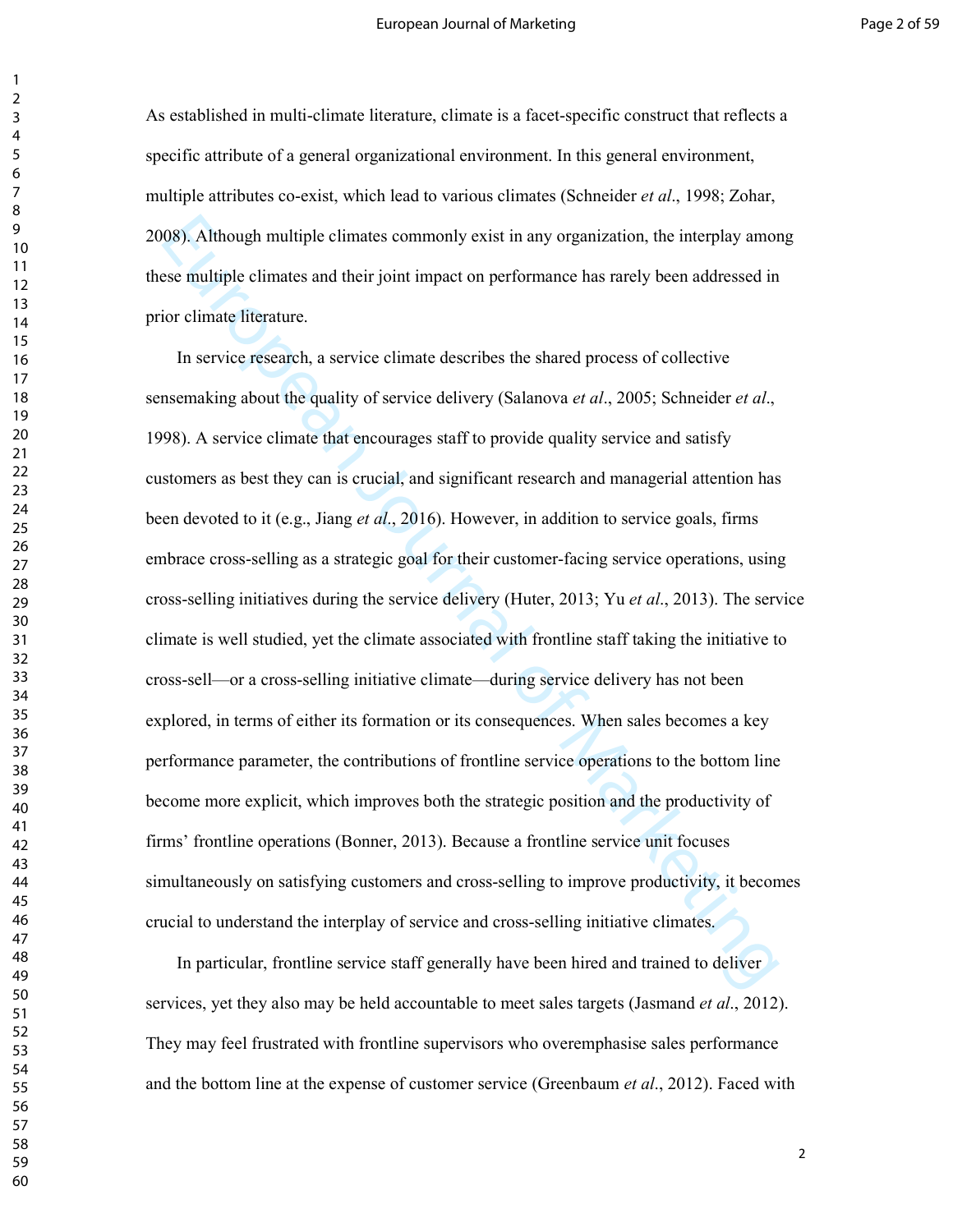#### Page 3 of 59 **Page 3** of 59 **European Journal of Marketing**

this reality, new employees frequently rely on fellow team members, whom they observe so that they can learn how to deliver quality service and cross-sell (Girish, 2010). The proximal work context thus creates a critical contingency factor, as predicted by emerging theory on work unit climates (Beus *et al*., 2010).

ork unit climates (Beus *et al.*, 2010).<br>
Other emerging research also examines the co-existence of different climates in<br>
mpainics to explore how they relate and jointly affect performance. This cross-roads,<br>
anked by th Other emerging research also examines the co-existence of different climates in companies to explore how they relate and jointly affect performance. This cross-roads, marked by the intersection of the relatively well-established service climate concept and the novel addition of sales, in a cross-selling initiative climate, is relevant to companies that seek to turn frontline service encounters into selling opportunities; investigating this link also can extend marketing theory relative to the performance of service firms. By studying this crossselling initiative climate, the current study seeks to turn a spotlight on the proactive activities that are essential to cross-selling (i.e., recognising an opportunity in the service encounter), moving beyond automatic recommendations for standard offerings that tend to be highlighted in previous research on service–sales ambidexterity (Jasmand et al., 2012; Yu et al., 2013). This point is crucial: When they introduce cross-selling during service delivery, firms often receive complaints and concerns (Yeates, 2016). Our study acknowledges the importance of cross-selling during service delivery but also considers how a bottom-line mentality (i.e., short-term–focused mindset) might affect the cross-selling initiative climate.

By examining the formation and consequences of a cross-selling initiative climate, along with its interplay with a service climate, this study thus offers three main contributions. First, it examines how employees' beliefs about their unit's proactive cross-selling behaviour determine the service and sales performance achieved by teams (i.e., team service–sales performance). Cross-selling implementation processes often are marked by unexpected obstacles and setbacks, and a collective sense of the importance of cross-selling initiatives among team members might help overcome such barriers (Baer and Frese, 2003).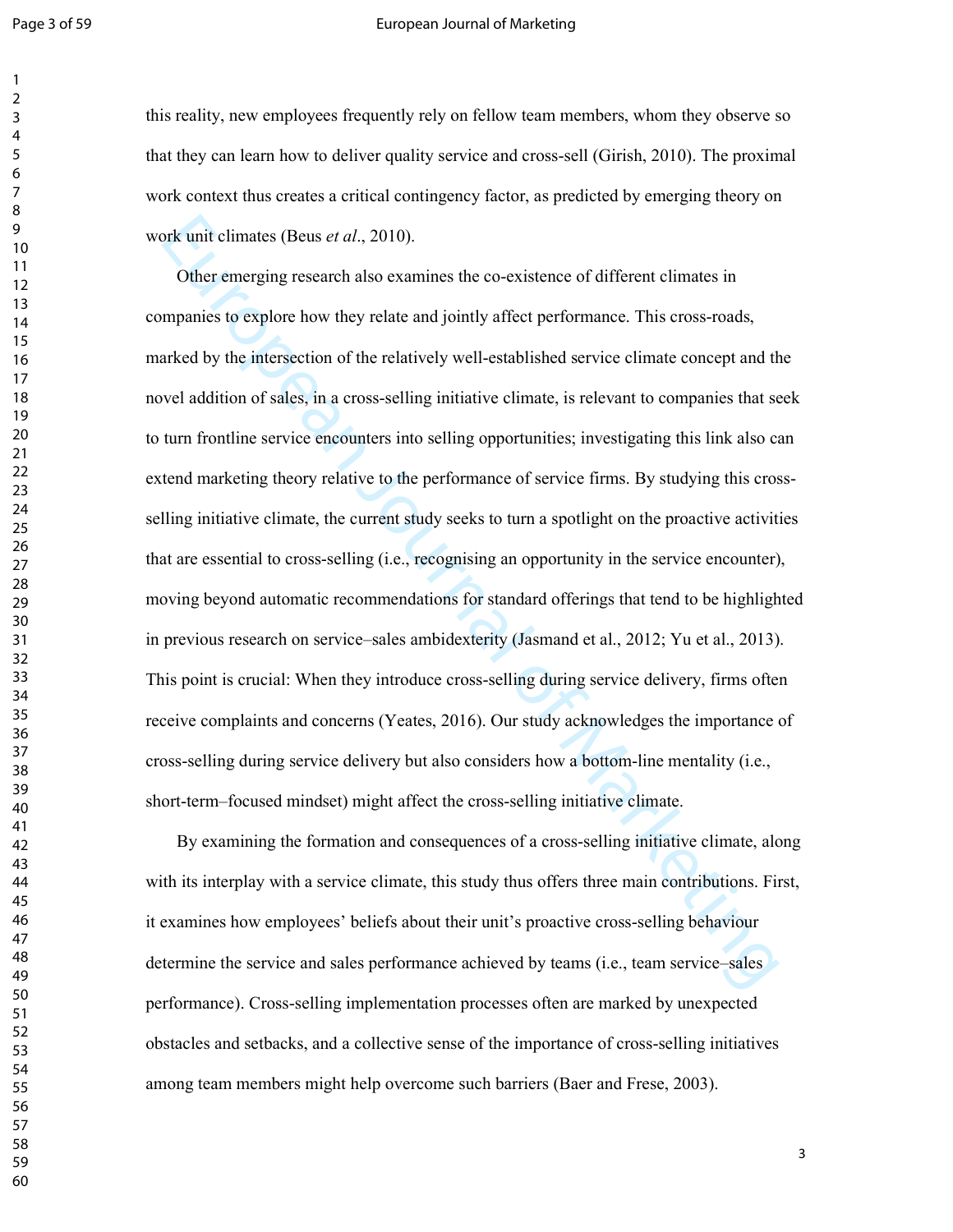ight predict such a climate, and an operational manager's dominant or exclusive emphass<br>sales might further influence this cross-selling initiative climate. A leader's bottom-line<br>entility thus provides a second, relevant Second, this research assesses whether holding employees responsible for coming up with solutions to the challenges of cross-selling is conducive to the formation of a crossselling initiative climate. In particular, (shared) felt accountability (Hochwarter *et al*., 2005) might predict such a climate, and an operational manager's dominant or exclusive emphasis on sales might further influence this cross-selling initiative climate. A leader's bottom-line mentality thus provides a second, relevant antecedent of a cross-selling initiative climate. The impacts of self- and leader-induced responsibilities may vary across individual employees, as well as across work groups that develop unique solutions (Mathieu and Kohler, 1990). Accordingly, this study examines the influence of both individual- and group-level predictors of a cross-selling initiative climate (Kidwell *et al*., 1997).

Third, multiple climates exist in frontline service teams; this study takes a novel view to focus on their interaction and, specifically, whether a team's focus on service delivery excellence affects the impact of self- and leader-induced responsibilities on the formation of the cross-selling initiative climate. The service climate also might influence the impact of the cross-selling initiative climate on the service and sales performance of boundary-spanning service teams. By considering these interactive effects, the current study extends some recent research that probes multiple climates in specific work contexts (Walumbwa *et al*., 2010).

To deliver on these intended contributions, the next section presents a conceptual framework that acknowledges that a cross-selling initiative climate in service delivery units is critical to team service–sales performance. Felt accountability and the bottom-line mentality of operational managers constitute two relevant predictors in this framework. The hypotheses predict that team service climate moderates both the formation and the impact of a crossselling initiative climate. Using survey data from the service employees and team leaders of a nationwide, multi-site firm that provides health spa and beauty services, the authors test the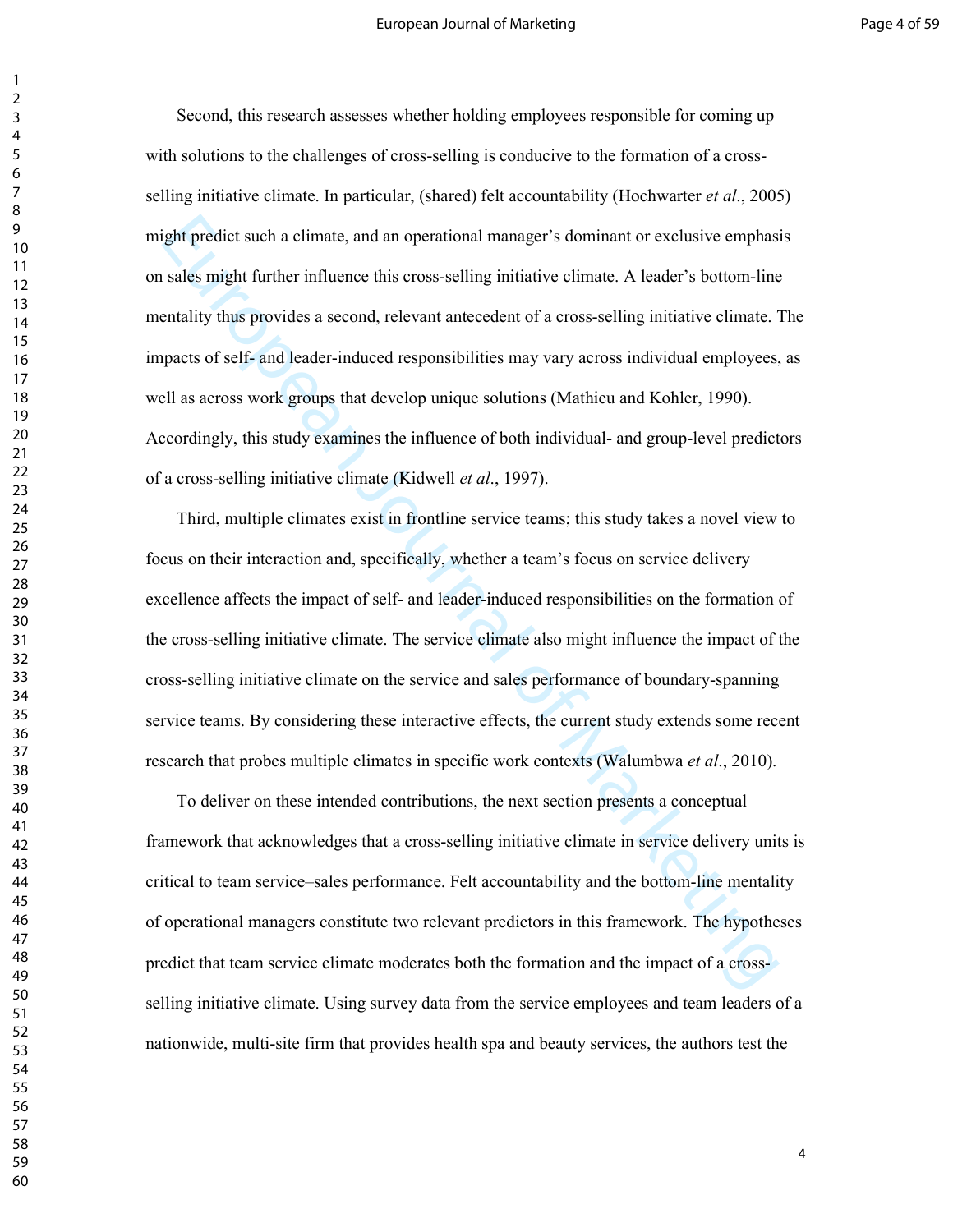#### Page 5 of 59 **Page 5** of 59 **Page 5** of 59 **European Journal of Marketing**

predicted relationships; the findings suggest some notable theoretical and managerial implications.

#### **Conceptual Background**

Personal initiative in an organizational context implies employees' self-started,<br>oactive, goal-oriented, persistent role behaviours, which signal a longer-term focus (Ran<br>
al., 2004). Initiative relleets employees' effort Personal initiative in an organizational context implies employees' self-started, proactive, goal-oriented, persistent role behaviours, which signal a longer-term focus (Rank *et al*., 2004). Initiative reflects employees' efforts to handle challenges that, at first glance, might not relate directly to their core tasks. When strategic imperatives expand, such as when cross-selling responsibilities are included with service delivery operations, individual employees must establish and pursue self-set goals instead of assigned ones (Frese *et al*., 1997). Cross-selling goals might not be specified clearly by supervisors, and frontline service employees frequently are unfamiliar with selling tactics. Therefore, employees need to define active goal attainment strategies; proactively anticipate problems, challenges, and opportunities; and reflect on how to address any issues before they arise (de Jong and de Ruyter, 2004). For example, when a frontline service employee has an opportunity to sell multiple services, she or he might act proactively or decide not to pursue this opportunity, after noting the potential negative consequences (e.g., customer dissatisfaction due to interrupted service delivery). Finally, it is important that employees show persistence, because cross-selling goals and the effort it takes to attain them likely lead to unexpected setbacks (Fay and Frese, 2001). Cross-selling in particular requires sales skills and product knowledge, which service staff may lack. If a frontline service employee is accustomed to providing quality service, she or he likely confronts challenges when also required to conduct sales tasks, which cover a broader range of performance parameters.

Initiative also exists at the workgroup level (Brav *et al*., 2009). In teams, frontline service providers coordinate and balance diverse, sometimes conflicting performance objectives (i.e., service quality standards vs. cross-selling targets at the workgroup level). Frontline teams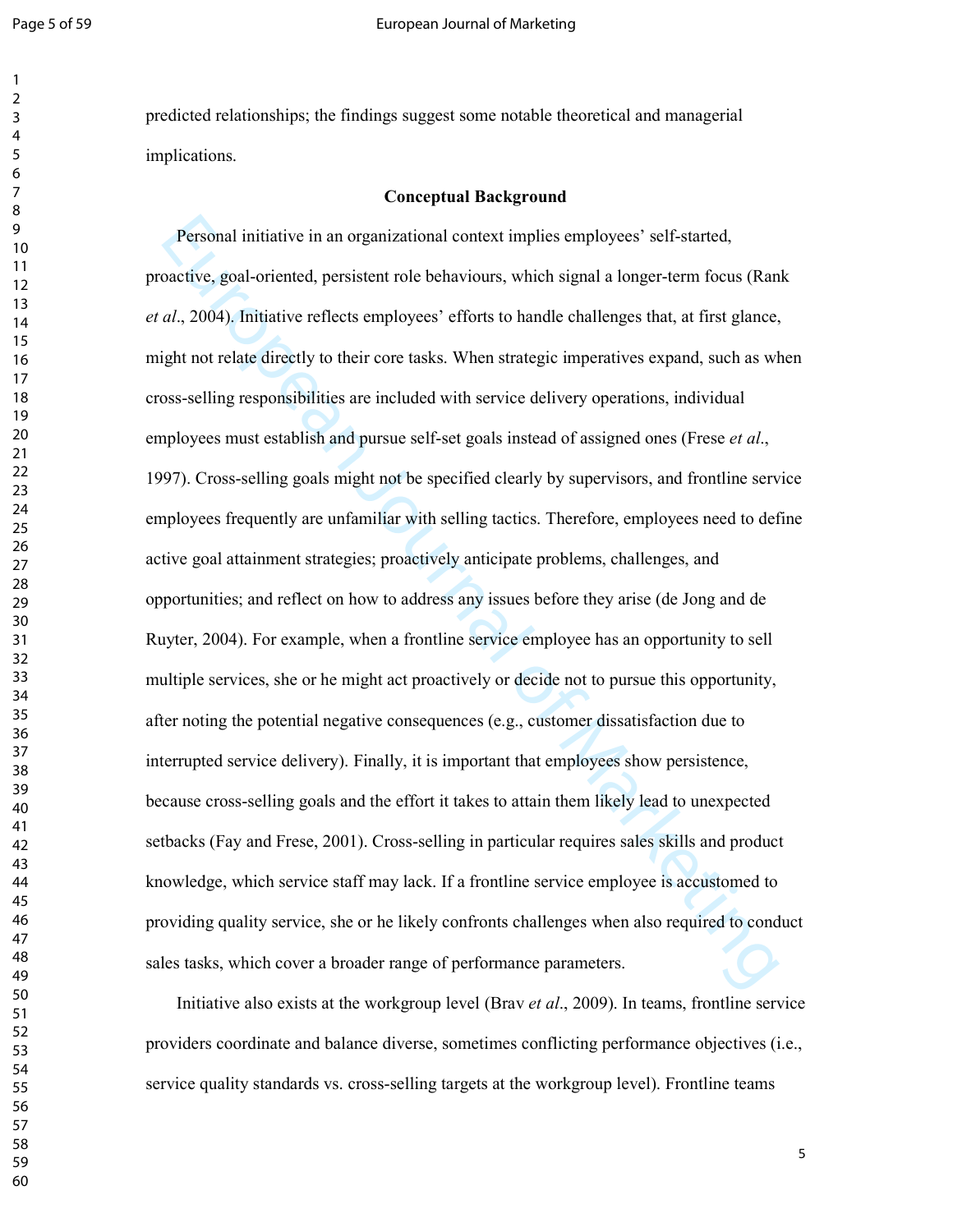dress the challenges related to cross-selling, employees might seck guidance from their<br>ork unit's collective appraisal of priorities and norms, because they are trying to determinich behaviours are likely to be rewarded also need to learn different ways to complete unfamiliar tasks. Selling tactics may not immediately yield results and even could be detrimental to service performance standards. In this sense, employee teams must persist and adapt to achieve success (Frese *et al*., 1997). To address the challenges related to cross-selling, employees might seek guidance from their work unit's collective appraisal of priorities and norms, because they are trying to determine which behaviours are likely to be rewarded (Zohar and Luria, 2004). As a collective sensemaking process, a team climate relates inextricably to a specific strategic focus. As Schneider *et al*. (1998, p. 151) explain, "a climate must be a climate for something," such as one that encourages employees to take the initiative to attain cross-selling goals. The focal construct for this study, cross-selling initiative climate, reflects individual perceptions of the team climate pertaining to cross-selling initiative practices, as sensed by each team member. This approach is based on the notion of psychological climate, as developed by James and colleagues (1990), who conceptualise climate as an individual employee's perception of the facets of the work environment that impact him or her. A team climate might emphasise and reward initiatives aimed at realising transactional goals, but it likely coexists with a team's service climate, defined as the "perceptions of the practices, procedures, and behaviors that get rewarded, supported, and expected with regard to customer service and customer service quality" (Schneider *et al*., 1998, p. 151). Service teams traditionally focus almost exclusively on service excellence (Lytle *et al*., 1998), and adding a sales orientation may require distinctive skills or create increased competition for resources (Jasmand *et al*., 2012).

Recent research (Yu *et al*., 2015) also reveals that performing cross-selling and service delivery is an operational balancing act. To describe this balancing act in more detail, the current study considers the interplay of a cross-selling initiative climate and a service climate in the same work environment. Jasmand *et al*. (2012) point out that service and sales are distinctive; though they both likely have impacts on customer satisfaction, their influences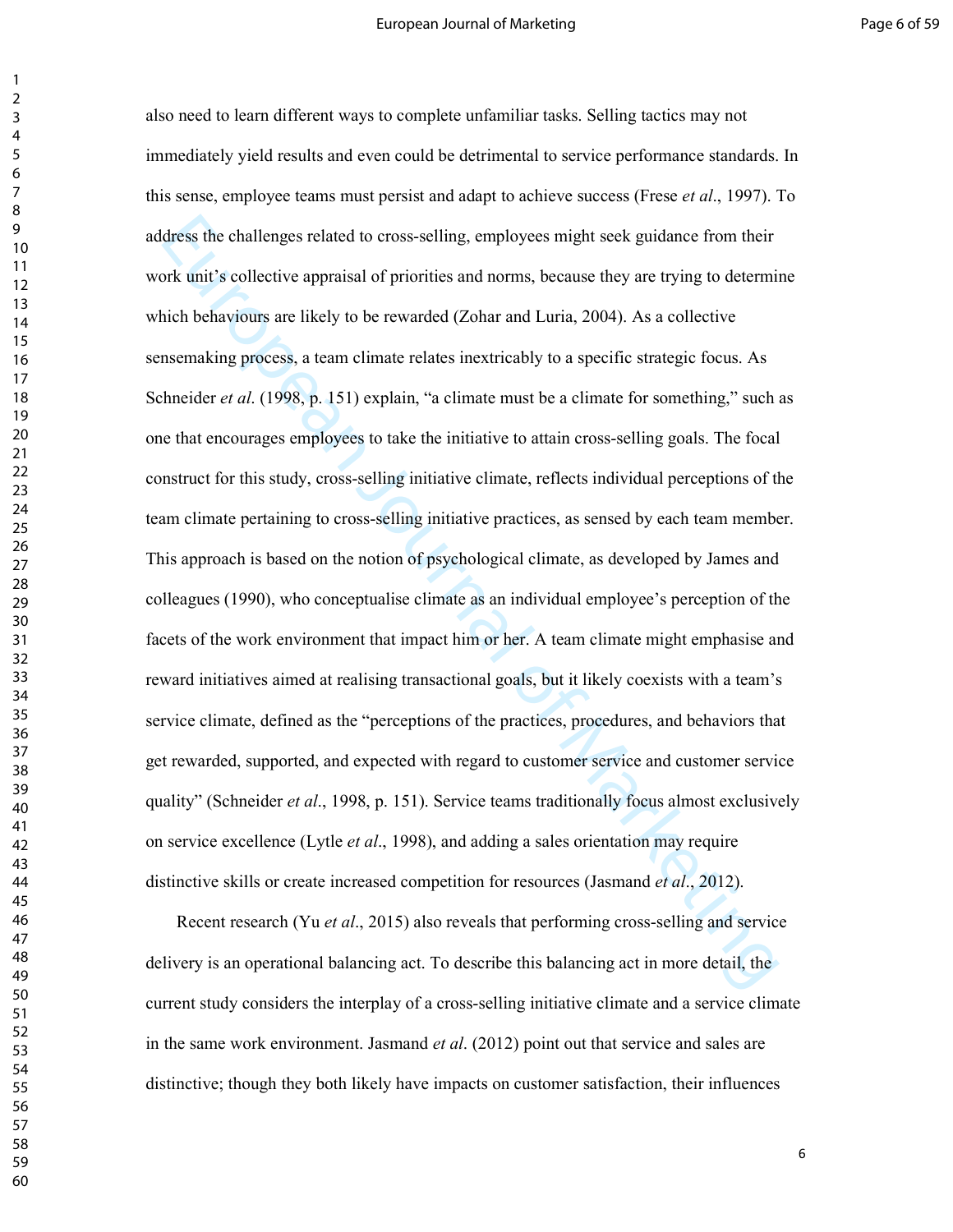#### Page 7 of 59 **Page 7** of 59 **European Journal of Marketing**

move through different mechanisms. Customer service attempts to fulfil customers' needs using their existing product consumption portfolios, but cross-selling aims to change customers' product consumption to meet needs that cannot be satisfied by their current product consumption portfolio. This distinctive, interdependent, complementary view of service and cross-selling has been supported by service–sales ambidexterity scholars (Yu *et al*., 2013).

oduct consumption portfolio. This distinctive, interdependent, complementary view of<br>
rivies and cross-selling has been supported by service-sales ambidexterity scholars (Yu  $\epsilon$ , 2013).<br>
In relation to frontline service t In relation to frontline service teams, social cognition theory suggests that employees learn what is expected of them by observing and listening to others (e.g., supervisors, coworkers), and these actors are central to norm enforcement (Bandura, 1997). Work units tasked with cross-selling contain multivalent entities with varying responsibilities. Therefore, it is necessary to consider both self- and supervisor-induced influences on cross-selling climate perceptions. If employees are governed by expectations and standards that hold them responsible for decisions and behaviours relative to certain performance objectives (Beu and Buckley, 2004), they experience a subjective sense of accountability. Unlike a prescribed or formal appraisal system, this sense of felt accountability reflects the "implicit or explicit expectation that one's decisions or actions will be deemed important or noteworthy, and will be subject to evaluation by salient others with the belief that there exists the potential for one to receive either rewards or sanctions" (Hochwarter *et al*., 2005, p. 518). Self-imposed responsibilities to achieve cross-selling likely encourage employees to undertake crossselling initiatives within their workgroup.

In contrast, an operational leader who over-emphasises sales targets might hinder the development of a cross-selling initiative climate. If operational managers prefer "hard" sales targets that can be easily monitored over soft performance parameters, they might develop a myopic focus on profit, which constitutes a bottom-line mentality, or "1-dimensional thinking that revolves around securing bottom-line outcomes to the neglect of competing priorities"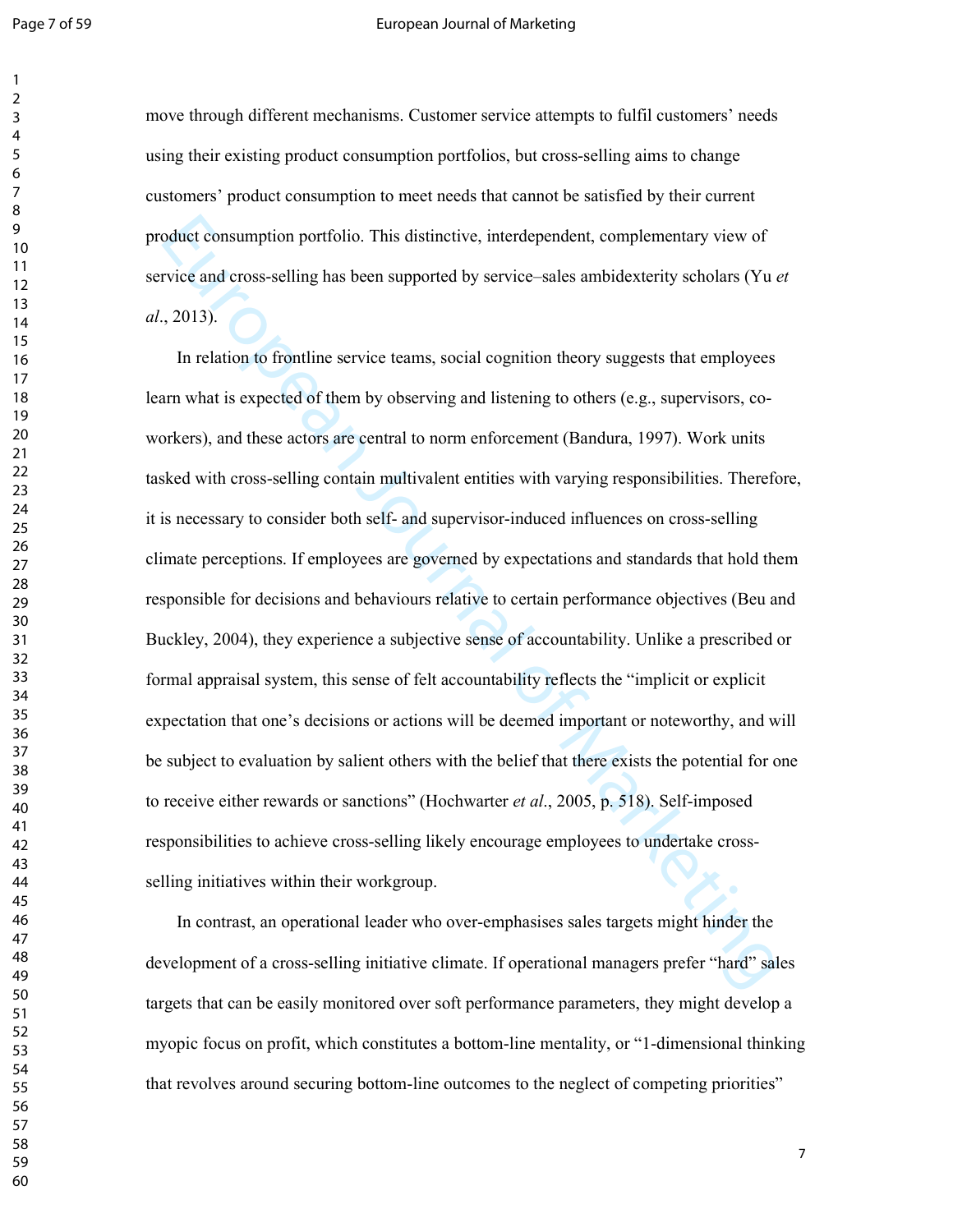(Greenbaum *et al*., 2012, p. 343). This narrowly focused orientation toward transactions and financial returns can conflict with other organizational goals (Appelbaum *et al*., 2005). Despite recognition of the dysfunctional nature of a bottom-line mentality (Sims, 1992) and of supervisors' ability to engineer work climates (Walumbwa *et al*., 2010), extant research lacks a clear understanding of the impact of a supervisor's bottom-line mentality on team climates. This study accordingly proposes that both felt accountability for selling and a supervisor's focus on bottom-line implications are fundamental norm enforcement mechanisms in a cross-selling climate (Greenbaum *et al*., 2012; Tetlock, 1992). They determine shared perceptions of what is important in social systems (e.g., work teams).

supervisors' ability to engineer work climates (Walumbwa *et al.*, 2010), extant research<br>
Exs a clear understanding of the impact of a supervisor's bottom-line mentality on team<br>
mates. This study accordingly proposes th Finally, *service–sales performance* refers to a team's overall service and sales performance. Because an organization's climate is an attribute specific to that organization, it leads to unique, associated outcomes. For example, a service climate likely affects service performance and service behaviours within the unit (Bowen and Schneider, 2014). Similarly, a cross-selling initiative climate should exert an impact on sales performance. For the current investigation of the consequences of the interplay of service and cross-selling initiative climates, the focal outcomes must be associated with both service and cross-selling—namely, service–sales performance. Frontline service sales teams often have both service and sales targets, so by exploring service–sales performance, rather than service or sales performance alone, this study provides a broader view of the effects of both service and cross-selling initiative climates when they interact.

On the basis of these insights, the conceptual framework details the antecedents and consequences of a cross-selling initiative climate and its interaction with a team service climate (see Figure 1). It also informs the hypotheses that follow.

Insert Figure 1 About Here

**Hypotheses Development**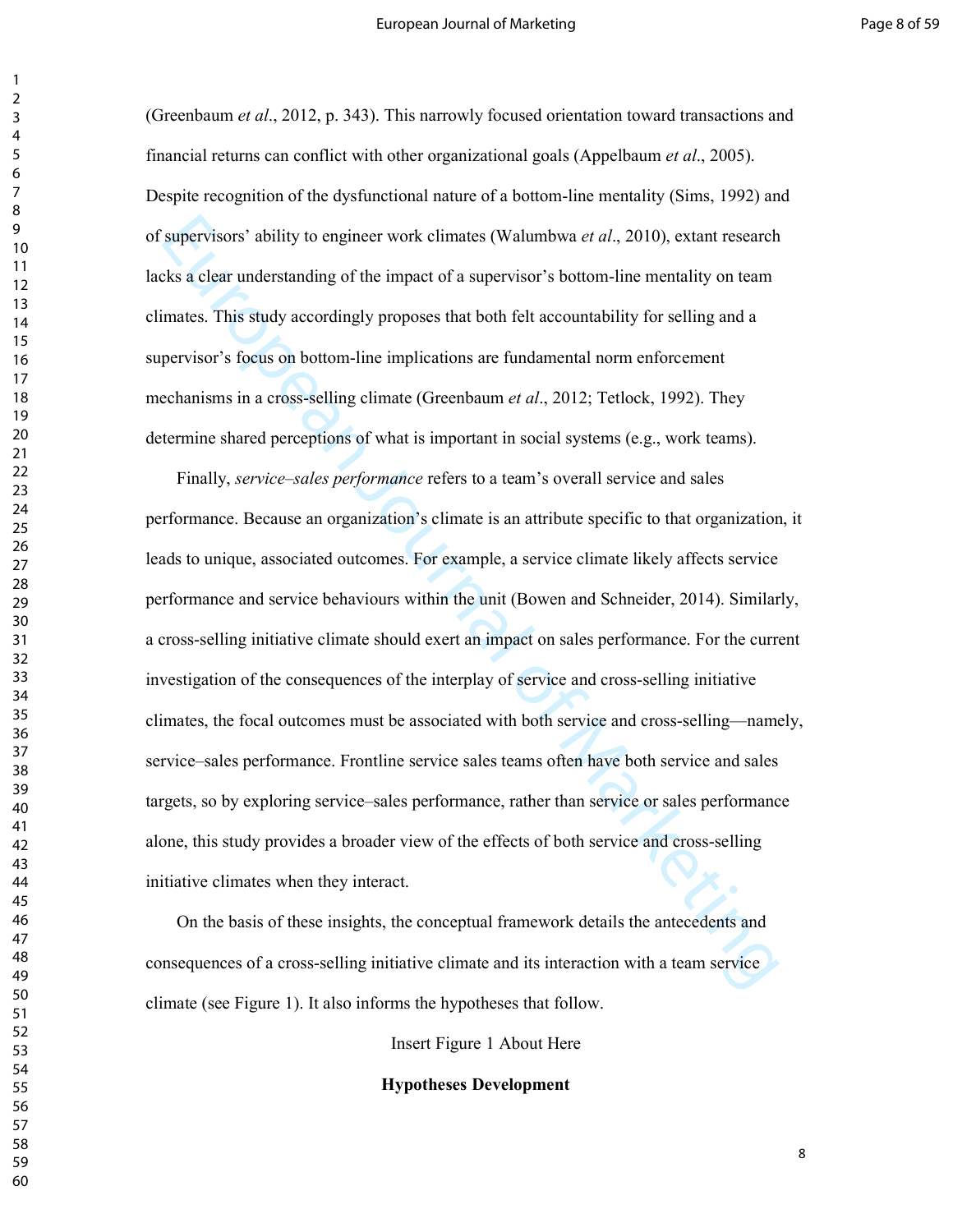#### *Individual-Level Antecedents*

ucture may be more important than the actual norm content (Argote, 1999). Felt<br>countability implies self-set goals, in that employees feel obliged to perform certain<br>haviours because of their own convictions. When they per Hackman (1987) states that a crystallised, normative structure is a crucial condition for ensuring a shared sense of a team's purpose. However, the perceived need to adhere to such a structure may be more important than the actual norm content (Argote, 1999). Felt accountability implies self-set goals, in that employees feel obliged to perform certain behaviours because of their own convictions. When they perceive accountability as an obligation to themselves, employees anticipate and pursue attitudes and behaviour that can benefit the firm, as opposed to those that might be evaluated more critically (Erdogan *et al*., 2004). If there is a strong sense of accountability for cross-selling for example, it should foster gestalt perceptions of "the way things are around here" (Reichers and Schneider, 1990, p. 22), such that frontline employees have implicit guidelines about which decisions and behaviours are desirable. If employees feel responsible for the implementation of certain goals, they may infer which actions will be monitored and attempt to be as proactive as possible (Ferris *et al*., 1995). Felt responsibility for cross-selling in particular should produce a cross-selling initiative climate, designed to meet sales performance objectives. Subjectively felt accountability also leads to self-set goals; when employees feel they are responsible for cross-selling, they are more likely to engage in active role fulfilment efforts (Frink and Klimoski, 2004). Felt accountability motivates employees to invest in solutions that enhance their performance and address challenges (Erdogan *et al*., 2004). Thus,

H1: Employees' sense of accountability has a positive influence on the cross-selling initiative climate at the individual level.

In contrast, a supervisor's bottom-line mentality implies goals that are not self-set but rather are uni-dimensional and imposed. This scenario conflicts with the self-starting goal development associated with cross-selling initiative taking. When operational managers exhibit such a mentality, they probably dislike unconventional cross-selling initiatives, such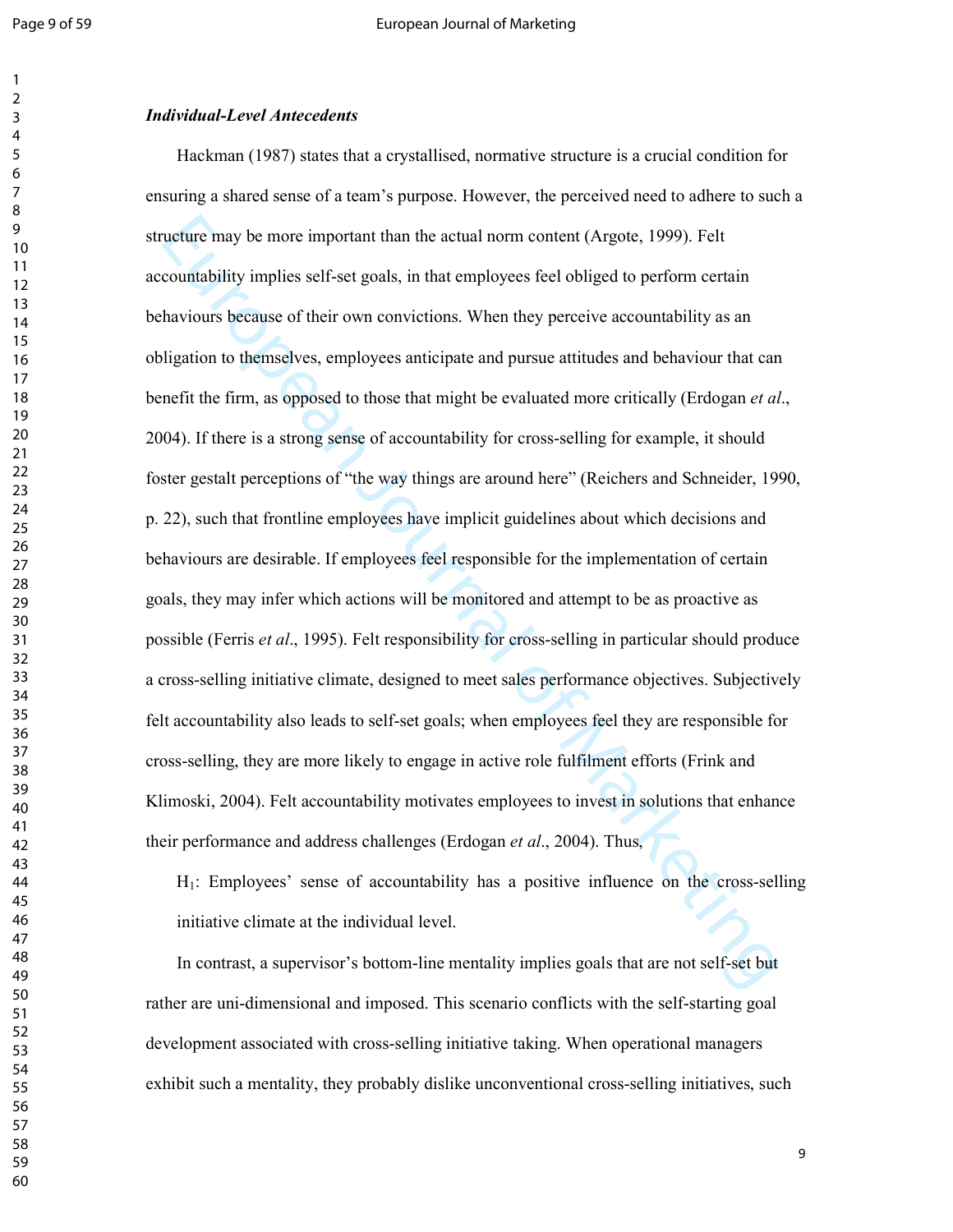umes "winning" or performing well against the benchmark of others who perform less w<br>onversely, if others are doing well, their success becomes a threat. This mentality likely<br>ceeds competiveness, such that co-workers are as unproven ideas that might result from trial-and-error initiative processes (Frese *et al*., 1996). A one-dimensional win–lose mentality that revolves around bottom-line outcomes also encourages frontline employees to view their co-workers as competitors, because it frames "winning" or performing well against the benchmark of others who perform less well. Conversely, if others are doing well, their success becomes a threat. This mentality likely breeds competiveness, such that co-workers are perceived as potential opponents (Sims, 1992; Sims and Brinkman, 2002; Wolfe, 1988). If the bottom line is a game to be won, adversarial relationships and the myopic pursuit of a single outcome are prioritised, at the expense of other organizational priorities (Wolfe, 1988). This prioritisation threatens a sense of psychological safety for the workgroup, which likely is required for group members to come up with initiatives that are conducive to sustainable cross-selling. Focusing only on meeting bottom-line demands might encourage them to cut corners and reap low-hanging fruit, at the expense of quality or ethical considerations. As Levinson (1970) argues, an exclusive focus on quantifiable results obscures important aspects of team initiatives, as outcomes of a shared vision. In line with social cognition theory (Bandura, 1986), a supervisor's bottom-line mentality may encourage frontline employees to mimic this point of view, with negative influences on the cross-selling initiative climate. Formally,

H2: Supervisor bottom-line mentality has a negative influence on the cross-selling initiative climate at the individual level.

#### *Group-Level Antecedents*

Chan (1998) argues that the same construct may differ qualitatively at various levels and thus yield different impacts. For example, he proposes that a climate, as perceived by individuals and groups, has different theoretical meanings and thus distinct impacts. Because all staff members in a particular team are exposed to similar aspects of their work environment, such as the culture, customers, and goals, they tend to share homogenous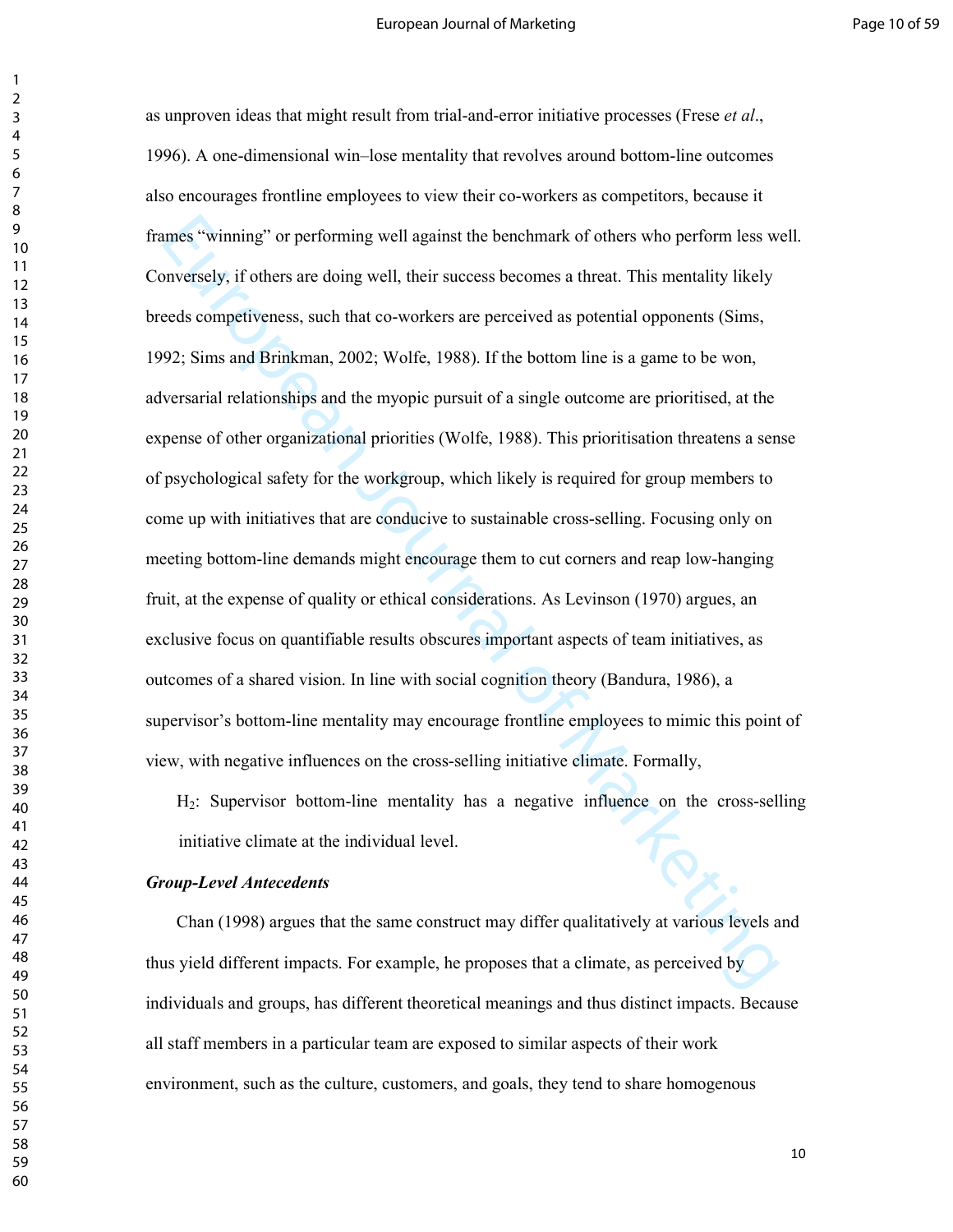#### Page 11 of 59 **European Journal of Marketing**

experiences, leading to shared beliefs within teams (Schneider *et al*., 2002). However, these shared beliefs may vary from one team to another. By definition, the perceived management style should vary across teams, because each team is managed by a different team leader, which can account for additional variance.

ich can account for additional variance.<br>
Chan (1998) also proposes a typology of composition models for aggregating and<br>
etrpreting the same constructs from lower to higher levels. Among the five composition<br>
odels—additi Chan (1998) also proposes a typology of composition models for aggregating and interpreting the same constructs from lower to higher levels. Among the five composition models—additive, direct consensus, referent-shift consensus, dispersion, and process—the direct consensus model is the most widely used. It defines "the meaning of the group-level construct [as] the consensus among the lower level variables" (Schneider *et al*., 2002, p. 220). Although it is similar to the direct consensus model, the referent-shift consensus model moves the referent prior to the consensus assessment, and this new reference point represents the higher-level construct (Chan, 1998). These composition models provide a framework for aggregating lower-level responses gathered from frontline staff to indicate shared perceptions in a team. Specifically, the direct consensus model aggregates individual felt accountability to the team level, as a measure of shared felt accountability within the team, defined as the team's perception that its members are accountable for their cross-selling tasks. The referentshift consensus model then moves the reference point for bottom-line mentality to a team level, such that the individual responses aggregated to the team level represent the team's shared perception of the supervisor's bottom-line mentality.

This approach acknowledges that work units develop their own norms and standards of behaviour, reflecting the unique properties of each group (Mathieu and Kohler, 1990). Initiative taking should reflect shared processes within the work unit (Brav *et al*., 2009). Through interactions and communication, frontline employees examine and interpret issues from their co-workers' viewpoints, which affect their interpretations of accountability and bottom-line mentality (Schneider and Reichers, 1983). Employees also intentionally employ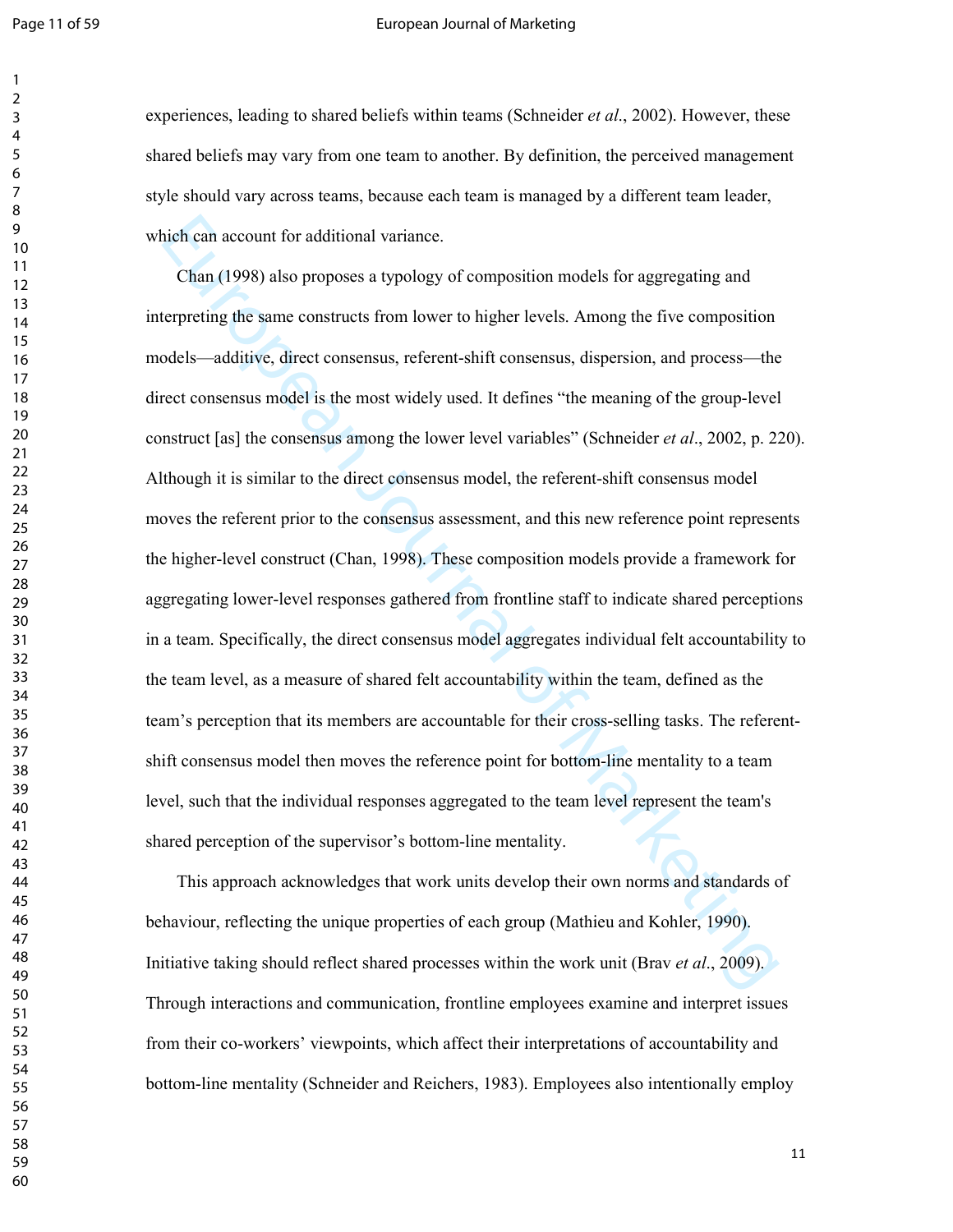strategies to influence their co-workers' perceptions and drive socially acceptable outcomes (de Jong and de Ruyter, 2004). In- and out-group dynamics differentiate shared beliefs across teams. Distinct information gets shared within work groups, yielding differences in opinion across groups (Van Yperen and Snijders, 2000). The unique characteristics of each frontline service unit (e.g., size, location, history, customer diversity) mean that shared perceptions of accountability and bottom-line mentality likely vary across teams, whereas internally, teams have "collective expectations in which decisions and behaviors are subject to evaluation and justification by a salient organizational agent(s)" (Wallace *et al*., 2011, p. 843).

ross groups (Van Yperen and Snijders, 2000). The unique characteristics of each frontlindual prior unit (e.g., size, location, history, customer diversity) mean that shared perceptions countability and bottom-line mentali Because these hypothesised relationships between felt accountability and bottom-line mentality at the individual level capture the main effect of individual-level antecedents, without addressing the influence of contextual similarities among the team members and differences across members in different teams, the current study uses a direct consensus model (Chan, 1998) to predict the team-level impacts of felt accountability and bottom-line mentality. This extension should offer additional predictive power related to felt accountability and bottom-line mentality, beyond what  $H_1$  and  $H_2$  can capture. That is, the perceptions of felt accountability and bottom-line mentality among frontline staff within a single service team should be homogeneous but also can produce unique variations in the cross-selling initiative climate, beyond individual-level assessments. At an aggregate level, a sense of accountability shared by employees suggests a collective process of sensemaking regarding how the workgroup will be held responsible for achieving cross-selling goals; their similar perceptions of their manager's bottom-line mentality reveal how this orientation might influence cross-selling initiative taking (Frink and Klimoski, 2004). Therefore:

H3: A team-level sense of accountability has a positive influence on the individual-level cross-selling initiative climate.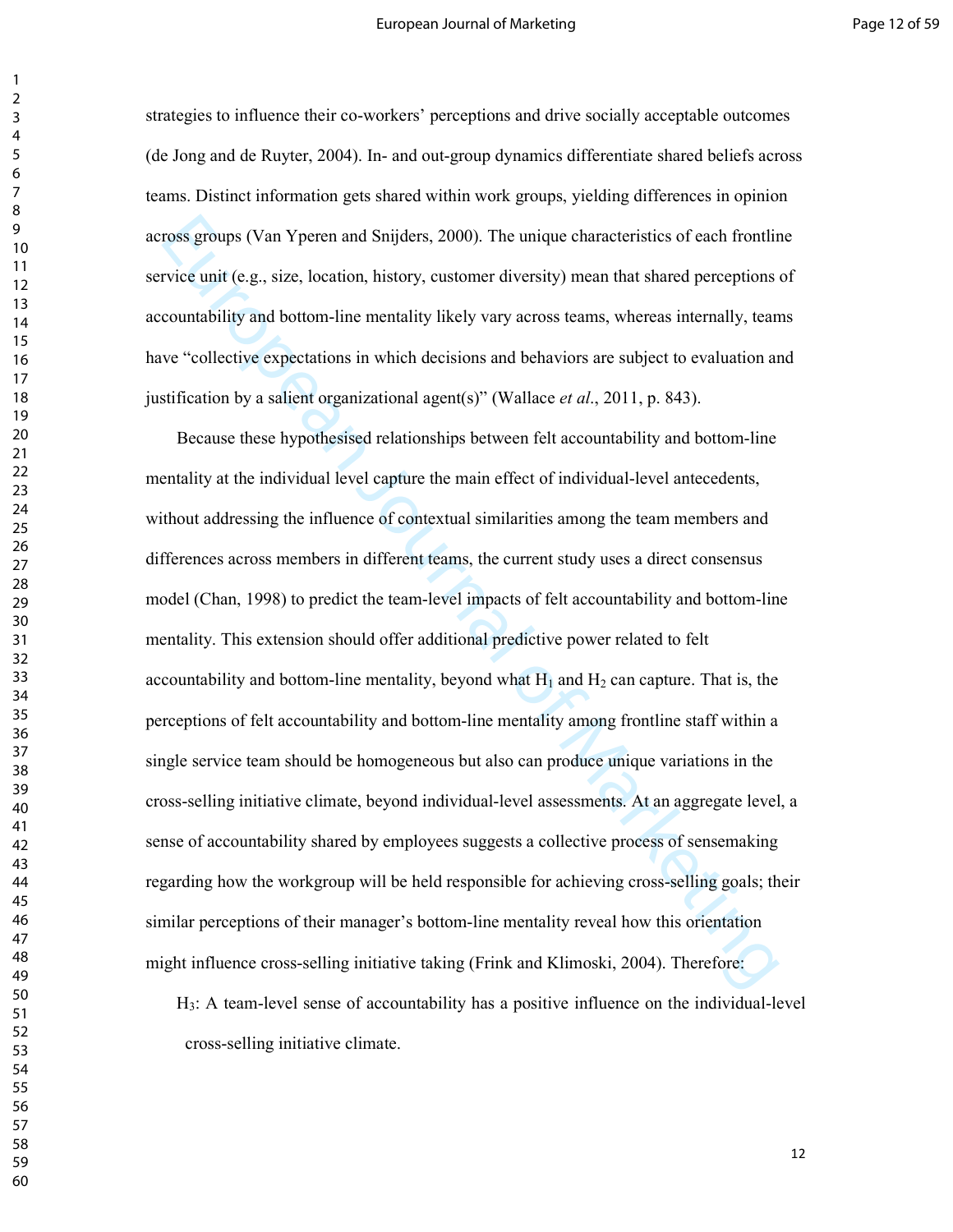#### Page 13 of 59 **European Journal of Marketing**

H4: A team-level view of bottom-line mentality has a negative influence on the individual-level cross-selling initiative climate.

#### *Team Service Climate as a Cross-Level Moderator*

Performing cross-selling responsibilities during service delivery means that frontline<br>rive teams confront multiple goals. Although a sense of accountability and a bottom-lin<br>entility likely shape cross-selling initiative Performing cross-selling responsibilities during service delivery means that frontline service teams confront multiple goals. Although a sense of accountability and a bottom-line mentality likely shape cross-selling initiative climates, the cross-selling concepts themselves also may interact with prevalent beliefs in frontline workgroups, reflecting the existing service team climate. Group-level process variables can function as cross-level moderators in the relationship between employee perceptions and behaviours, because climate defines which behaviours are valued within the team. Liao and Chuang (2007) report a positive interaction between service climates and transformational leadership. In contrast, (seemingly) inconsistent goals have negative impacts on employee attitudes (Cropanzano *et al*., 2001). As felt accountability and supervisor bottom-line mentality shape the cross-selling initiative climate, they also interact with the consensual service climate perceptions that guide employees' role behaviours (Zohar, 2008). Such cross-level interactions provide an opportunity for a conceptual and theoretical exploration of complementary team goal systems (Walumbwa *et al*., 2010). For example, if employees focus on providing high quality service, their scripted and discretionary actions result in the prioritisation of service over any sense of accountability for cross-selling initiatives. This dominant focus also should diminish the impact of a bottom-line mentality by the team's supervisor, even if clear opportunities exist to take cross-selling initiatives. A high level of climate can substitute for leadership (Kerr and Jermier, 1978), so a climate for service might negate the impact of supervisor attitudes in the cross-selling initiative climate. If the focus on customer service overrides cross-selling facets, the effects on the cross-selling initiative climate should diverge. Therefore, the presence of a high-level service climate may attenuate the impacts of a sense of accountability and bottom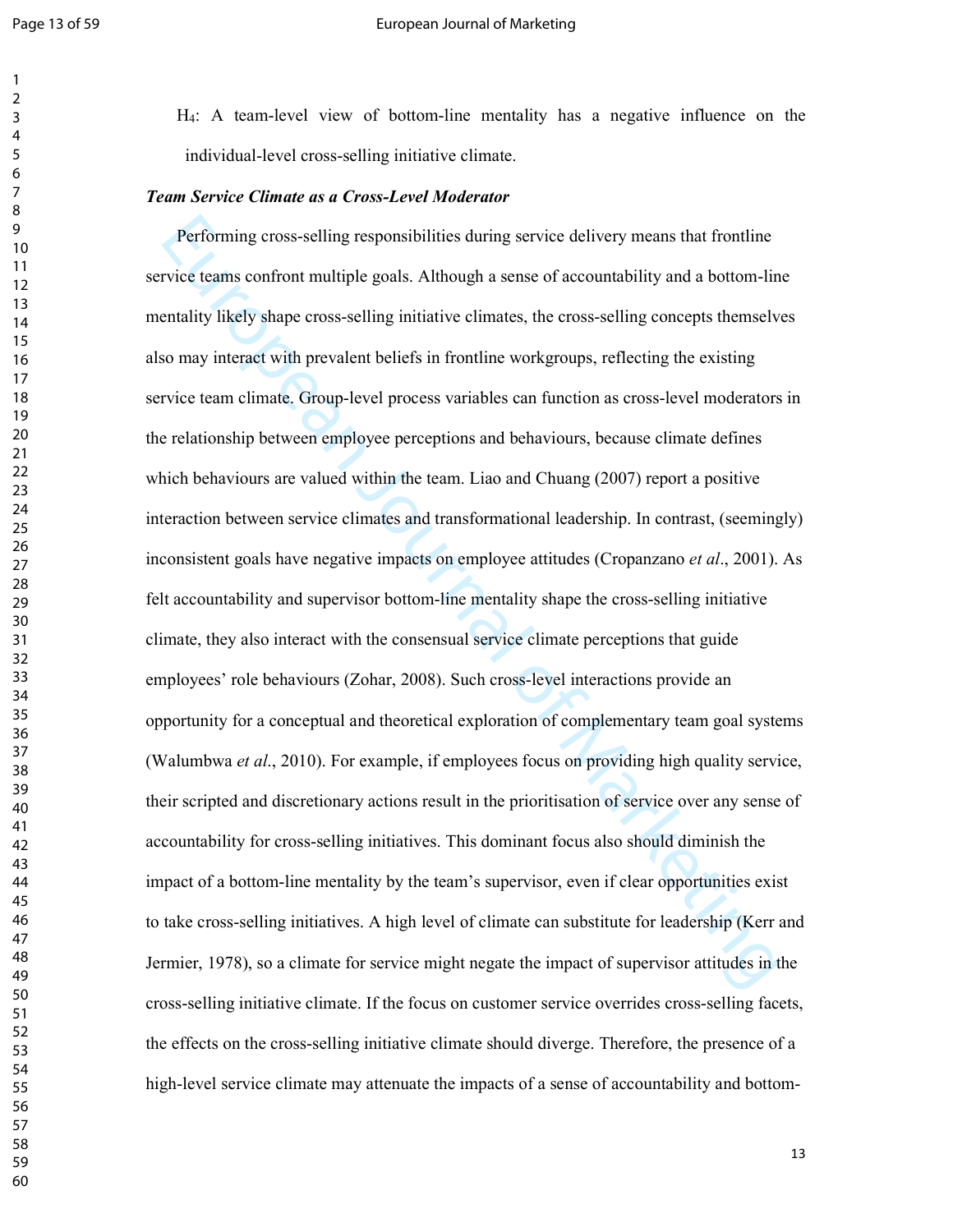line mentality on the cross-selling initiative climate, due to the competing, distinctive nature of these two climate orientations. Formally,

 $H_5$ : The relationships of the individual-level (a) sense of accountability and (b) bottomline mentality with the individual-level cross-selling initiative climate are attenuated by team-level service climate.

#### *Consequences of the Cross-Selling Initiative Climate at the Team Level*

line mentality with the individual-level cross-selling initiative climate are attenuated<br>team-level service climate.<br>**onsequences of the Cross-Selling Initiative Climate at the Team Level<br>Companies seek to allow and stimu** Companies seek to allow and stimulate employees' cross-selling initiatives, which can improve organizational, team, and individual effectiveness (Frese *et al*., 2007). Personal initiative is particularly important for service companies, because as Rust *et al*. (2000) report, proactive changes lead to market share improvements. Service delivery operations are characterised by relatively high levels of demand and performance heterogeneity, and firms rely substantially on employees to take the initiative to improve service delivery processes and be persistent in dealing with operational fluctuations. A cross-selling initiative climate should trigger frontline employees to be proactive and persist in their efforts to seek creative solutions that can meet cross-selling objectives. In contrast, employees who lack cross-selling initiative have difficulty achieving selling task requirements, which often results in performance failures (Jaramillo *et al*., 2007). Although climate may have an indirect impact on performance, through staff behaviour (Zohar *et al*., 2015), empirical data also show that climate could have direct impacts on related performance elements, such as the influence of a safety climate on safety performance (Zohar, 2008). Therefore:

H6: A team-level cross-selling initiative climate has a positive influence on team-level service–sales performance.

#### *Service Climate as a Moderator*

In a work environment in which service excellence is valued highly, employees focus on meeting customers' service delivery expectations, which makes it less likely that cross-selling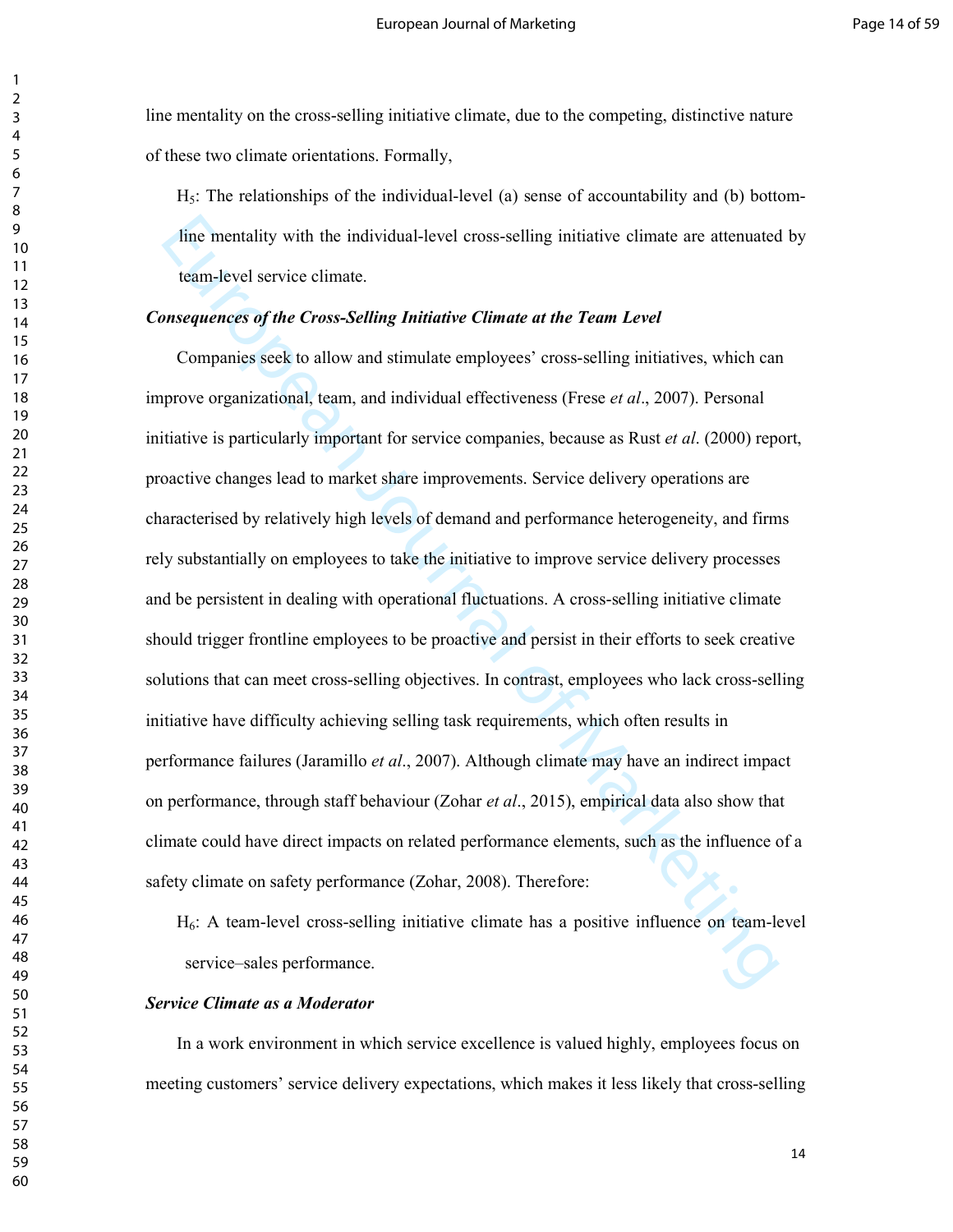#### Page 15 of 59 **European Journal of Marketing**

ays to achieve cross-selling performance might diminish the attention devoted to service<br>ality, which would lead to poorer service -sales performance overall. A cross-selling<br>titutive climate instead may produce good servi initiatives translate into higher performance. For example, employees will not close a sale if it conflicts with service standards or the customer's interest, resulting in an imbalance in their service–sales performance (Evans *et al*., 1999). Alternatively, a stronger emphasis on various ways to achieve cross-selling performance might diminish the attention devoted to service quality, which would lead to poorer service–sales performance overall. A cross-selling initiative climate instead may produce good service–sales performance, because it satisfies customers' needs by changing or expanding their product consumption portfolios (Jasmand *et al*., 2012). The team thus increases its sales volume, and the customers' needs are well met with new products or services. If a strong emphasis on the service climate instead leads the team to try to satisfy customers' needs with existing products, there will be no increase in sales volume, and it will weaken the impact of the cross-selling initiative climate on service– sales performance. Therefore,

H7: A service climate weakens the relationship between a cross-selling initiative climate and service–sales performance at the team level.

# **Methodology**

#### *Study Context and Sample*

Cross-selling remains a challenge in different service contexts (Patterson *et al*., 2014; Schmitz *et al*., 2014). Frontline staff must identify cross-selling opportunities by listening to and observing customers, to determine which offerings might best meet their manifest or latent needs. In the beauty and spa salon services sector, cross-selling is particularly important (ManageMySpa Whitepaper, 2014; Shea, 2012). This industry, which involves "places devoted to enhancing overall well-being through a variety of professional services that encourage the renewal of mind, body, and spirit" (ISPA, 2012), exhibits impressive sales growth in many markets (McNeil and Ragins, 2005), especially in Thailand, Australia, and China. In 2012, the overall industry encompassed approximately 71,600 spas that generated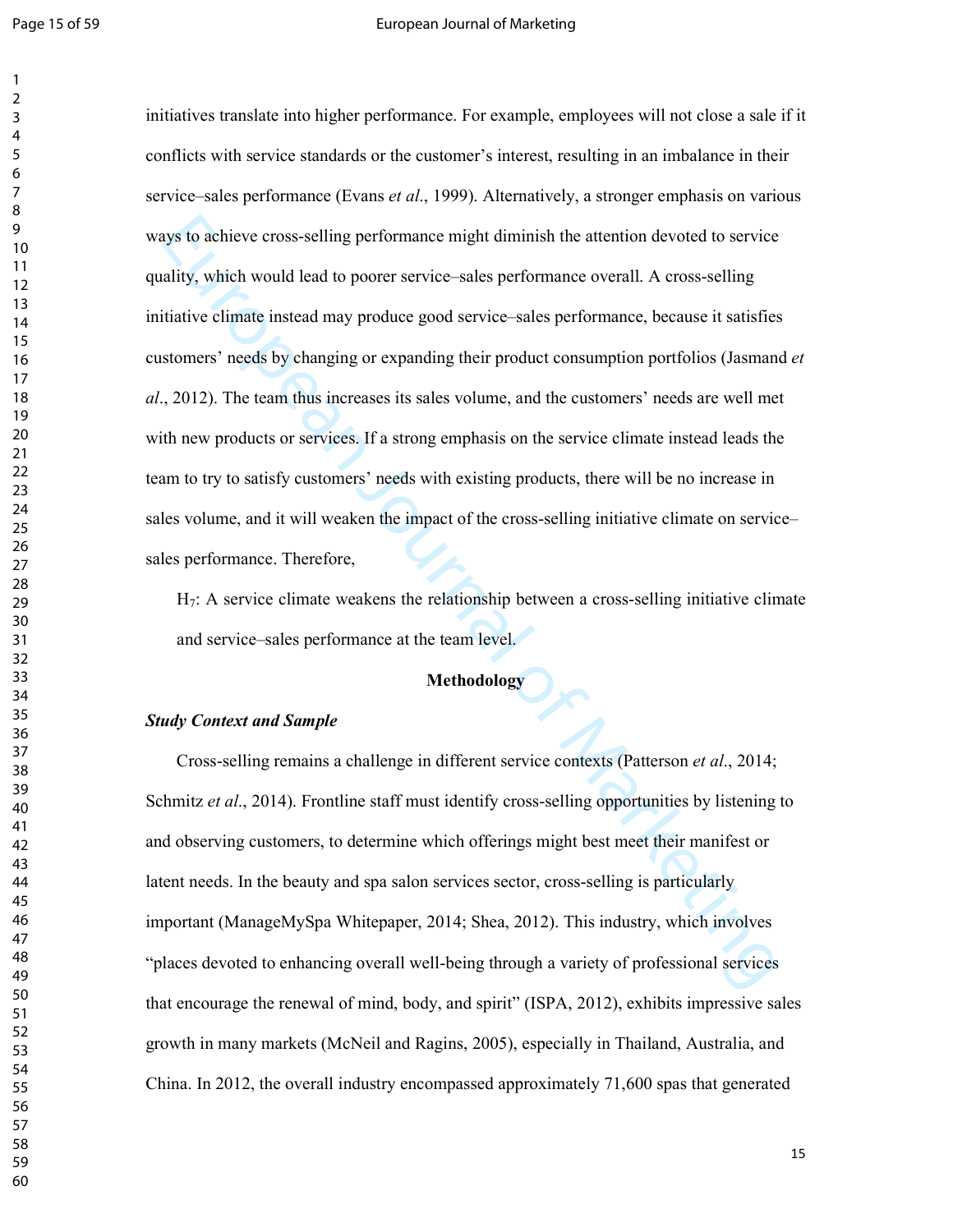US\$73 billion in revenues (Ellis, 2012). Technological innovations support customer relationship management initiatives, seamless supplier integration, and the online personalisation of services. A myriad of cross-selling opportunities also have emerged. Core services such as massages and beauty treatments seek to enhance physical and mental wellbeing; they are personalised and delivered in aesthetically relaxing servicescapes, and the service delivery process is extensive. Service staff generally are encouraged to cross-sell other core services (e.g., facials, aromatherapies) or products (e.g., creams, oils, soaps, shampoos), as well as healthy cuisine, dietary consulting services, pedicure or manicure services, fitness clinics, or wedding services, making it an ideal context for the current study.

With the cooperation of a nation-wide beauty and spa salon services provider, the authors collected data from frontline employees in the salon network. The majority of customers and staff are women. The frontline employees are organized to work in teams.

#### *Data Collection, Measures, and Analysis Strategy*

rivices such as massages and beauty treatments seek to enhance physical and mental well<br>ing; they are personalised and delivered in aesthetically relaxing servicescapes, and the<br>rivice delivery process is extensive. Servic Questionnaires were distributed to all 295 frontline staff in 45 branches of a national beauty salon and spa chain. The frontline staff in each branch constitute a team. The 196 usable questionnaires received represent a 66% response rate. A comparison of the size of the staff and the response rate per team ensured sufficient sample sizes for each team (Lüdtke *et al*., 2008); if less than half of a team responded, it was excluded from further analysis. The final sample thus consisted of 180 employees, representing 31 teams. The spa chain's senior management confirmed that the geography and size of these teams were representative of the national network. In terms of team and staff demographic characteristics, no significant differences emerged between responsive and nonresponsive teams.

The measurement scales came from previously validated measures in extant literature and used seven-point Likert scales. Three items captured the sense of *accountability*, taken from Hochwarter *et al*. (2005). The measures used "I" as the referent point for felt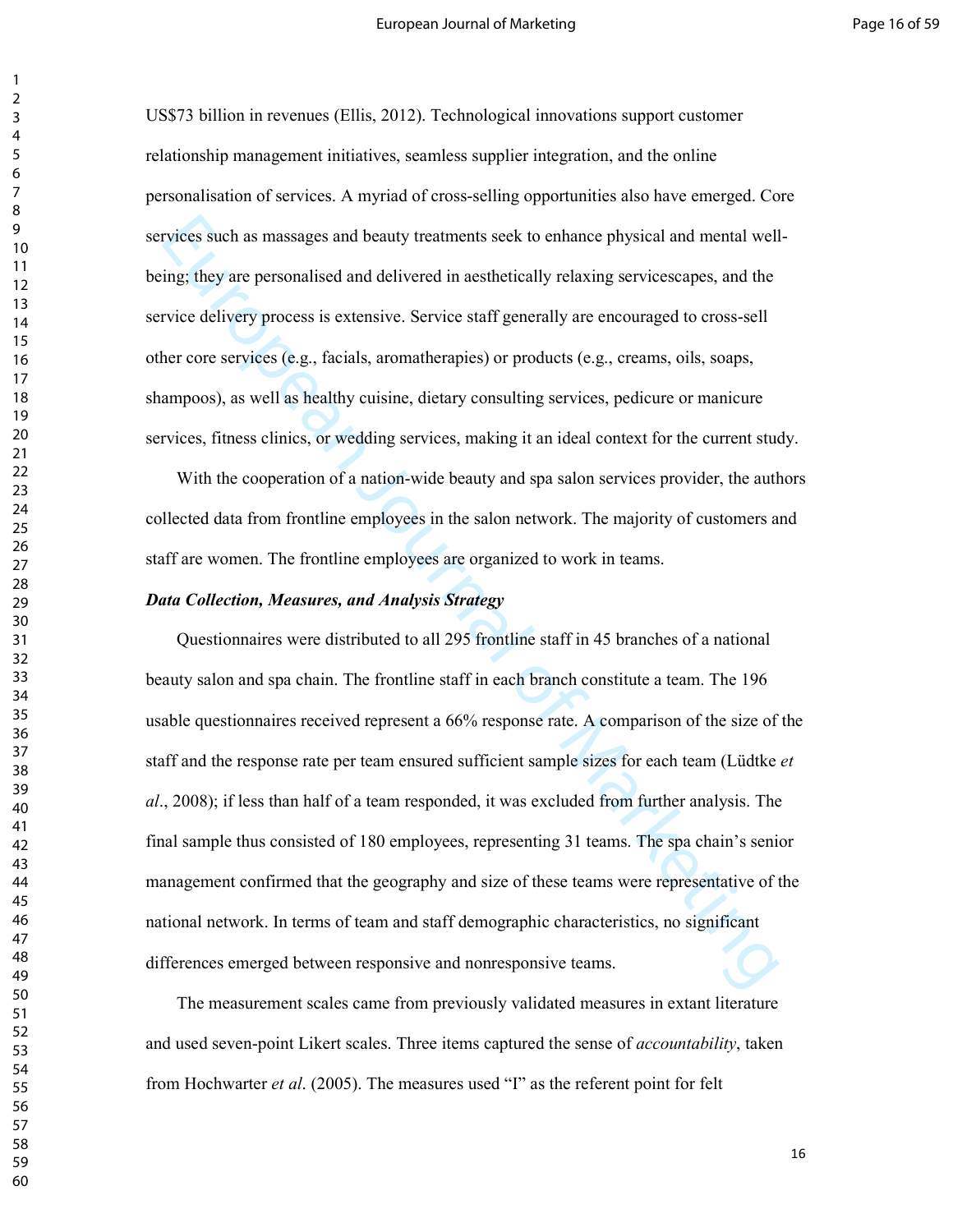#### Page 17 of 59 **Page 17 of 59** European Journal of Marketing

accountability. At the individual level, it indicates the person's sense of accountability. With the reasonable sample size from each unit (i.e., at least 50%), aggregating these individual views on felt accountability can represent shared felt accountability at the team level. For *bottom-line mentality*, four items came from Greenbaum *et al*. (2012). Supervisor (team leader) ratings of their own bottom-line mentality might provide a more objective measure, but this study focuses on individual team members' perceptions of their supervisor, and how that perception influences their interpretation of the work unit climate. Thus, perceived bottom-line mentality (rated by the staff) is a more appropriate measure. The aggregated bottom-line mentality measures indicate perceived bottom-line mentality at the team level.

tiom-line mentality, four items came from Greenbaum et al. (2012). Supervisor (team<br>der) ratings of their own bottom-line mentality might provide a more objective measure<br>this study locuses on individual team members' per The *team service climate* was measured with four items, on a scale developed by de Jong *et al*. (2004); it refers solely to the team-level service climate, obtained through the aggregation of the individual team members' perceptions. The *cross-selling initiative climate* involved 15 items, adapted from Raub and Liao (2012), who test both one- and four-factor models in their effort to develop a measure of an initiative climate. Their hypothesised fourfactor model fit the data reasonably well, but the correlations were too high, suggesting multicollinearity issues, and the same concern arose for the current study data when investigating cross-selling initiative climate on four dimensions. In line with Raub and Liao's (2012) recommendation, the current study thus uses a one-factor model. Operationally, the referent for this type of climate is a property of the collective, but the measures involved individual perceptions of that property, to be able to approximate shared beliefs. If members of a work unit express agreement, their individual perceptions are shared and can be aggregated to characterise the work unit; still, these perceptions remain the property of each individual. The use of "we" in these measures also reflects an individual assessment of a collective sensemaking process (e.g., "the way we do things around here"). Individual members constitute teams, and the cross-selling initiative climate construct reflects the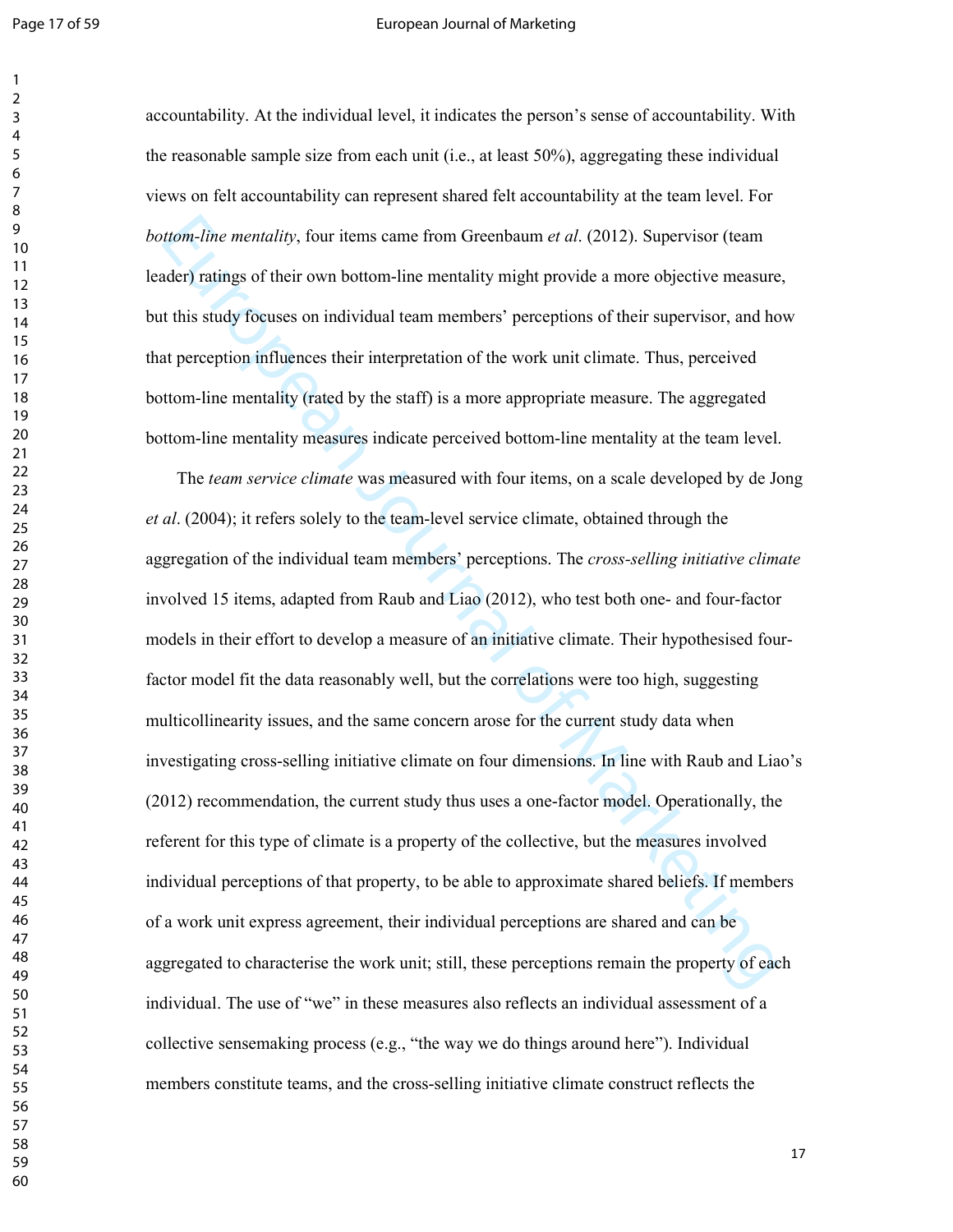perceptions of the compositional elements (employees) who represent the reference point for the higher-order unit (team).

005) to measure team leaders' perceptions of service and sales performance. In line with<br>rent service sales ambidexterity operationalisations, service and sales are interdepended<br>nonsubstitutable (Gibson and Birkinshaw, 20 For *team service–sales performance*, two items were adapted from Demerouti *et al*. (2005) to measure team leaders' perceptions of service and sales performance. In line with current service–sales ambidexterity operationalisations, service and sales are interdependent and nonsubstitutable (Gibson and Birkinshaw, 2004; Jasmand *et al*., 2012). Therefore, the interaction term reflects simultaneous service–sales performance (team sales performance × team service performance) and gauges the impact of employees' cross-selling initiatives while serving customers. This approach is appropriate if the phenomenon being rated is straightforward and clear, and the attribute is familiar and unambiguous to raters (as is the case for sales and service performance evaluations by team leader). Rossiter (2002) refers to these constructs as "doubly concrete," to distinguish them from more complex "abstract" constructs that may have multiple interpretations and therefore require multiple items to represent them. Each team leader is in charge of a team, but regular meetings and information sharing grant them a clear sense of how their team performs relative to other teams. In addition, each team leader is in charge of closing sales and talking to customers after they have consumed the service, so they are in a good position to comment on the service and sales performance of the team, more so than the individual service–sales team members. Therefore, team leaders assess team-level service–sales performance.

When necessary, the question items were adapted to suit the study context, as indicated by a pilot test. The items, their factor loadings, composite reliability, and average variance extracted (AVE) are in the Appendix. The sense of accountability, bottom-line mentality, and team service climate were aggregated measures of the mean individual scores for each team. This approach makes it possible to explore the group effects, because a measure can refer to two constructs—for the team and for individual members (Kenny and La Voie, 1985).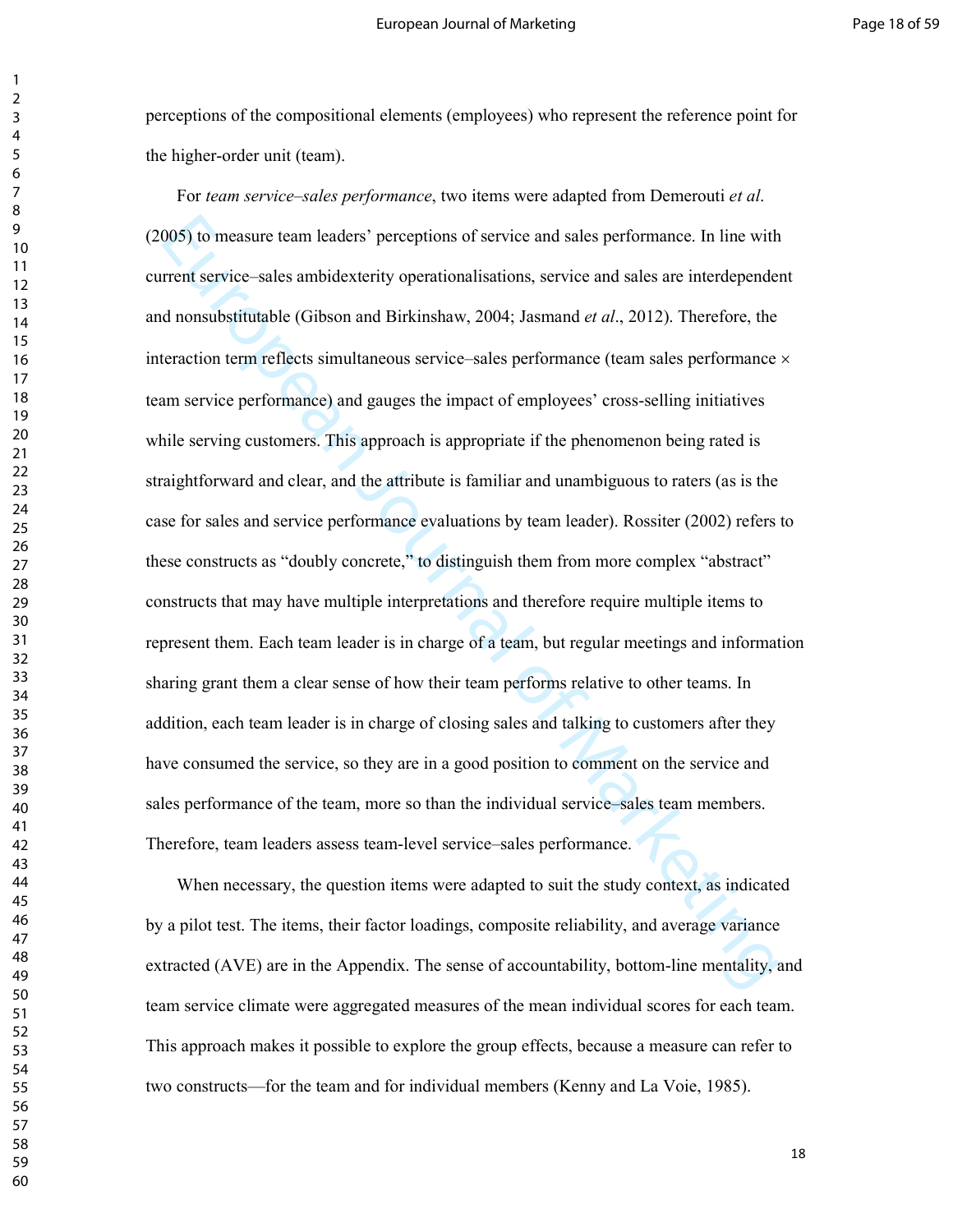#### Page 19 of 59 **Page 19 of Sepany Article 2018** European Journal of Marketing

Several other factors might influence both the cross-selling initiative climate and team service–sales performance. Therefore, this study controlled for heterogeneous characteristics among team members, including differences in their ages, gender, positions, teams, and industry, in multilevel analyses (Wallace *et al*., 2011). This step ensured a more robust test of the hypotheses.

dustry, in multilevel analyses (Wallace *et al.*, 2011). This step ensured a more robust test<br>
hypotheses.<br>
Sludying the group and individual processes simultaneously required hierarchical line<br>
odelling (HLM) (Hofmann, 1 Studying the group and individual processes simultaneously required hierarchical linear modelling (HLM) (Hofmann, 1997; Liao and Chuang, 2004; Seibert *et al*., 2004). By group mean-centring the individual-level variables and grand mean-centring the group-level variables, it is possible to distinguish within- from between-group variance (Bryk and Raudenbush, 1992). With HLM, the dependent variable needs to be at the lowest level (Raudenbush *et al*., 2004), or the employee level for the current study. Because the test of team service–sales performance occurs at the team level, which is not the lowest level, it is technically not possible to use HLM to estimate the effect of a cross-selling initiative climate on team service–sales performance or the potential moderating effect of a team service climate  $(H_6$  and  $H_7$ ). Instead, cross-selling initiative climate and team service climate were aggregated to the team level, using their mean values, and then partial least squares (PLS) served to test  $H_6$  and  $H_7$  (Ringle *et al.*, 2005).

#### *Reliability and Validity Checks*

To establish convergent and discriminant validity, a confirmatory factor analysis, performed with structural equation modelling software (AMOS), assessed the measurement properties of the items (Diessner *et al*., 2008). The values for the chi-square/degrees of freedom (3.07), goodness-of-fit index (.72), adjusted goodness-of-fit index (.67), root mean square error of approximation (.11), standardised root mean square residual (.05), normed fit index (.82), and comparative fit index (.87) were acceptable (Byrne, 2001). The check for within-method convergent validity considered the significance and magnitude of item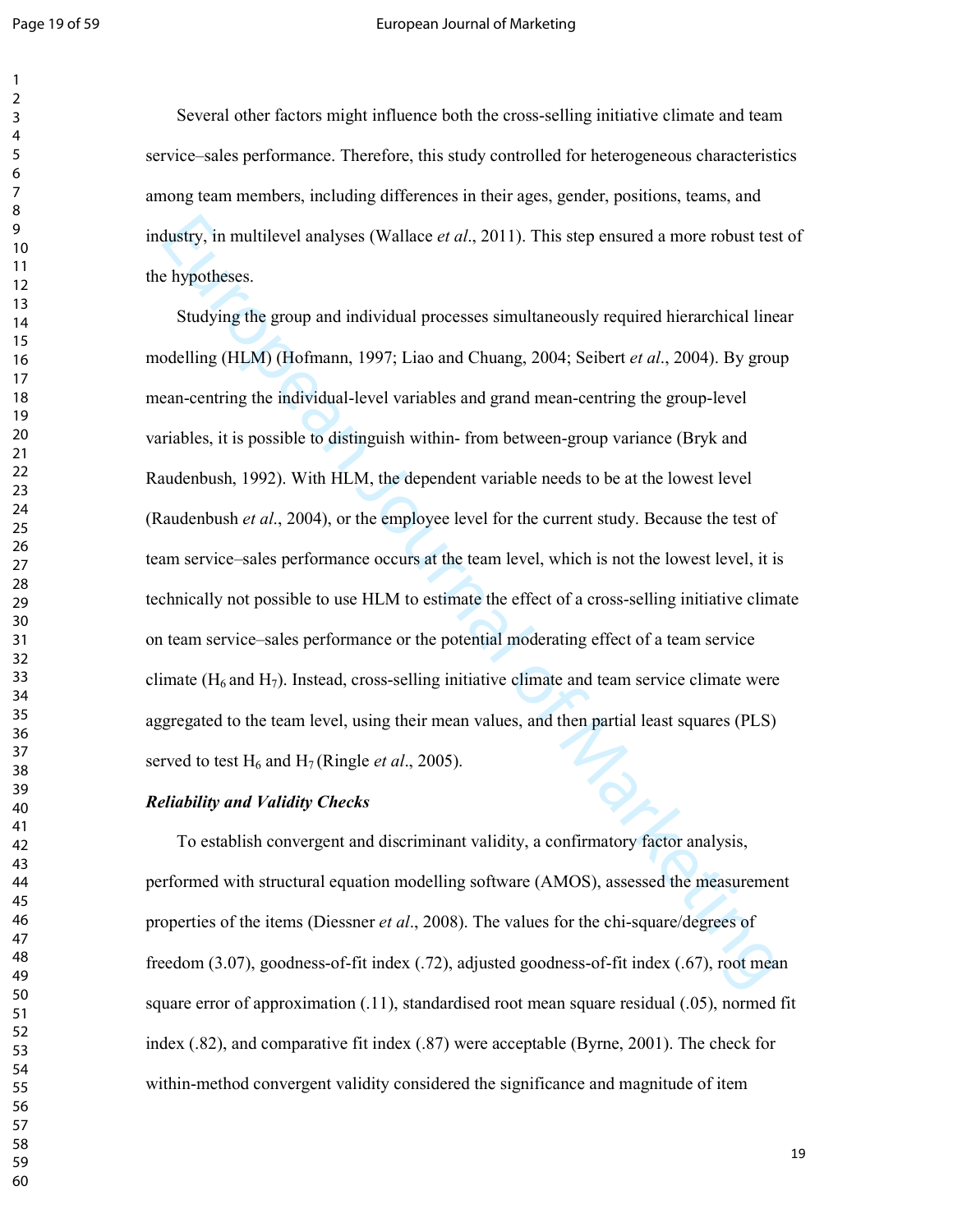loadings. The results (see the Appendix) revealed composite reliability values greater than .70 (felt accountability .77; bottom-line mentality .94; team service climate .93; cross-selling initiative climate .97), in support of construct reliability (Nunnally and Bernstein, 1994). For within-method convergent validity, all items loaded significantly on their respective constructs (minimum *t*-value = 7.37) and had standardised loadings of at least .50 (felt accountability .63–.82; bottom-line mentality .83–.95; team service climate .80–.93; crossselling initiative climate .80–.88).

thin-method convergent validity, all items loaded significantly on their respective<br>nstructs (minimum t-value = 7.37) and had standardised loadings of at least .50 (felt<br>countability .63–.82; bottom-line mentality .83–.95 The check for discriminant validity followed Fornell and Larcker's (1981) recommended procedure. The AVE values for each construct were as follows: felt accountability .54 (square root = .73), bottom-line mentality .80 (square root = .89), team service climate.78 (square root  $= .88$ ), and cross-selling initiative climate .70 (square root  $= .84$ ). Thus, the square root of the AVE for each construct exceeded its shared variance (intercorrelations) with all other constructs, in support of discriminant validity. A pairwise comparison of all constructs (i.e. felt accountability, bottom-line mentality, team service climate, and cross-selling initiative climate) using individual-level data also emerged through a series of two-factor confirmatory measurement models. As the results in Table 1 show, the chi-square difference tests indicated statistically significant  $(p < .01)$  differences between the constrained (correlation between two constructs constrained to unity) and unconstrained (free estimation of the correlations) models, which further supports discriminant validity (Anderson and Gerbing, 1988; Zhang *et al*., 2016).

#### Insert Table 1 About Here

#### *Aggregated Statistics*

The individual employees assessed their teams (Klein and Kozlowski, 2000). Several tests confirmed that their perceptions of the sense of accountability, bottom-line mentality, and team service climate were shared beliefs within teams but varied across individuals and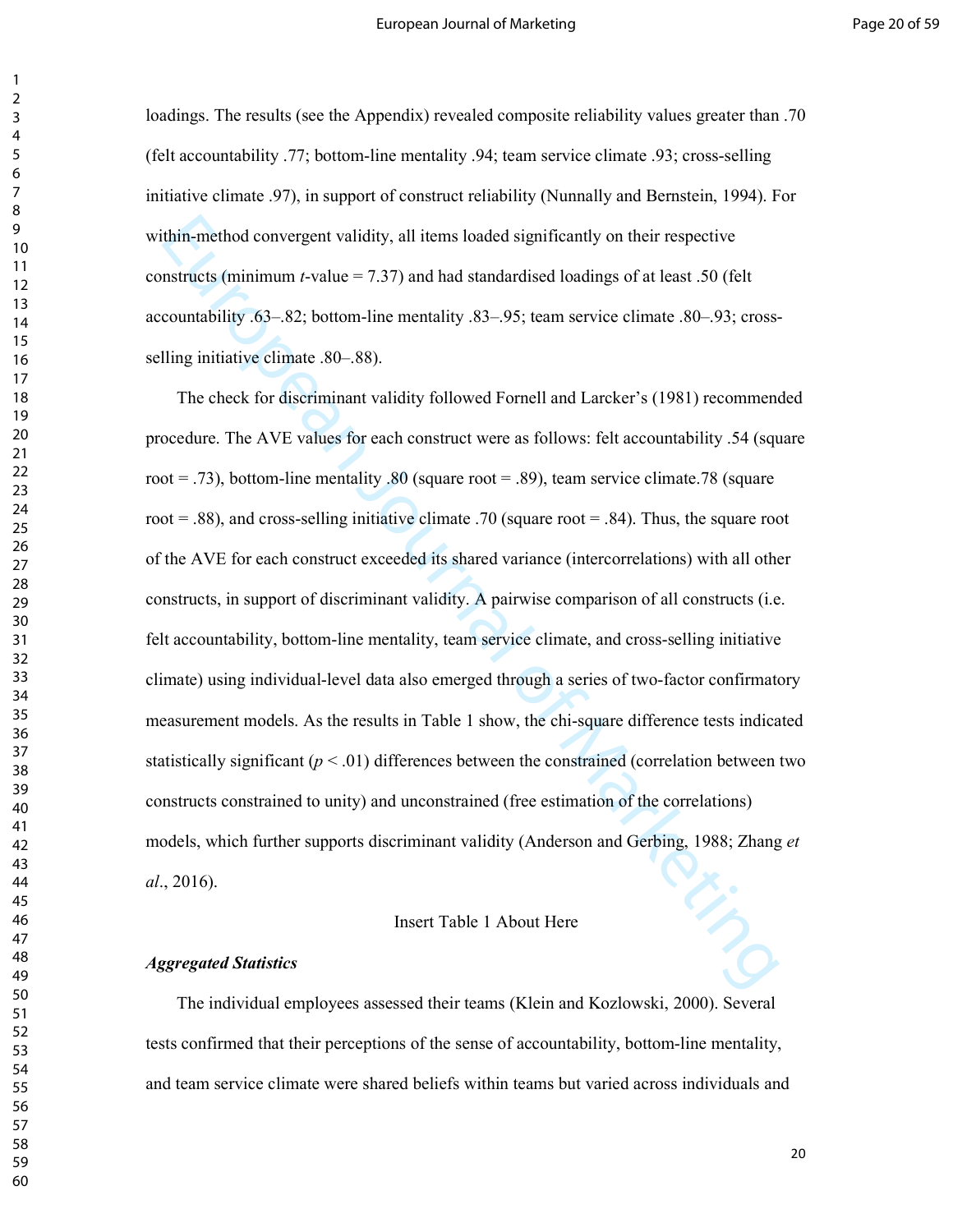#### Page 21 of 59 **European Journal of Marketing**

coptable interrater agreement (felt accountability .93; bottom-line mentality .82; team<br>vice climate .83; cross-selling initiative climate .97). This high degree of interrater<br>liability implied that perceptions were shared teams. First, an interrater reliability coefficient (*R*wg) that measured shared beliefs within each team helped reveal within-group agreement (Dixon and Cunningham, 2006; James *et al*., 1993; Schneider *et al*., 2003). The *R*wg values all were above the .6 threshold for acceptable interrater agreement (felt accountability .93; bottom-line mentality .82; team service climate .83; cross-selling initiative climate .97). This high degree of interrater reliability implied that perceptions were shared within teams (Glick, 1985). Second, the calculated intraclass correlation coefficients,  $\text{ICC}(1)$  and  $\text{ICC}(2)$ , supported the tests for convergence within a team (Liao and Chuang, 2004). The between-group and within-group mean square values came from a one-way analysis of variance (ANOVA) table, used to calculate  $ICC(2)$  according to the formula provided by Bliese (1998). The  $ICC(1)$  coefficients were all greater than or close to .12, with significant ANOVA test statistics (*F*) (felt accountability .08; bottom-line mentality .19; team service climate .12; and cross-selling initiative climate .17). The ICC(2) coefficients were as follows: felt accountability .35, bottom-line mentality .58, team service climate .43, and cross-selling initiative climate .55 (Bliese, 1998; Kenny and La Voie, 1985). That is, the ICC(2) values for felt accountability and team service climate were low (de Jong *et al*., 2005). However, when the *R*wg value is high, group variance is significant, and aggregation is justified by the theory, a low ICC(2) value should not prevent the aggregation of the focal constructs (Liao and Chuang, 2007). Thus the aggregation of felt accountability, bottom-line mentality, service climate, and crossselling initiative climate to the team level proceeded. Because cross-selling initiative climate is conceptualised as a psychological climate, with a focus on individual perceptions, it also was appropriate to assess it at the individual level (Glick, 1985).

#### *Hypotheses Tests*

The results obtained from the HLM software to test  $H_1-H_5$  are in Table 2 (Raudenbush *et al*., 2004). The null model included only cross-selling initiative climate, and its ICC(1) was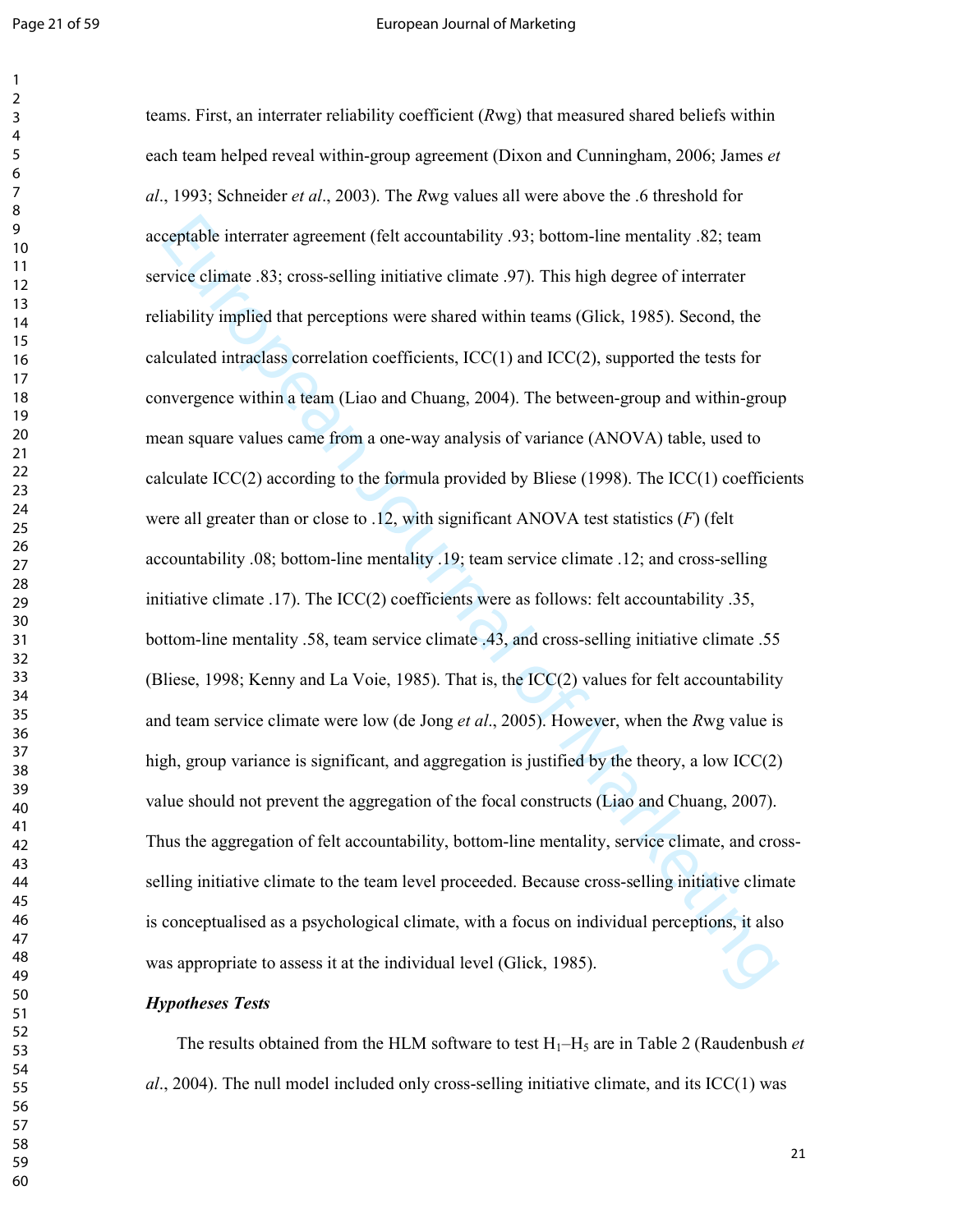equal to .17, such that 17% of the variance in employees' perceptions of the cross-selling initiative climate resided between teams, and 83% resided within teams. This significant between-team variance suggests that the use of HLM is appropriate (Marrone *et al*., 2007).

#### Insert Table 2 About Here

Insert Table 2 About Here<br>The results for H<sub>1</sub> and H<sub>2</sub>, pertaining to the influences of an individual-level sense of<br>countability and individual-level supervisor bottom-line mentality on the individual-level<br>sss-selling The results for  $H_1$  and  $H_2$ , pertaining to the influences of an individual-level sense of accountability and individual-level supervisor bottom-line mentality on the individual-level cross-selling initiative climate, are in Table 2. In Model 2 (M2), sense of accountability ( $\gamma$  = .31,  $p < .01$ ) and the perception of the manager's bottom-line mentality ( $\gamma = -.08$ ,  $p < .05$ ) were significantly associated with cross-selling initiative climate, in support of  $H_1$  and  $H_2$ . With HLM, it is possible to estimate felt accountability simultaneously at individual  $(H_1)$  and team  $(H_3)$  levels (though at the team level, it is called "shared felt accountability," denoting the sense of accountability shared among members of the team; see Wallace *et al*., 2011). That is, this study examines the impact of (shared) felt accountability on the formation of the cross-selling initiative climate at both levels. Also in Table 2, the results for  $H_3$  and  $H_4$  reveal that the team-level sense of accountability had a positive influence on the individual-level cross-selling initiative climate ( $\gamma = .57$ ,  $p < .01$ ), and the team-level bottom-line mentality exerted a negative influence on the individual-level cross-selling initiative climate ( $\gamma = -23$ , *p*  $<$  0.1), in support of H<sub>3</sub> and H<sub>4</sub>.

To test  $H_5$ , which predicted that team-level service climate would attenuate the relationships of the individual-level (a) sense of accountability and (b) bottom-line mentality with the individual-level cross-selling initiative climate, two cross-level interaction terms entered Model 3 (M3). The results revealed a negative moderating effect of team service climate on the relationship between team members' felt accountability and cross-selling initiative climate, in support of  $H_{5a}$  ( $\gamma$  = -.40,  $p$  < .01) but not  $H_{5b}$ . To facilitate interpretation of the significant moderating effect of team service climate, HLM generated Figure 2, which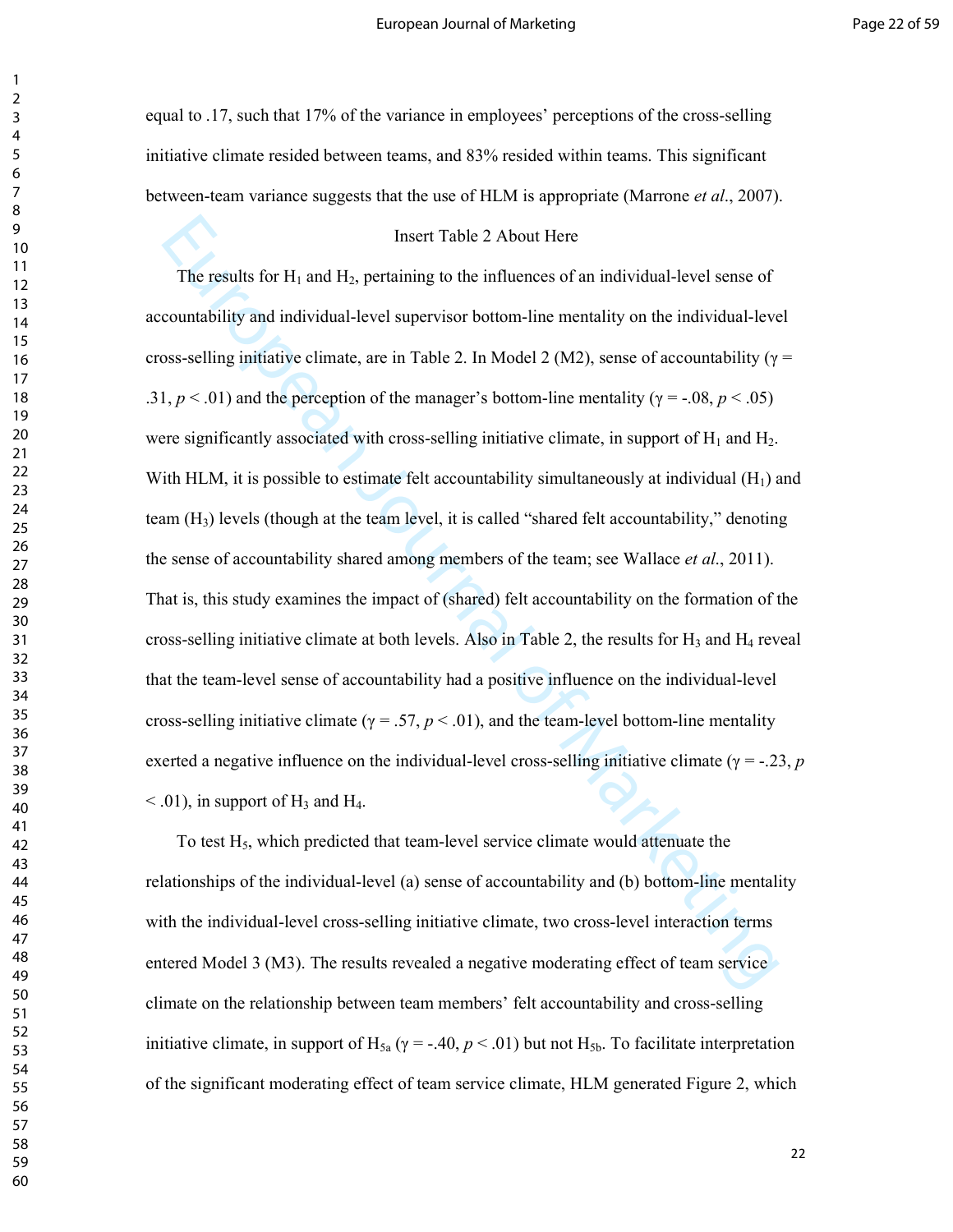#### Page 23 of 59 **European Journal of Marketing**

illustrates the moderating effect of team service climate related to  $H_{5a}$ . Low moderation is one standard deviation below the mean of the level-2 moderator; high moderation is one standard deviation above this mean (Raub and Liao, 2012). As illustrated in Figure 2, team service climate weakens the impact of felt accountability on cross-selling initiative climate. When team service climate is high, the relationship between felt accountability and cross-selling initiative climate is weaker.

#### Insert Figure 2 About Here

imate weakens the impact of felt accountability on cross-selling initiative climate. When<br>m service climate is high, the relationship between felt accountability and cross-selling<br>titative climate is weaker.<br>
Insert Figur To test for the predicted positive relationship between team-level cross-selling initiative climate and team-level service–sales performance  $(H<sub>6</sub>)$  and the moderating effect of teamlevel service climate that weakens this relationship  $(H<sub>7</sub>)$ , employee-level perceptions of the cross-selling initiative climate and service climate were aggregated to the team level. Supervisor (team leader) ratings provided the measure of service–sales performance. Then the PLS path modelling included the same set of control variables. The relationships of crossselling initiative climate, team service climate, and team service–sales performance all were estimated at the team level. As the results in Table 3 show, there is a significant positive relationship between cross-selling initiative climate and service–sales performance (β = .49, *p*  $<$  0.01); this relationship is negatively moderated by service climate ( $\beta$  = -.41, *p* < .01), in support of  $H_6$  and  $H_7$ . As illustrated in Figure 3, cross-selling initiative climate has a stronger impact on service–sales performance when team service climate is low than when it is high.

Insert Table 3 About Here/Insert Figure 3 About Here

#### **Discussion and Implications**

The push for cross-selling during service delivery has the potential to boost firm revenues. However, implementing such a strategic imperative is neither easy nor straightforward. This study examines whether a cross-selling initiative climate might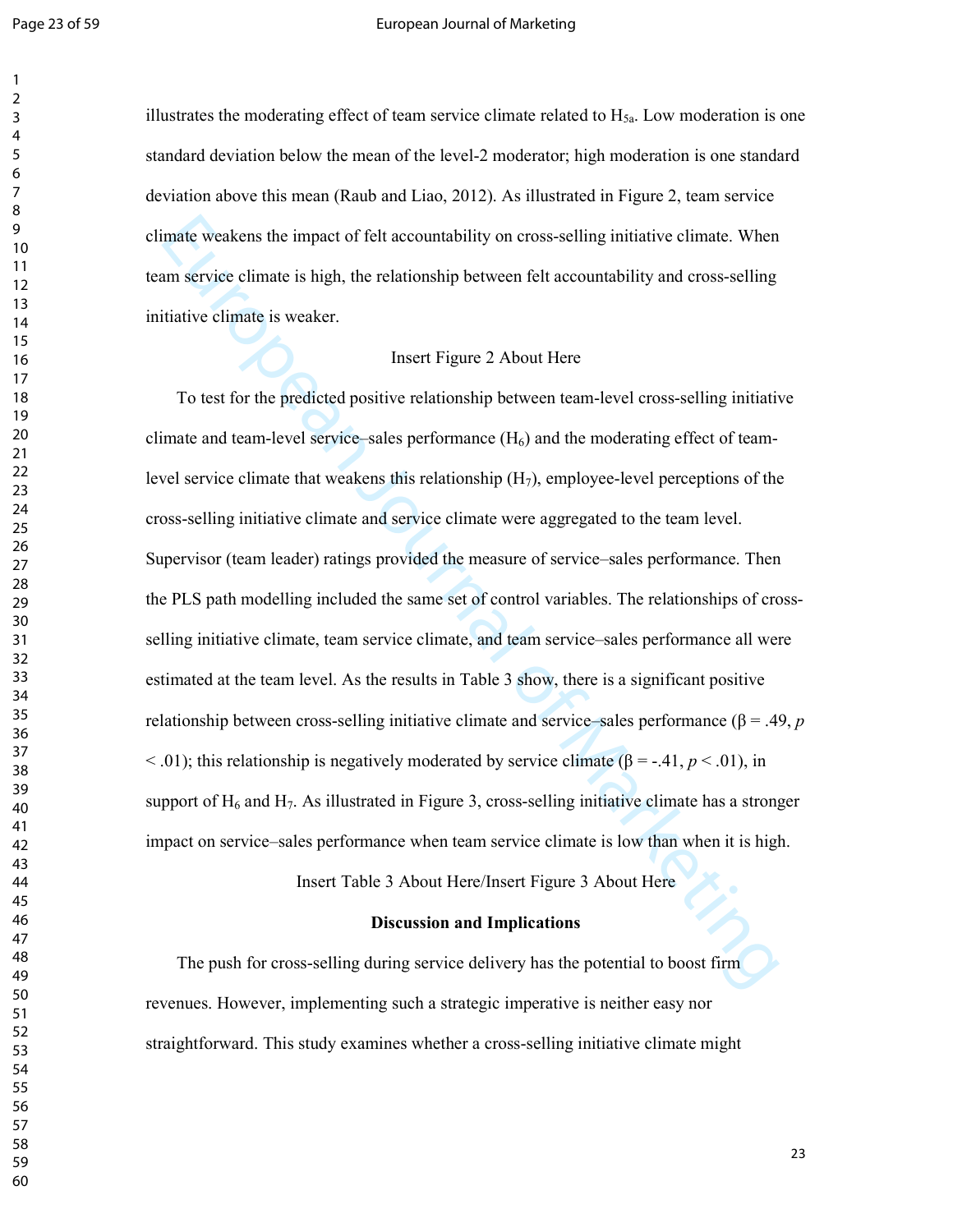contribute to a more effective alignment of sales and service objectives; in turn, it contributes to service–sales ambidexterity literature in several important ways.

rivice industries. Although each service industry possesses unique characteristics, some<br>mmonalities exist among them (von Nordenflycht, 2010). The current study refers to a<br>auty and spa salon context, but the findings sh Conducting cross-selling during service delivery is common in various professional service industries. Although each service industry possesses unique characteristics, some commonalities exist among them (von Nordenflycht, 2010). The current study refers to a beauty and spa salon context, but the findings should transfer to other service industries that share similar characteristics and conduct cross-selling during service delivery. Beauty and spa salons, as professional services, represent the fashion styling industry, in which firms provide highly intense, personalised services, and interactions between customers and frontline staff are frequent (Lu *et al*., 2015; Wu *et al*., 2014). Hair salons are part of this industry too; tourism and hospitability, and even retail banking to a certain extent (Yu *et al.*, 2013), all possess similar characteristics too. During face-to-face interactions with customers, service staff in these sectors are required to perform cross-selling while also delivering service.

The empirical evidence supports the prediction that a cross-selling initiative climate influences service–sales performance at the team level. When frontline staff undertake the effort to do the right thing, without being directed, it is reflective of their ability to meet sales performance demands (Frese *et al*., 1997). These results are particularly encouraging; a crossselling initiative climate exerts a direct influence on team service–sales performance. Noting the potential benefit of additional insights on the association between service and sales performance, this study includes an interaction term (team service × team sales performance). That is, frontline service sales teams often have both service and sales targets, so exploring service–sales performance, rather than service or sales performance separately, yields a more accurate and context-specific picture of the impacts of both service and cross-selling initiative climates. However, caution is required in interpreting these results, because the findings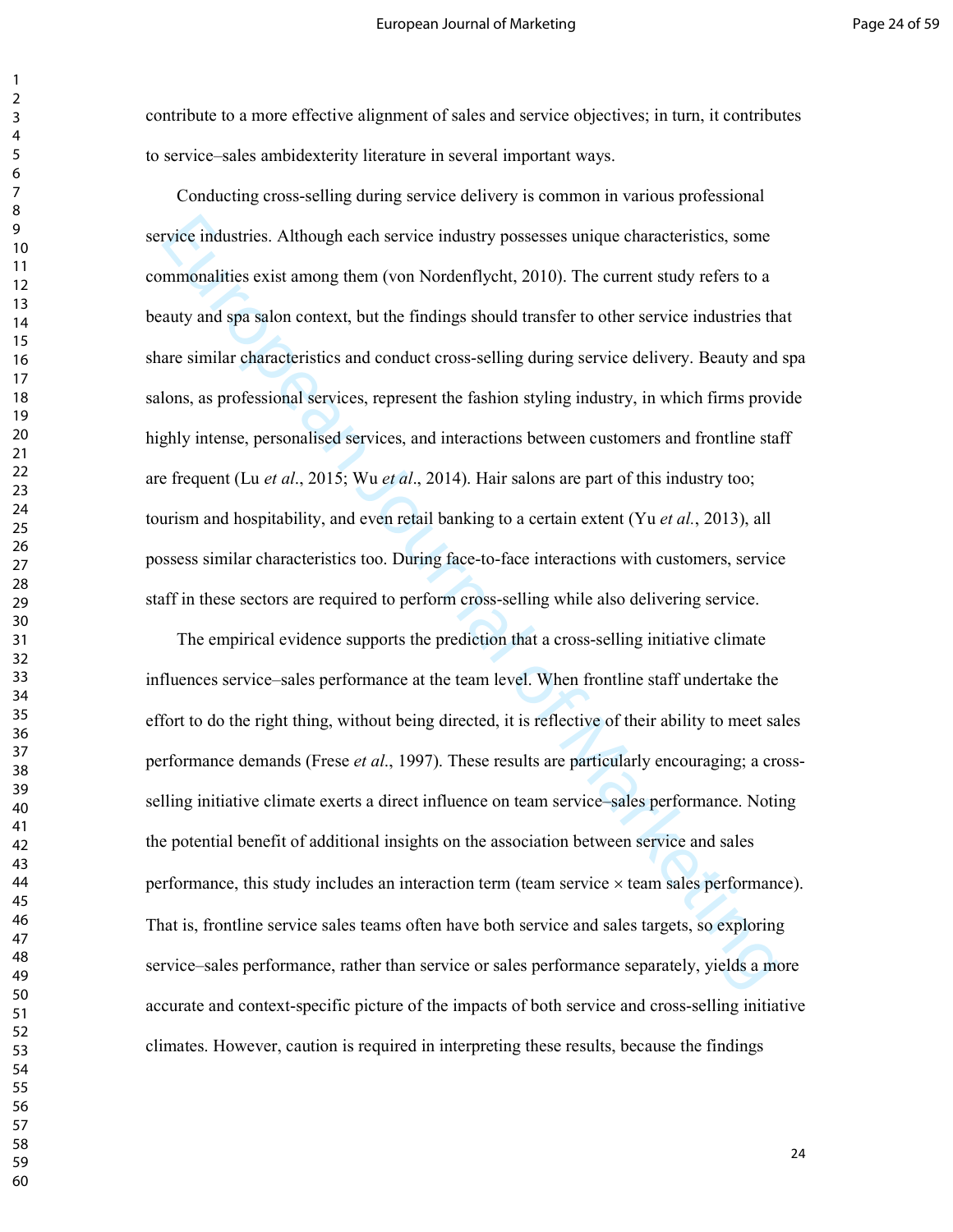#### Page 25 of 59 **European Journal of Marketing**

regarding the impact of the cross-selling initiative climate on team service–sales performance only reveal an overall picture.

vironment, it can yield different implications and consequences. Initiative climates have<br>en studied before, but this study is the first to focus on an initiative climate in a cross-<br>Elling context ind explore its direct i Because the organization's climate constitutes a specific attribute of an organizational environment, it can yield different implications and consequences. Initiative climates have been studied before, but this study is the first to focus on an initiative climate in a crossselling context and explore its direct impact on performance. For example, Raub and Liao (2012) consider how staff take initiative in response to general work issues, but the current study focuses specifically on cross-selling–related initiative climates. In terms of the impacts of the initiative climate, Raub and Liao (2012) establish a link between initiative climate and proactive customer service performance, whereas this study establishes a direct link between a cross-selling initiative climate and service–sales performance. In this sense, the current study focuses on a specified climate and explores its impact more broadly (i.e., including sales performance in addition to service). In turn, it more precisely captures team attributes related to taking cross-selling initiatives and suggests how to build a specific initiative climate among a frontline service team to achieve service–sales performance. Furthermore, this study extends Raub and Liao's (2012) work by distinguishing service and cross-selling as climates, to reflect the dual emphasis on service and cross-selling orientations in frontline service teams. The results are encouraging; they provide direct support for the link between cross-selling initiative climate and service–sales performance but also reveal how the service climate may moderate the impact of the cross-selling initiative climate on service–sales performance.

By examining the influence of a sense of accountability and a supervisor's bottom-line mentality at both individual and team levels, this study also addresses a gap in prior literature. Felt accountability and bottom-line mentality have been examined solely at an individual level of analysis, despite calls for group-level conceptualisations and measures (e.g., Gelfand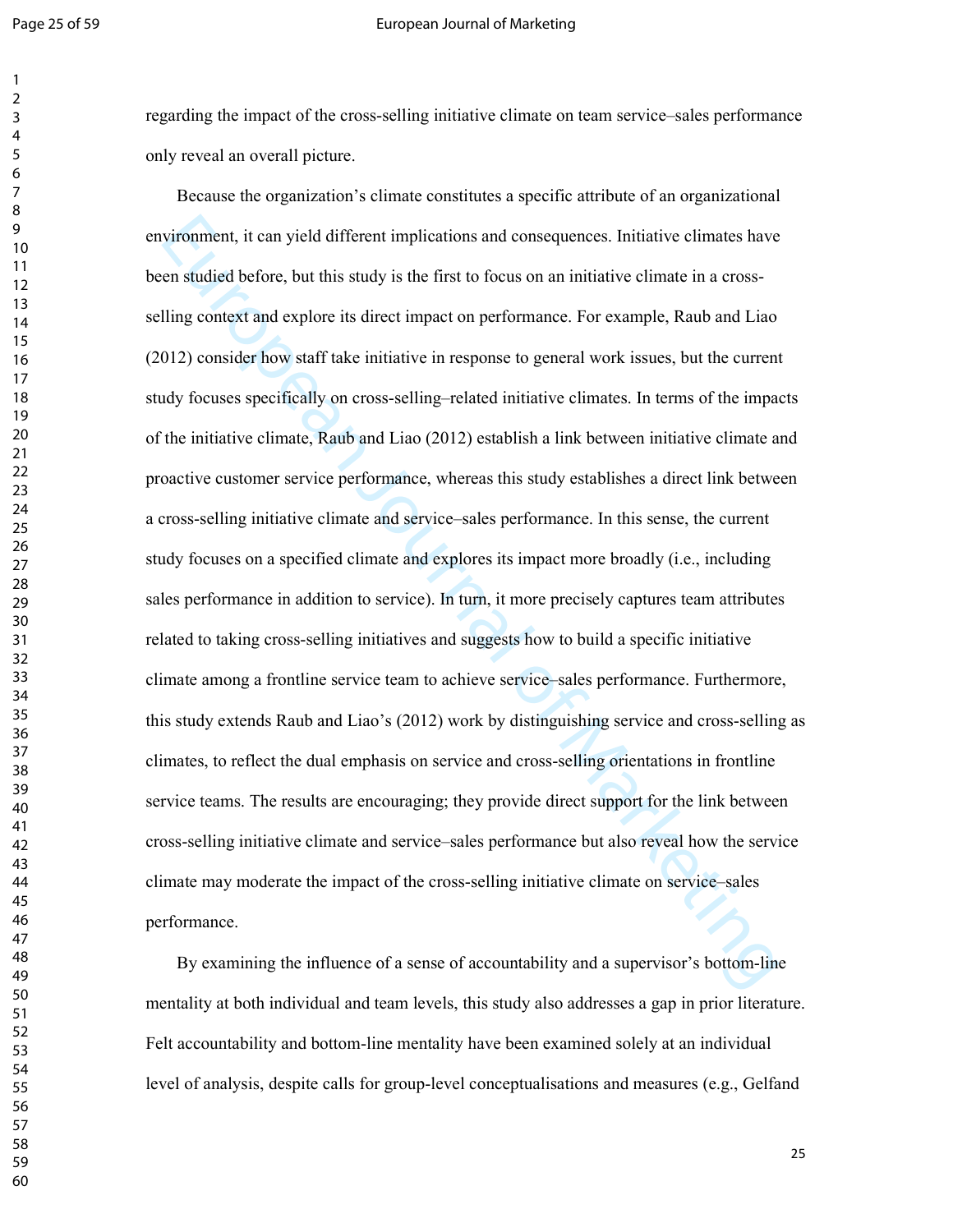d behaviours (Schneider and Reichers, 1983). Group-level measures of a sense of<br>countability and bottom-line mentality enhance explanations of a cross-selling initiative<br>imate. That is, shared perceptions of felt accounta *et al*., 2004). The HLM approach can account for both individual and group variance in the formation of a cross-selling initiative climate, which is worthwhile because in multiple-outlet service organizations, heterogeneous or proximal work context beliefs can shape opinions and behaviours (Schneider and Reichers, 1983). Group-level measures of a sense of accountability and bottom-line mentality enhance explanations of a cross-selling initiative climate. That is, shared perceptions of felt accountability and bottom-line mentality are conducive to the creation of a climate related to cross-selling initiatives. The climate can be influenced or induced by supervisors, but climate literature also indicates that a psychological climate refers to the meaning that each individual member in a team attaches to his or her work context (Schneider and Reichers, 1983), which can be measured using individual perceptual measures and analysed at individual or aggregated levels (Glick, 1985). In the case of a cross-selling initiative climate, it indicates how members within the team perceive and make sense of cross-selling initiative practices in psychologically meaningful ways (Rentsch, 1990). Staff members' sense of accountability for cross-selling influences their perceptions and interpretations of cross-selling initiative practices in their team, and thus the cross-selling initiative climate.

Achieving both service and sales ultimately is an operational balancing act; service and sales objectives and beliefs often conflict in the pursuit of divergent goals but also can be complementary and interdependent (Jasmand *et al*., 2012). The lack of any negative relationship between cross-selling initiative climate and team service performance is consistent with the notion that service and sales are interdependent and complementary (Yu *et al*., 2013). The empirical data also suggest that the cross-selling initiative climate and the service climate are distinctive and yet closely related, again consistent with service–sales ambidexterity literature. Considering the co-existence of multiple climates helps reveal the interplay of a service climate and a cross-selling initiative climate. For individual employees,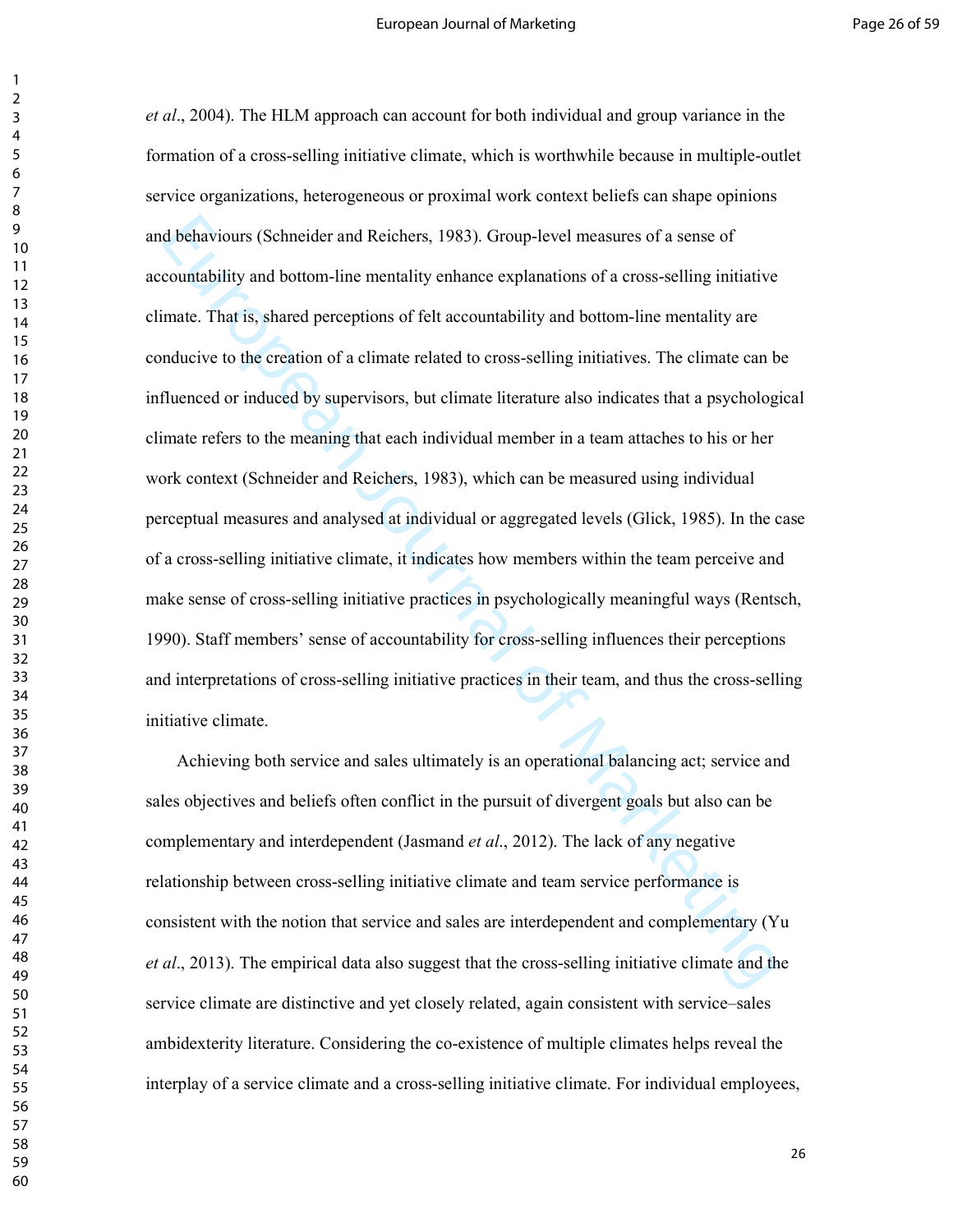#### Page 27 of 59 **European Journal of Marketing**

the impact of felt accountability on cross-selling initiative taking decreases when their work unit focuses primarily on the delivery of service excellence. This study adds nuance to the complex interplay of the core tasks of service delivery and the imperatives of cross-selling for shaping frontline employees' willingness to take a cross-selling initiative to reconcile seemingly conflicting operational demands. At the team level, the impact of the cross-selling initiative climate is influenced by the existing service climate.

aping frontline employees' willingness to take a cross-selling initiative to reconcile<br>emingly conflicting operational demands. At the team level, the impact of the cross-selli<br>titutive climate is influenced by the existi This study shares some similarities with work by Jasmand *et al*. (2012), Yu *et al*. (2013, 2015), and Patterson *et al*. (2014), in that it examines how a unit works to achieve service and sales goals simultaneously. But those studies operationalise service and sales goals as service–sales ambidexterity, and they provide an overall picture of how service–sales ambidexterity forms and affects performance. They do not separate service and sales as distinctive phenomena or observe their interplay. By separating service and cross-selling as two distinctive climates, the current study reveals how their interplay might affect service– sales performance, rather than an overall impact, with more details about the interactive effect of service and sales orientations.

Furthermore, this study goes beyond multiple climate studies that focus on the joint impact of dual climates on staff behaviours or performance (Jiang *et al*., 2016; Walumbwa *et al*., 2010). The deeper analysis explores the interplay of two closely related climates and reveals that they not only have impacts on each other's functions, but they even determine the formation process of the other climate. This point is clearly illustrated in the finding that the service climate influences the impact of the cross-selling initiative climate on service–sales performance, as well as the very formation of this cross-selling initiative climate.

As an extension of traditional cross-selling literature, this study focuses on service staff who perform cross-selling during service delivery. For example, Schmitz (2013) investigates cross-selling by a group of professional industrial salespeople, whereas the current study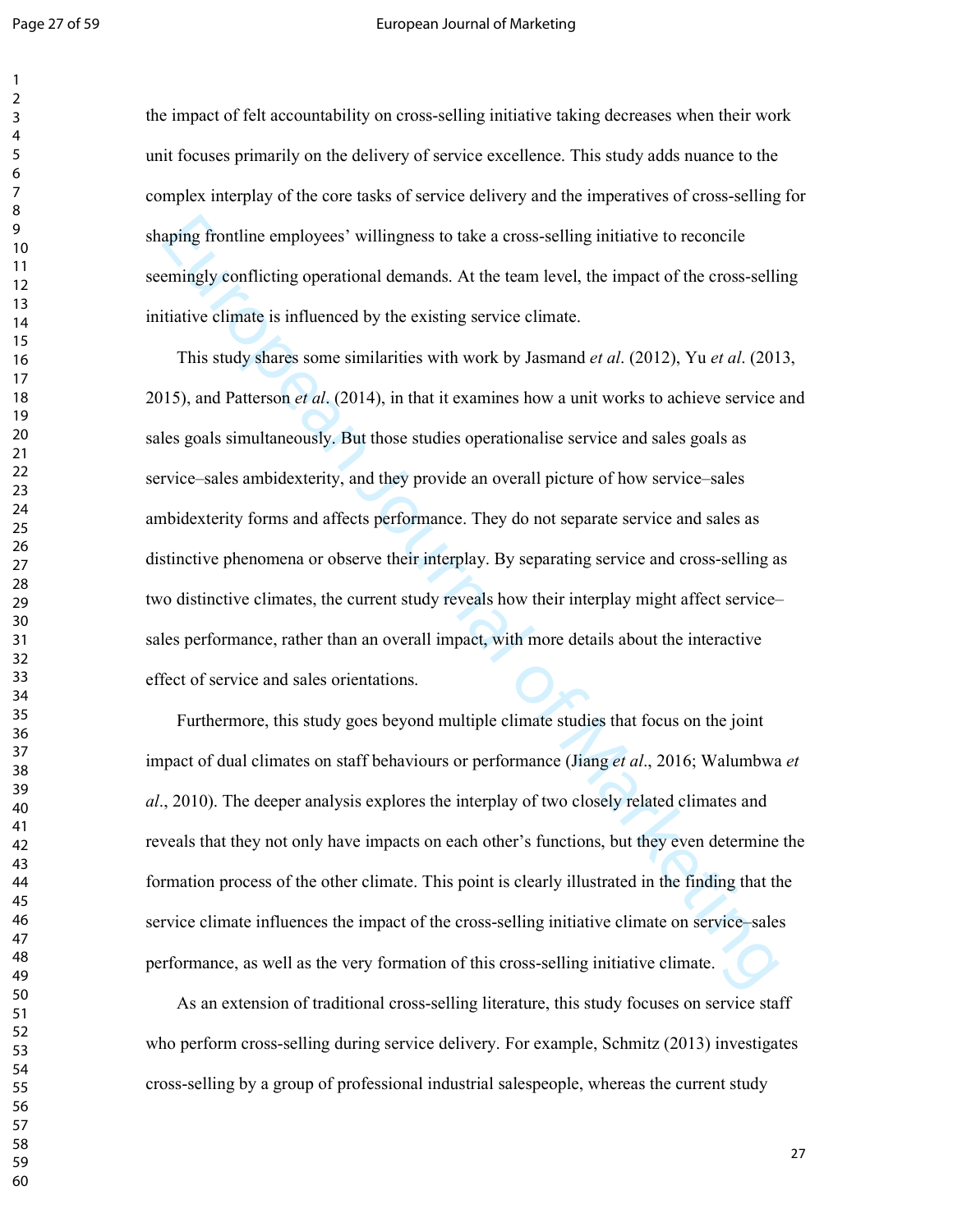ay not be relevant to a professional sales team, whose primary role is to sell. For service<br>fr, it may be more crucial that they take the ownership of cross-selling, even if it is not<br>eir primary task. The research finding focuses on cross-selling performed by service staff who are predominately trained and hired to perform services. The unique characteristics of these service staff likely aids the identification of relevant antecedents for cross-selling. For example, a sense of accountability may not be relevant to a professional sales team, whose primary role is to sell. For service staff, it may be more crucial that they take the ownership of cross-selling, even if it is not their primary task. The research findings reveal a significant positive impact of felt accountability on cross-selling initiative climate at both individual and team levels. In addition, cross-selling is performed during service delivery, so the service climate is relevant as a boundary condition, yet it would be less relevant for professional industrial sales, which generally do not occur during service delivery. Schmitz (2013) also examines how crossselling motivation influences cross-selling performance through salespeople's adoption behaviour at the individual level. The current study establishes a direct effect of the crossselling initiative climate on performance, rather than its indirect impact through behaviours. Schmitz's (2013) model thus is relevant if salespeople work individually to meet their individual sales targets; for the current study of service staff who work as a team to serve the same group of customers, team performance is more relevant. Finally, Schmitz (2013) contributes mainly to professional cross-selling literature (e.g., Gurvich *et al*., 2009; Johnson and Friend, 2015). This study may be relevant to cross-selling literature, but it mainly contributes to service–sales ambidexterity literature, which focuses on how frontline teams struggle to meet both service and sales goals.

#### *Limitations and Further Research Directions*

This article reveals the importance of the psychological climate, using an individual-level analysis of a cross-selling initiative climate; additional research could explore the influence of team-level cross-selling initiative climates and compare their impacts, to provide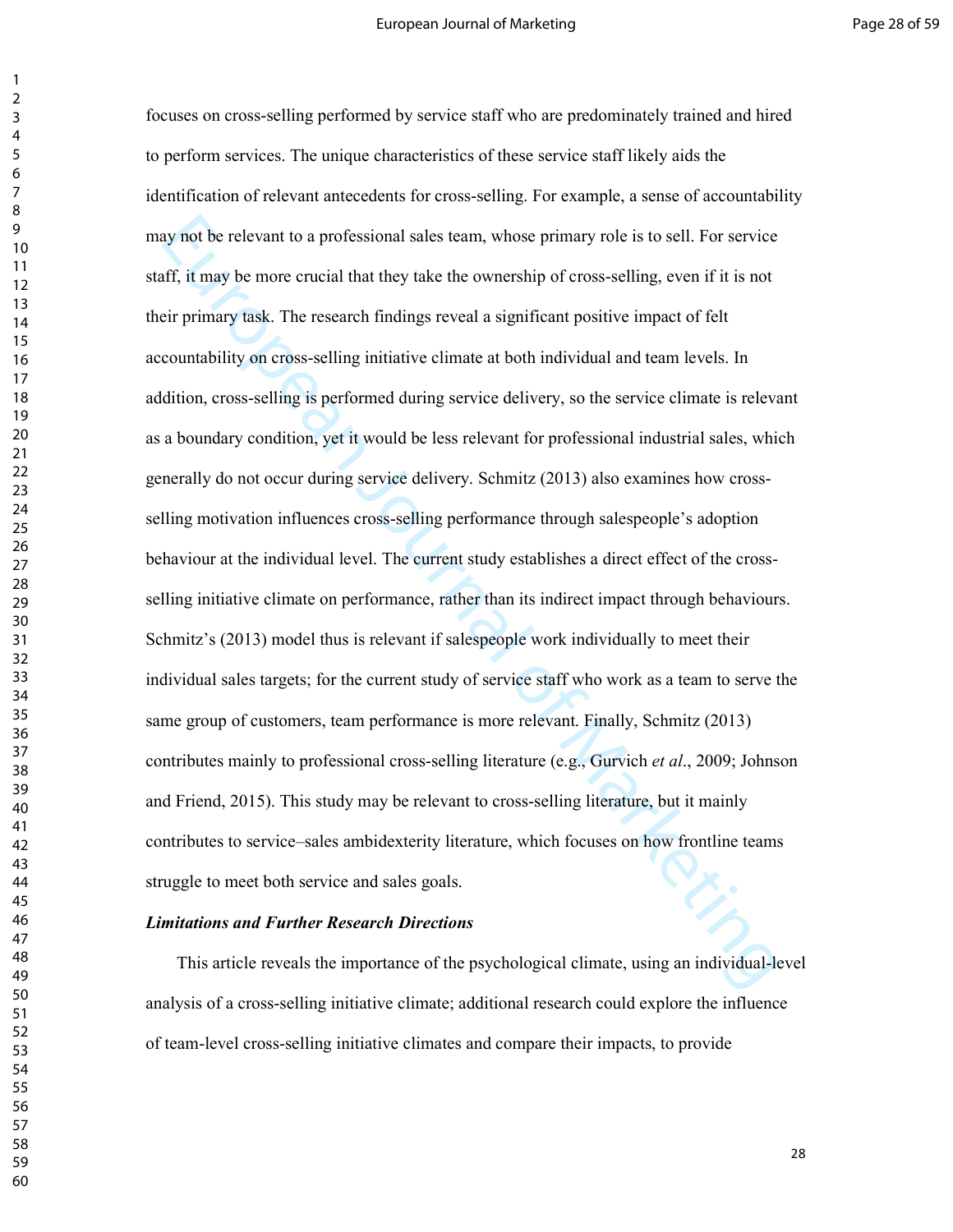#### Page 29 of 59 **European Journal of Marketing**

complementary estimates (Glick, 1985). Such studies should account for objectively verifiable team characteristics, such as functional diversity or membership consistency.

Research on personal and collective initiatives previously has focused on either contextspecific or more general initiatives, such as those dealing with unique, work-related (e.g., service) issues or more generic work concerns (e.g., general problems, organizational goals) (Baer and Frese, 2003; Raub and Liao, 2012). It remains unclear which approach accounts most effectively for cross-selling initiatives. Additional research could explore the impact of various conceptualisations and operationalisations of the initiative climate on cross-selling by service teams.

It also would be beneficial to address the impact of an established leadership style (e.g., transactional, transformational, paternalistic) on a cross-selling initiative climate (Chen *et al*., 2014; Yammarino *et al*., 2005). The current study focused on the influence of one aspect of leadership mentality, as perceived by the staff. Continued research may build on this study to explore the impact of different leadership styles and other aspects of this mentality on the cross-selling initiative climate.

ecific or more general initiatives, such as those dealing with unique, work-related (e.g., <br>rivies) issues or more generic work concerns (e.g., general problems, organizational goal<br>aer and Frese, 2003; Raub and Liao, 2012 It also would be advisable to check whether the results generalise to different service settings. The nature of the industry studied herein meant that most of the participants are women. Further studies might explore the impact of a cross-selling initiative climate on the performance of male participants in particular, to determine if gender has any impact on the interplay of the distinct orientations. Furthermore, the sample size is not ideal, which limits some insights (Green, 1991; Hox, 2002). These results should be interpreted with caution, and further studies might replicate this study with bigger samples and in different professional service sectors, to enhance the generalisability of the findings.

Researchers should acknowledge the potential negative effects of initiative taking too, such as when employees take so much cross-selling initiative that their goal pursuit disrupts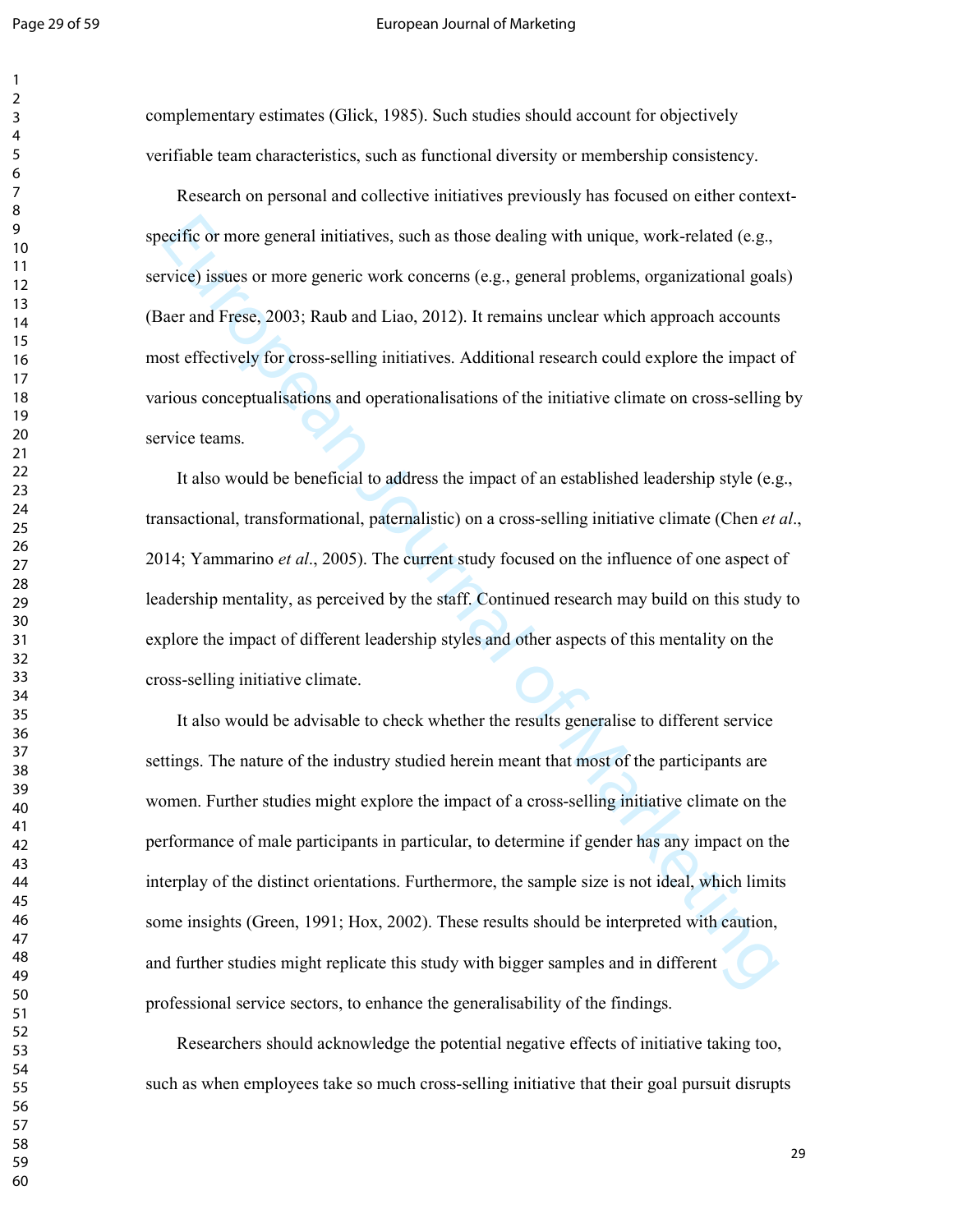the, using longitudinal designs. The impacts of a sense of accountability or bottom-line<br>entality on the cross-selling initiative climate might not be constant or linear. Various<br>undary conditions could cause heterogeneity individual or group productivity. Are there optimal cross-selling initiative climate levels, marked by nonlinear relationships? For such research, it would be advisable to monitor the effects of the cross-selling initiative climate on cross-selling and service performance over time, using longitudinal designs. The impacts of a sense of accountability or bottom-line mentality on the cross-selling initiative climate might not be constant or linear. Various boundary conditions could cause heterogeneity in the effects on the cross-selling initiative climate, such as fluctuations in customer demand or a delegation of authority to the employee level. Furthermore, in exploring the relationship between cross-selling initiative climate and overall service–sales performance, overall sales volume functions as a construct with a single dimension. Many studies show that single-item measures tend to correlate with multiple-item measures of the same concept (Cha *et al*., 2015). Yet the relationship between cross-selling initiative climate and cross-selling performance may be an important one. It might be interesting to estimate cross-selling revenue, though overall sales volume shows how crossselling contributes to overall service–sales performance. A more defined consequence of cross-selling climate (i.e., cross-selling volume) could be insightful, so further research might explore the direct link between cross-selling initiative climate and cross-selling performance.

The cross-sectional design and small teams in this study restrict the findings. This study provides a snapshot of the interplay of service and cross-selling initiative climates, but climates are dynamic and change over time, so a longitudinal study would be beneficial for capturing the dynamic interplay of multiple, shifting climates. Finally, objective performance data are lacking, though Schneider and colleagues (1996) and Singh (2000) have accumulated considerable empirical evidence that employee self-reports of their work performance and practices have validity and correlate significantly with judgments by observers external to the organization (e.g., customers). Churchill and colleagues (1985) similarly note that employee self-reported performance measures are less restricted in their range and feature less error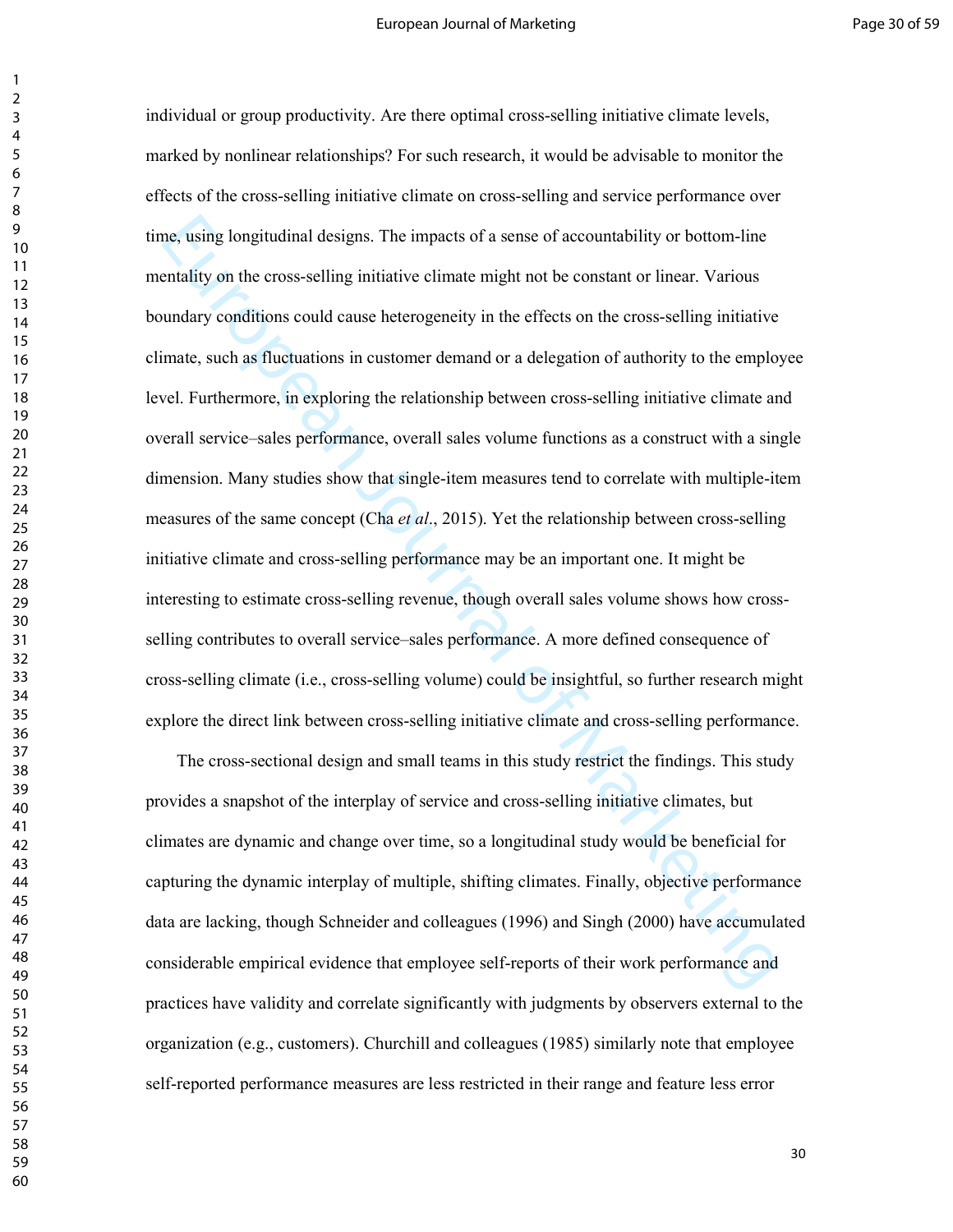#### Page 31 of 59 **European Journal of Marketing**

than several purportedly objective performance measures. However, the use of objective sales and service data clearly would be preferable, and the very nature of performance-related variables in an ambidexterity context is a multifaceted and interesting avenue for further research. In particular, studies might explore the impact of a cross-selling initiative climate on distinct, objective service or sales performance measures.

#### *Managerial Implications*

search. In particular, studies might explore the impact of a cross-selling initiative climate distinct, objective service or sales performance measures.<br> *anagerial Implications*<br>
The findings of this study offer some reco The findings of this study offer some recommendations for professional service providers, specifically those that rely on frontline service teams to provide intensely personal services and require frequent interactions with customers (e.g., fashion styling, tourism, hospitality, retail banking). They are particularly relevant for frontline service team supervisors who are trying to improve service–sales performance by developing an appropriate cross-selling initiative climate. First, frontline staff in service teams have been hired and trained mainly to perform service duties, so if cross-selling is part of the job, supervisors should ensure the team members feel accountable for their cross-selling activities, perhaps by organizing activities and engaging in effective communication to build such senses of accountability. When frontline staff perceive a responsibility for cross-selling and believe that other team members will examine their activities, this sense of accountability to perform cross-selling activities facilitates the formation of a cross-selling initiative climate.

Second, a focus on short-term, bottom-line objectives may seem appealing for facilitating cross-selling initiatives, but a dominant operational focus on just the bottom line can hamper a frontline team's willingness to take cross-selling initiatives and thus hinder team service–sales performance. This study raises serious concerns about team leaders who appear to possess a totally bottom-line mentality. If team members see that the team leader only focuses on meeting short-term, bottom-line objectives, even at the expense of the team members' well-being, they likely adopt a short-term focus too, such that they are not willing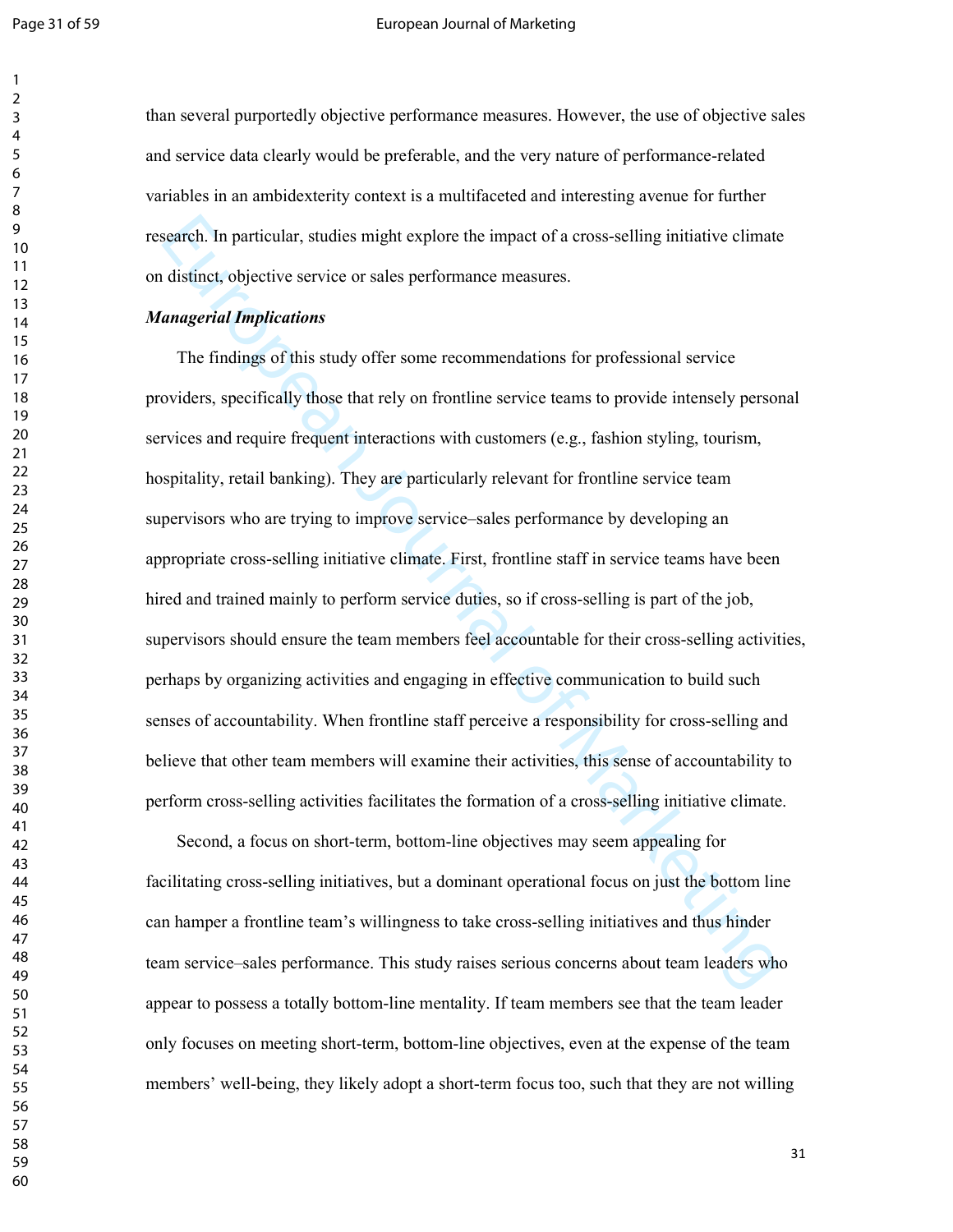to find creative cross-selling ideas or cross-sell to fulfil customers' needs. Stimulating an open discussion may help team members identify ways to cope with a strong bottom-line focus among leaders. Top management should be aware of this effect and avoid focusing too strongly on the balance sheet, then communicate this risk to team leaders. Mediated discussions within the group also might help prevent such tunnel vision.

ongly on the balance sheet, then communicate this risk to team leaders. Mediated<br>sensions within the group also might help prevent such tunnel vision.<br>Third, the formation of a cross-selling initiative climate depends on t Third, the formation of a cross-selling initiative climate depends on the existing team service climate, to some extent. To establish a cross-selling initiative climate, team leaders need to be aware of how the service climate may influence a sense of accountability for cross-selling; in particular, the impact of felt accountability may be weaker if an influential team service climate already is in place. In such a climate, team members feel accountable for cross-selling activities, but the strong existing signal that tells them they should provide high quality service may cause them to focus more on providing this service, leaving little room to address cross-selling initiatives.

Fourth, though both a service climate and a cross-selling initiative climate have the potential to provide high service quality through different mechanisms, to achieve service– sales performance, a team leader should develop a cross-selling initiative climate, because it has strong and significant impacts on both service and sales performance.

#### **References**

- Anderson, J.C. and Gerbing, D.W. (1988), "Structural equation modeling in practice: a review and recommended two-step approach", *Psychological Bulletin*, Vol. 103 No. 3, pp. 411–23.
- Appelbaum, S.H., Deguire, K.J. and Lay, M. (2005), "The relationship of ethical climate to deviant workplace behaviour", *Corporate Governance,* Vol. 5 No. 4, pp. 43-55.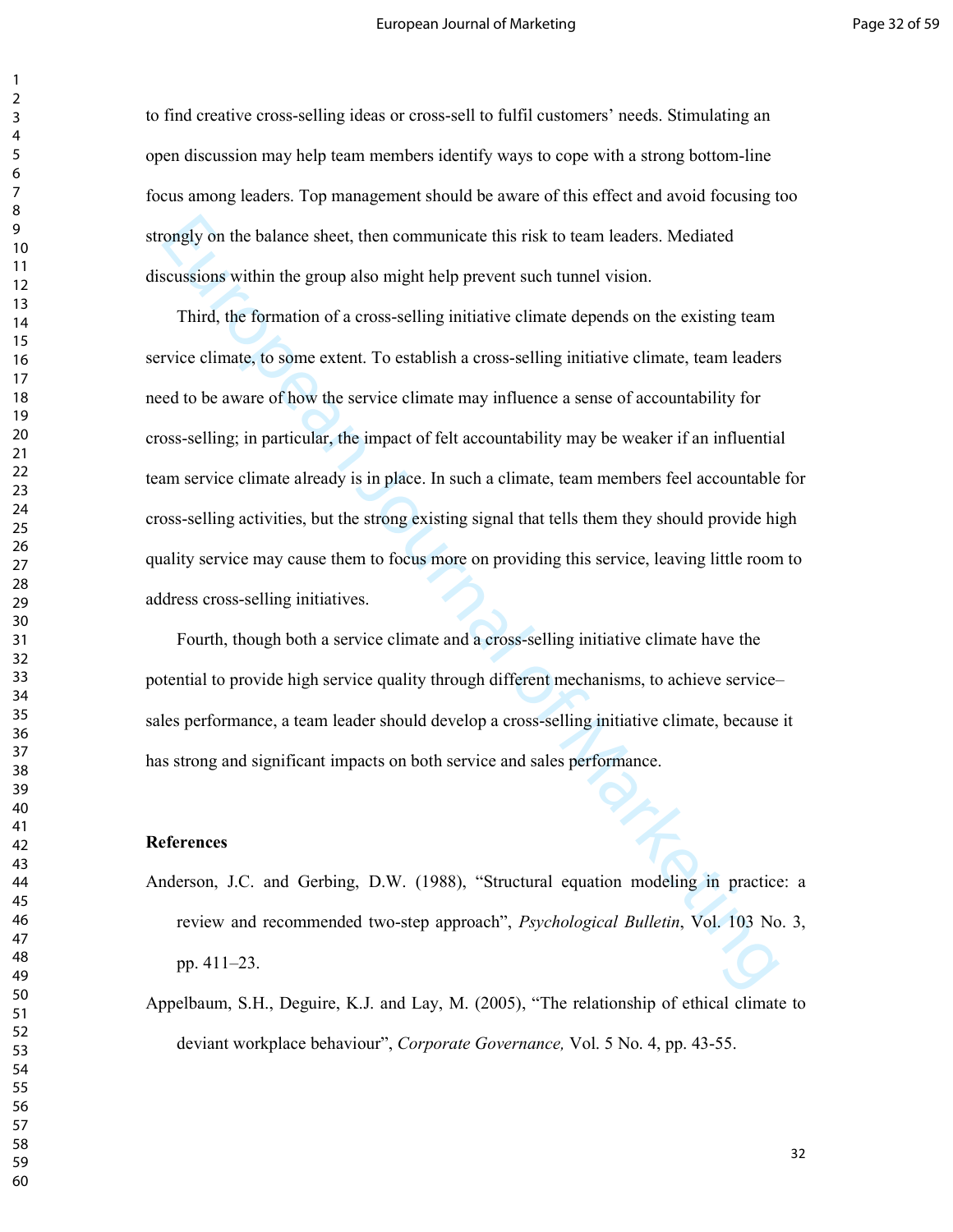- Argote, L. (1999), *Organizational Learning: Creating, Retaining, and Transferring Knowledge*, Kluwer Academic Publishers, Norwell, MA.
- Baer, M. and Frese, M. (2003), "Innovation is not enough: climates for initiative and psychological safety, process innovations, and firm performance", *Journal of Organizational Behavior*, Vol. 24 No. 1, pp. 45-68.
- Bandura, A. (1986), *Social Foundations of Thought and Action: A Social Cognitive Theory*, Prentice Hall, Englewood Cliffs, NJ.

Bandura, A. (1997), *Self-Efficacy: The Exercise of Control*, Freeman, New York, NY.

- Beu, D.S. and Buckley, M.R. (2004), "Using accountability to create a more ethical climate", *Human Resource Management Review*, Vol. 14 No. 1, pp. 67-83.
- Beus, J.M., Payne, S.C., Bergman, M.E. and Arthur, W. Jr. (2010), "Safety climate and injuries: an examination of theoretical and empirical relationships", *Journal of Applied Psychology*, Vol. 95 No. 4, pp. 713-727.
- Bliese, P.D. (1998), "Group size, ICC values, and group-level correlations: a simulation", *Organizational Research Methods*, Vol. 1 No. 4, pp. 355-373.
- psychological safety, process innovations, and firm performance", Journal<br> *Organizational Behavior*, Vol. 24 No. 1, pp. 45-68.<br>
mdura, A. (1996), Social Foundations of Thought and Action: A Social Cognitive Thee<br>
Premice Bonner, J. (2013), "An examination of bottom-line mentality climate on group-level interpersonal outcomes", in *Organizational behavior in proceedings of the academy of management conference in Orlando, United States, 2013*, Academy of Management, pp. 14986-14986.
- Bowen, D.E. and Schneider, B. (2014), "A service climate synthesis and future research agenda", *Journal of Service Research*, Vol. 17 No.1, pp. 5-22.
- Brav, A., Andersson, K. and Lantz, A. (2009), "Group initiative and self-organizational activities in industrial work groups", *European Journal of Work and Organizational Psychology*, Vol. 18 No. 3, pp. 347-377.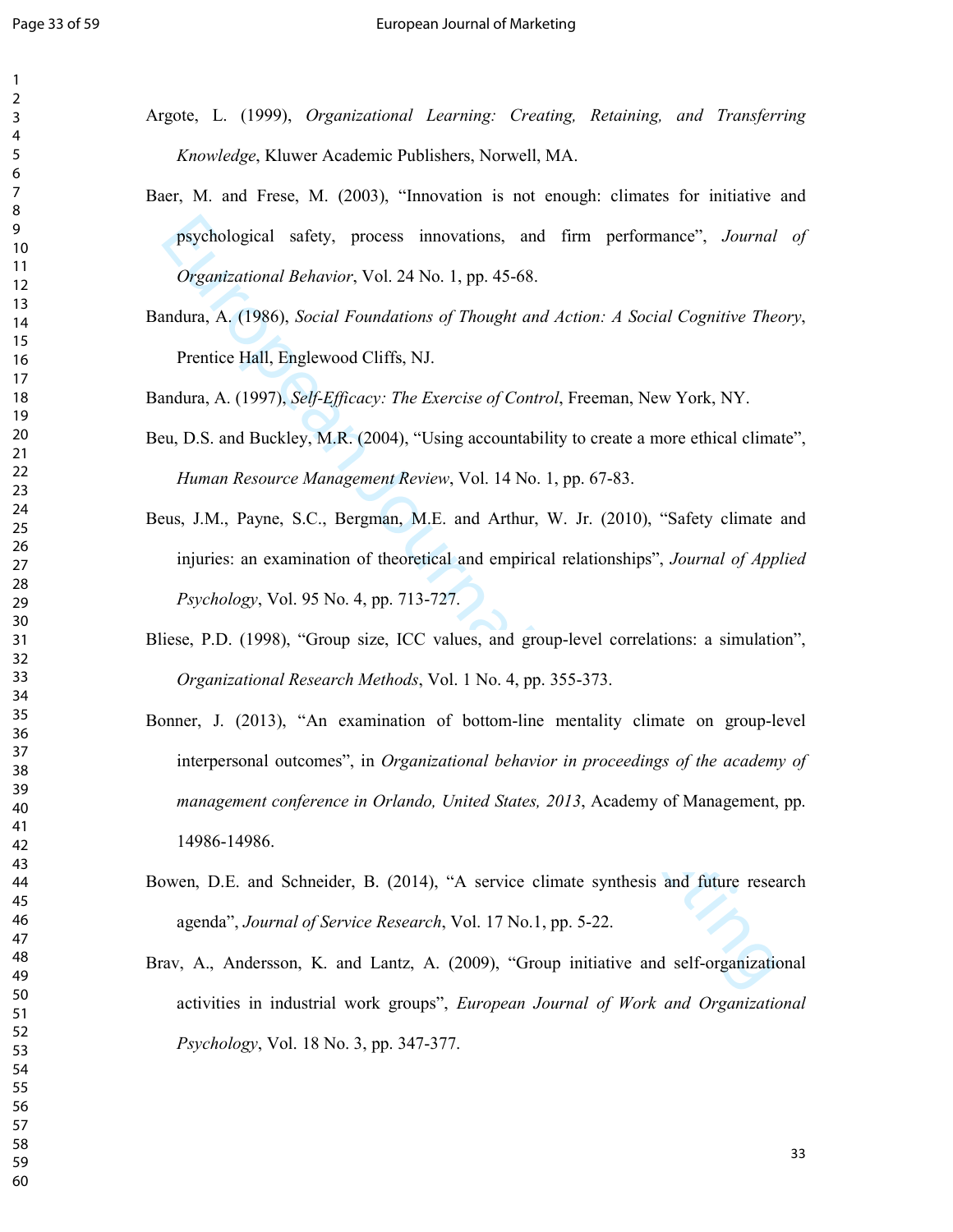- Bryk, A.S. and Raudenbush, S.W. (1992), *Hierarchical Linear Models: Applications and Data Analysis Methods*, Sage, Newbury Park, CA.
- Byrne, B.M. (2001), *Structural Equation Modeling with AMOS: Basic Concepts, Applications, and Programming*, Lawrence Erlbaum Associates, Mahwah, NJ.
- Applications, and Programming, Lawtence Erlbaum Associates, Mahwah, NJ.<br>
a, J., Kim, Y., Lee, J.-Y., and Bachrach, D.G. (2015), "Transformational leadership<br>
inter-team collaboration: exploring the mediating role of teamwo Cha, J., Kim, Y., Lee, J-Y., and Bachrach, D.G. (2015), "Transformational leadership and inter-team collaboration: exploring the mediating role of teamwork quality and moderating role of team size," *Group & Organization Management*, Vol. 40 No. 6, pp. 715-743.
- Chan, D. (1998), "Functional relations among constructs in the same content domain at different levels of analysis: a typology of composition models", *Journal of Applied Psychology*, Vol. 83 No. 2, pp. 234-246.
- Chen, X-P., Eberly, M.B., Chiang, T-J., Farh, J-L. and Cheng, B-S. (2014), "Affective trust in Chinese leaders: linking paternalistic leadership to employee performance", *Journal of Management*, Vol. 40 No. 3, pp. 786-819.
- Churchill, G.A. Jr., Ford, N.M., Hartley, S.W. and Walker, O.C. Jr. (1985), "The determinants of salesperson performance: a meta-analysis," *Journal of Marketing Research*, Vol. 22 No. 2, pp. 103-118.
- Cropanzano, R., Byrne, Z.S., Bobocel, D.R. and Rupp, D.E. (2001), "Self-enhancement biases, laboratory experiments, Georg Wilhelm Friedrich Hegel, and the increasingly crowded world of organizational justice", *Journal of Vocational Behavior,* Vol. 58 No. 2, pp. 260-272*.*
- de Jong, A. and de Ruyter, K. (2004), "Adaptive versus proactive behavior in service recovery: the role of self‐managing teams", *Decision Sciences*, Vol. 35 No. 3, pp. 457- 491.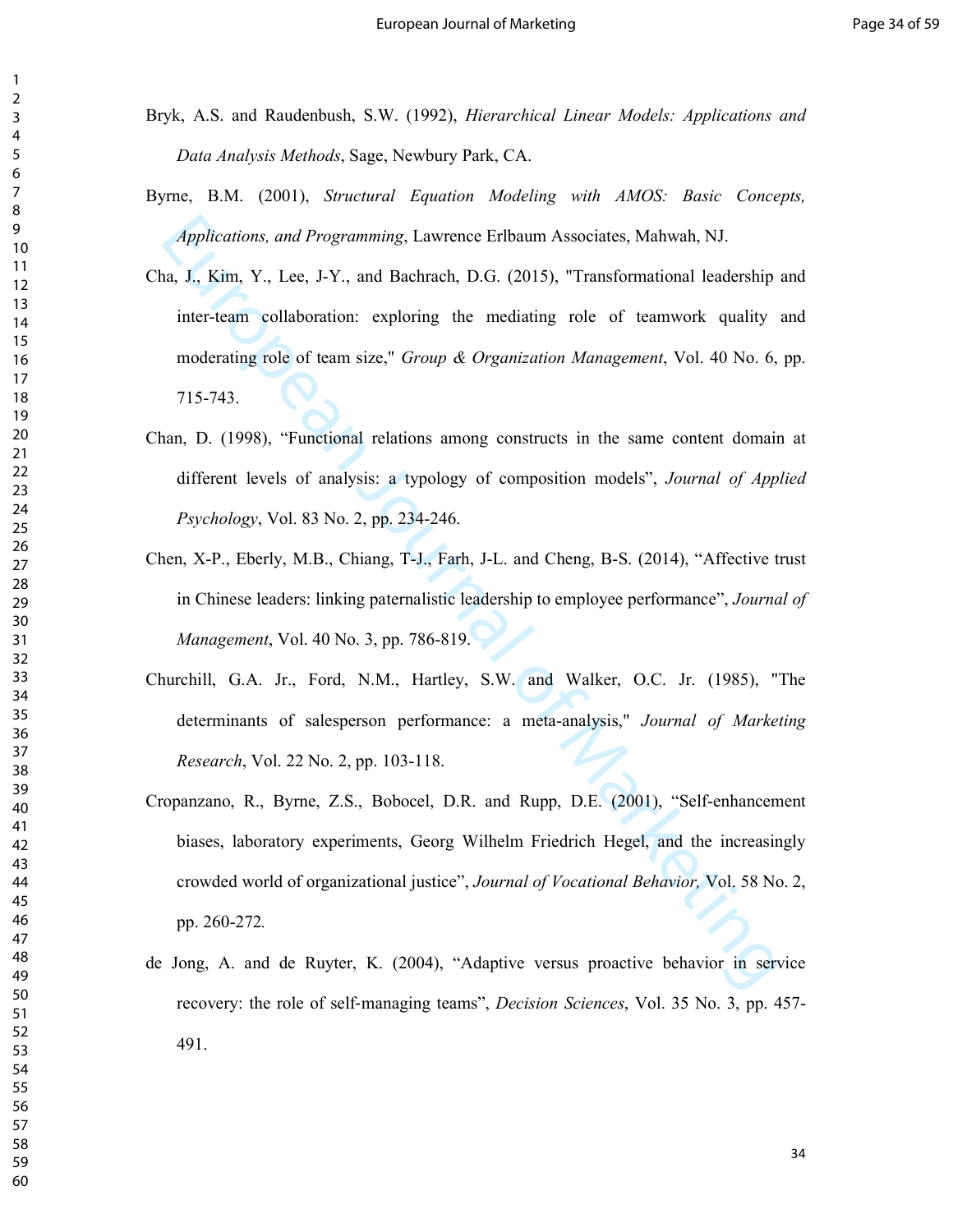- de Jong, A., de Ruyter, K. and Lemmink, J. (2004), "Antecedents and consequences of the service climate in boundary-spanning self-managing service teams", *Journal of Marketing*, Vol. 68 No. 2, pp. 18-35.
- de Jong, A., de Ruyter, K. and Wetzels, M. (2005), "Antecedents and consequences of group potency: a study of self-managing service teams", *Management Science*, Vol. 51 No. 11, pp. 1610-1625.
- Demerouti, E., Verbeke, W.J.M.I. and Bakker, A.B. (2005), "Exploring the relationship between a multidimensional and multifaceted burnout concept and self-rated performance", *Journal of Management*, Vol. 31 No. 2, pp. 186-209.
- Diessner, R., Solom, R.D., Frost, N.K., Parsons, L. and Davidson, J. (2008), "Engagement with beauty: appreciating natural, artistic, and moral beauty", *Journal of Psychology*, Vol. 142 No. 3, pp. 303-332.
- Dixon, M.A. and Cunningham, G.B. (2006), "Data aggregation in multilevel analysis: a review of conceptual and statistical issues", *Measurement in Physical Education and Exercise Science*, Vol. 10 No. 2, pp. 85-107.
- Jong, A., de Ruyter, K. and Wetzels, M. (2005), "Antecedents and consequences of gr<br>potency: a study of self-managing service teams", *Management Science*, Vol. 51 No.<br>pp. 1610-1625.<br>mercouti, F., Verbeke, WJ.M.I. and Bakk Ellis, S. (2012), "Latest global data: future trends", available at: http://www.itbkongress.de/media/itbk/itbk\_media/itbk\_pdf/praesentationen\_2013/young pro\_day/7\_03\_13\_wellness/05\_Susie\_Ellis\_ITB\_March\_2013.pdf (accessed 10 September 2014).
- Erdogan, B., Sparrowe, R.T., Liden, R.C. and Dunegan, K.J. (2004), "Implications of organizational exchanges for accountability theory", *Human Resource Management Review*, Vol. 14 No. 1, pp. 19-45.
- Evans, K.R., Arnold, T.J. and Grant, J.A. (1999), "Combining service and sales at the point of customer contact a retail banking example", *Journal of Service Research*, Vol. 2 No. 1, pp. 34-49.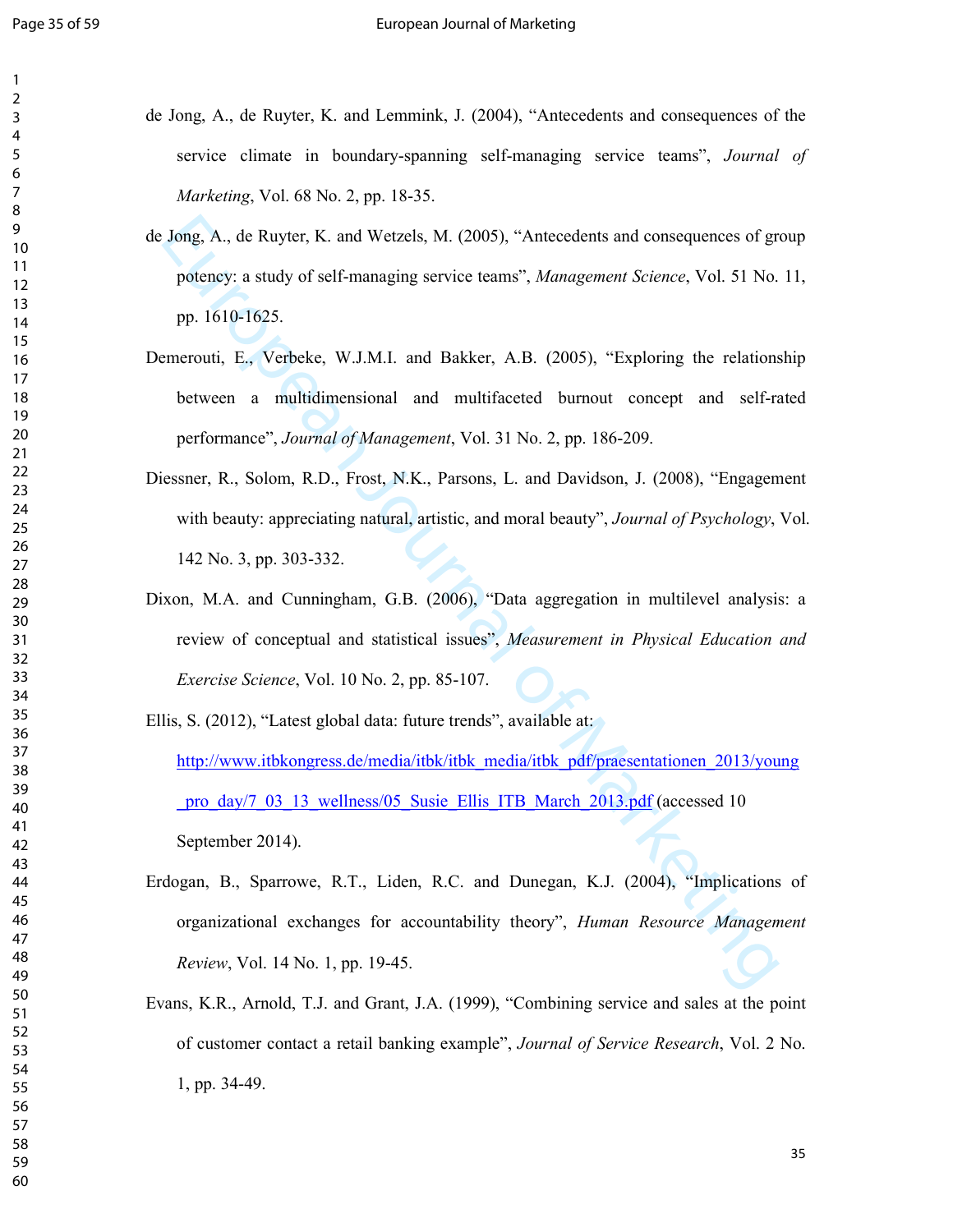- Fay, D. and Frese, M. (2001), "The concept of personal initiative: an overview of validity studies", *Human Performance*, Vol. 14 No. 1, pp. 97-124.
- Ferris, G.R., Bhawuk, D.P.S., Fedor, D.F. and Judge, T. (1995), "Organizational politics and citizenship: attributions of intentionality and construct definition", in Martinko, M.J. (Ed.), *Advances in Attribution Theory: An Organizational Perspective*, St. Lucie Press, Delray Beach, FL, pp. 231-255.
- Fornell, C. and Larcker, D.F. (1981), "Evaluating structural equation models with unobservable variables and measurement error", *Journal of Marketing Research*, Vol. 18 No. 1, pp. 39-50.
- Frese, M., Fay, D., Hilburger, T., Leng, K. and Tag, A. (1997), "The concept of personal initiative: operationalization, reliability and validity in two German samples", *Journal of Occupational & Organizational Psychology*, Vol. 70 No. 2, pp. 139-161.
- eitizenship: attributions of intentionality and construct definition", in Martinko, (Fd.), *Advances in Attribution Theory: An Organizational Perspective*, St. Lucie Pr<br>Delray Beach, FL, pp. 231-255.<br>
Smell, C. and Lacker Frese, M., Garst, H. and Fay, D. (2007), "Making things happen: reciprocal relationships between work characteristics and personal initiative in a four-wave longitudinal structural equation model", *Journal of Applied Psychology*, Vol. 92 No. 4, pp. 1084- 1102.
- Frese, M., Kring, W., Soose, A. and Zempel, J. (1996), "Personal initiative at work: differences between east and west Germany", *Academy of Management Journal*, Vol. 39 No. 1, pp. 37-63.
- Frink, D.D. and Klimoski, R.J. (2004), "Advancing accountability theory and practice: introduction to the human resource management review special edition", *Human Resource Management Review*, Vol. 14 No. 1, pp. 1-17.
- Gelfand, M.J., Lim, B.C. and Raver, J.L. (2004), "Culture and accountability in organizations: variations in forms of social control across cultures", *Human Resource Management Review*, Vol. 14 No. 1, pp. 135-160.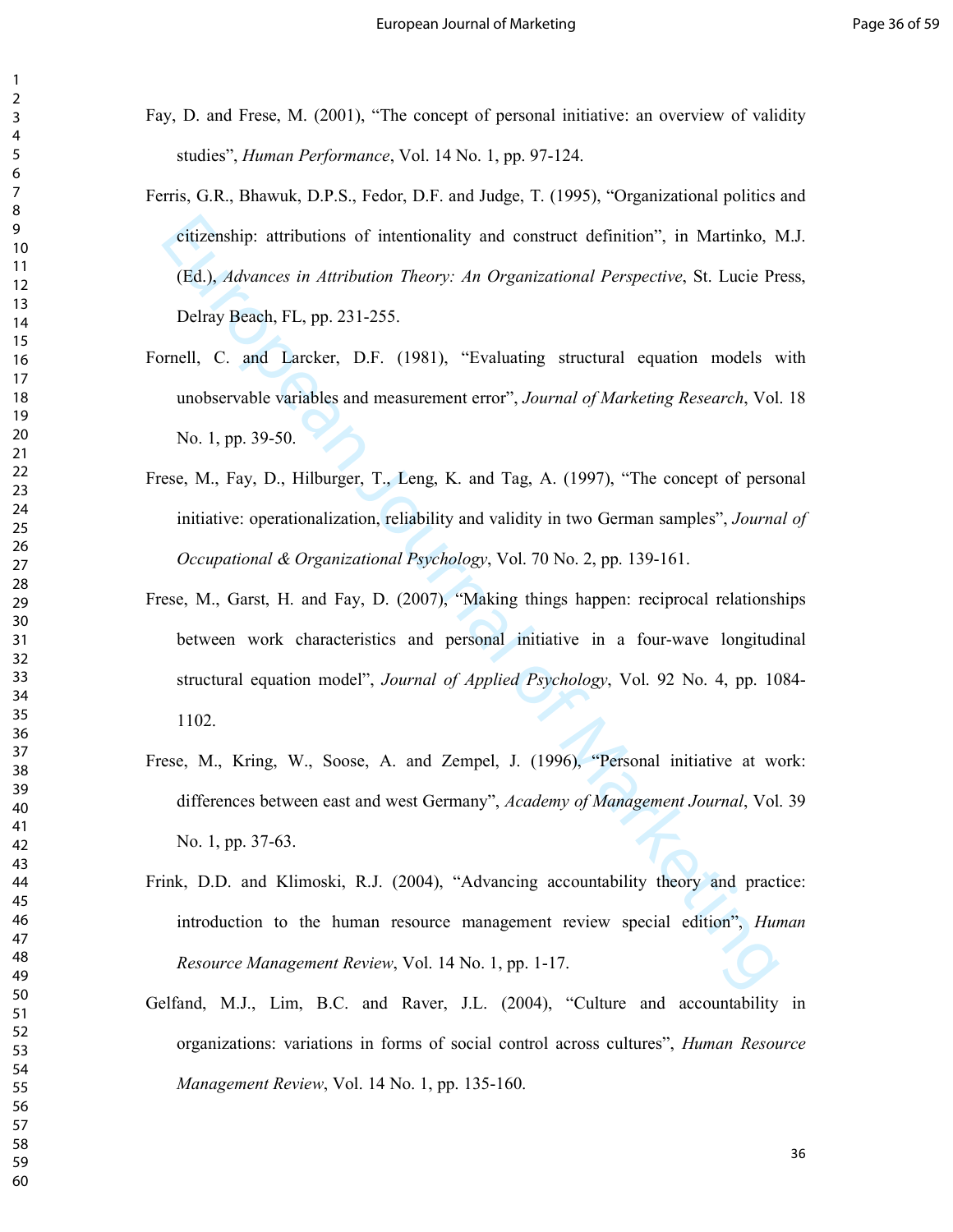- Gibson, C.B. and Birkinshaw, J. (2004), "The antecedents, consequences, and mediating role of organizational ambidexterity", *Academy of Management Journal*, Vol. 47 No. 2, pp. 209–226.
	- nish, P.B. (2010), "Cross selling at banks: adopting the right strategy for a healthy bot<br>
	line",<br>
	available<br>
	http://customerthink.com/cross\_selling\_at\_banks\_adopting\_right\_strategy\_ior\_health<br>
	ttom\_line((accessed 14 July Girish, P.B. (2010), "Cross selling at banks: adopting the right strategy for a healthy bottom line", available at: http://customerthink.com/cross\_selling\_at\_banks\_adopting\_right\_strategy\_for\_health\_bo ttom\_line/ (accessed 14 July 2014).
- Glick, W.H. (1985), "Conceptualizing and measuring organizational and psychological climate: pitfalls in multilevel research", *Academy of Management Review*, Vol. 10 No. 3, pp. 601-616.
- Green, S.B. (1991), "How many subjects does it take to do a regression analysis", *Multivariate Behavioral Research*, Vol. 26 No. 3, pp. 499-510.
- Greenbaum, R.L., Mawritz, M.B. and Eissa, G. (2012), "Bottom-line mentality as an antecedent of social undermining and the moderating roles of core self-evaluations and conscientiousness", *Journal of Applied Psychology*, Vol. 97 No. 2, pp. 343-359.
- Gurvich, I., Armony, M., and Maglaras, C. (2009), "Cross-selling in a call center with a heterogeneous customer population," *Operations Research*, Vol. 57 No 2, pp. 299-313.
- Hackman, J.R. (1987), "The design of work teams", in Lorsch, J.W. (Ed.), *Handbook of Organizational Behavior*, Prentice Hall, Englewood Cliffs, NJ, pp. 315-342.
- Hochwarter, W.A., Perrewé, P.L., Hall, A.T. and Ferris, G.R. (2005), "Negative affectivity as a moderator of the form and magnitude of the relationship between felt accountability and job tension", *Journal of Organizational Behavior*, Vol. 26 No. 5, pp. 517-534.
- Hofmann, D.A. (1997), "An overview of the logic and rationale of hierarchical linear models", *Journal of Management*, Vol. 23 No. 6, pp. 723-744.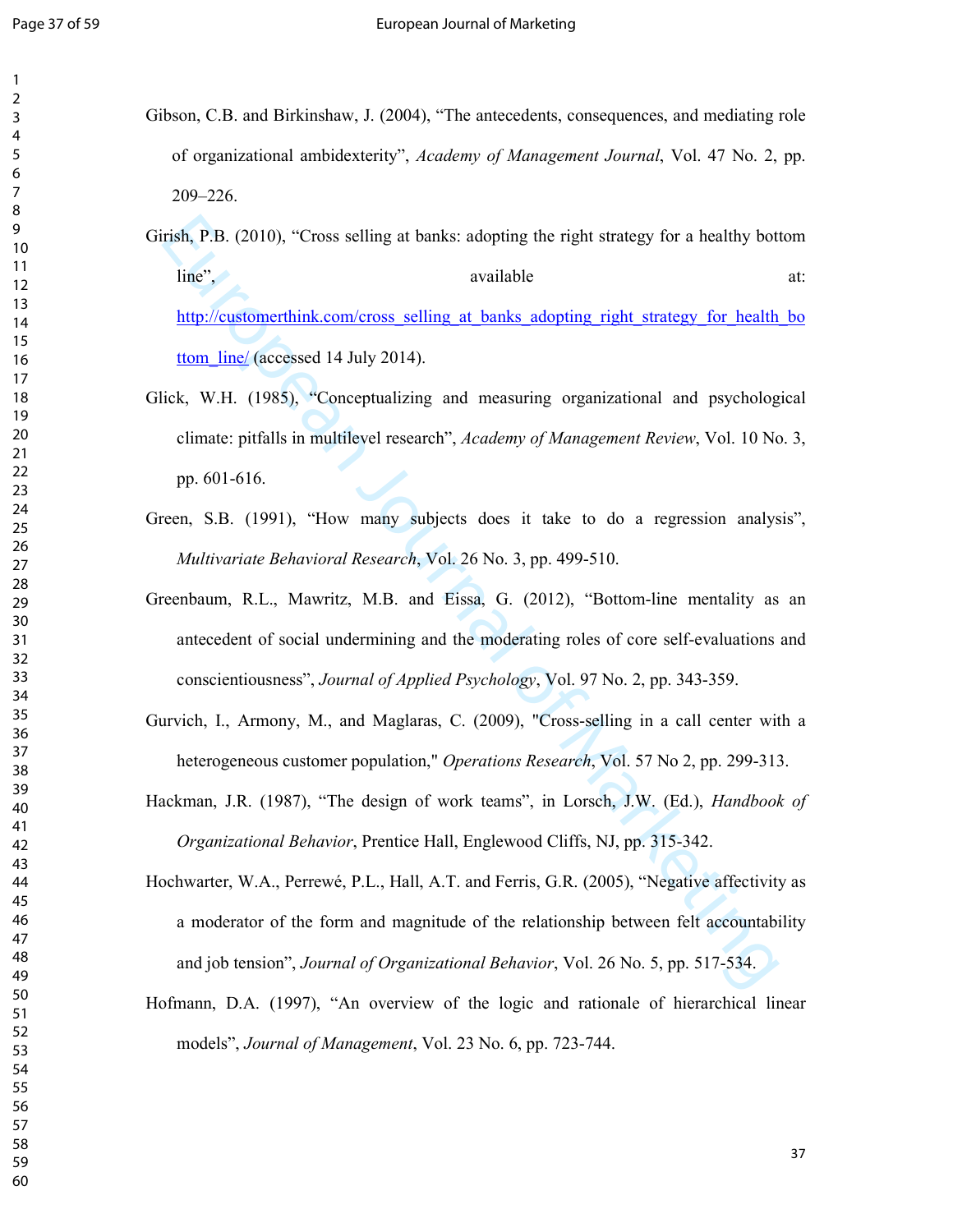Hox, J.J. (2002), *Multilevel Analysis: Techniques and Applications*, Lawrence Erlbaum Associates, Mahwah, NJ.

- Huter, S. (2013), "How to use cross selling to increase sales", available at: http://www.businessbee.com/resources/sales/use-cross-selling-increase-sales/ (accessed 14 July 2014).
- ISPA (2012), "Experience ISPA", available at: http://www.experienceispa.com/about-ispa/ (accessed 12 September 12 2014).
- James, L.R., Demaree, R.G. and Wolf, G. (1993), "R-sub(Wg): an assessment of withingroup interrater agreement", *Journal of Applied Psychology*, Vol. 78 No. 2, pp. 306-309.
- James, L.R., James, L.A. and Ashe, D.A.K. (1990), "The meaning of organizations", in Schneider, B. (Ed.), *Organizational Culture and Climate*, Jossey-Bass, San Francisco, CA, pp. 40-84.
- http://www.businessbee.com/resources/sales/use-cross-selling-increase-sales/ (acces<br>
14 July 2014).<br>
PA (2012), "Experience ISPA", available at: http://www.experienceispa.com/about-is<br>
(accessed 12 September 12 2014),<br>
me Jaramillo, F., Locander, W.B., Spector, P.E. and Harris, E.G. (2007), "Getting the job done: the moderating role of initiative on the relationship between intrinsic motivation and adaptive selling", *Journal of Personal Selling & Sales Management*, Vol. 27 No. 1, pp. 59-74.
- Jasmand, C., Blazevic, V. and de Ruyter, K. (2012), "Generating sales while providing service: a study of customer service representatives' ambidextrous behavior", *Journal of Marketing*, Vol. 76 No. 1, pp. 20-37.
- Jiang, K., Hu, J., Hong, Y., Liao, H. and Liu, S. (2016), "Do it well and do it right: the impact of service climate and ethical climate on business performance and the boundary conditions," *Journal of Applied Psychology*, Vol. 101 No. 11, pp. 1553-1568.
- Johnson, J.S. and Friend, S.B. (2015), "Contingent cross-selling and up-selling relationships with performance and job satisfaction: an MOA-theoretic examination," *Journal of Personal Selling & Sales Management*, Vol. 35 No. 1, pp. 51-71.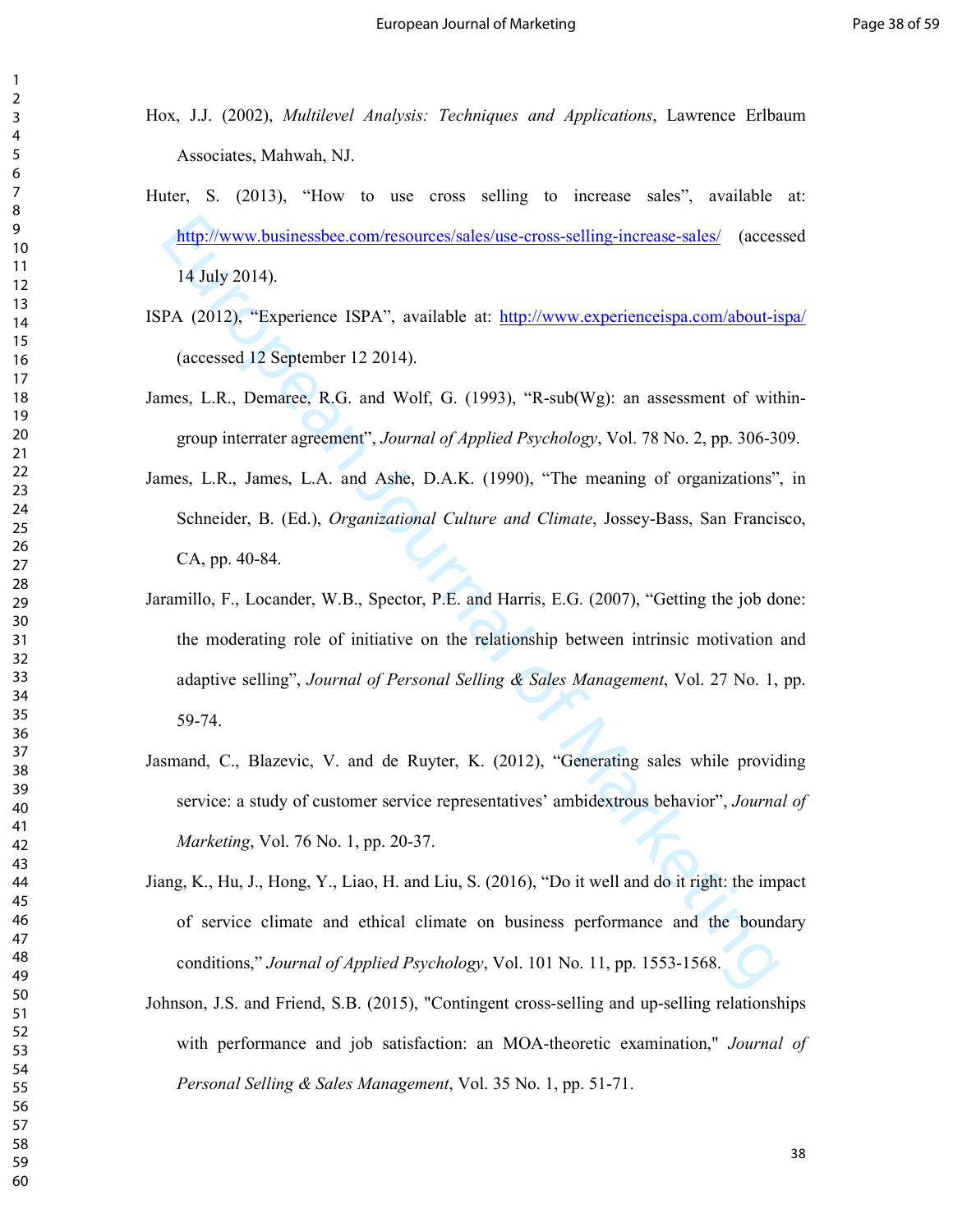- Kenny, D.A. and La Voie, L. (1985), "Separating individual and group effects", *Journal of Personality and Social Psychology*, Vol. 48 No. 2, pp. 339-348.
- Kerr, S. and Jermier, J.M. (1978), "Substitutes for leadership: their meaning and measurement", *Organizational Behavior & Human Performance*, Vol. 22 No. 3, pp. 375- 403.
- Kidwell, R.E. Jr., Mossholder, K.W. and Bennett, N. (1997), "Cohesiveness and organizational citizenship behavior: a multilevel analysis using work groups and individuals", *Journal of Management*, Vol. 23 No. 6, pp. 775-793.
- measurement", *Organizational Behavior* & *Human Performance*, Vol. 22 No. 3, pp. 3<br>403.<br>dwell, R.E. Jr., Mossholder, K.W. and Bennett, N. (1997). "Cohesiveness<br>organizational citizenship behavior: a multilevel analysis us Klein, K.J. and Kozlowski, S.W.J. (2000), *Multilevel Theory, Research, and Methods in Organizations: Foundations, Extensions, and New Directions*, Jossey-Bass, San Francisco, CA.
- Levinson, H. (1970), "A psychologist diagnoses merger failure", *Harvard Business Review*, Vol. 48 No. 2, pp. 139-147.
- Liao, H. and Chuang, A. (2004), "A multilevel investigation of factors influencing employee service performance and customer outcomes", *Academy of Management Journal*, Vol. 47 No. 1, pp. 41-58.
- Liao, H. and Chuang, A. (2007), "Transforming service employees and climate: a multilevel, multisource examination of transformational leadership in building long-term service relationships", *Journal of Applied Psychology*, Vol. 92 No. 4, pp. 1006-1019.
- Lu, C-M., Chen, S-J., Huang, P-C. and Chien, J-C. (2015), "Effect of diversity on human resource management and organizational performance", *Journal of Business Research*, Vol. 68 No. 4, pp. 857-861.
- Lüdtke, O., Marsh, H.W., Robitzsch, A., Trautwein, U., Asparouhov, T. and Muthén, B. (2008), "The multilevel latent covariate model: a new, more reliable approach to grouplevel effects in contextual studies", *Psychological Methods*, Vol. 13 No. 3, pp. 203-229.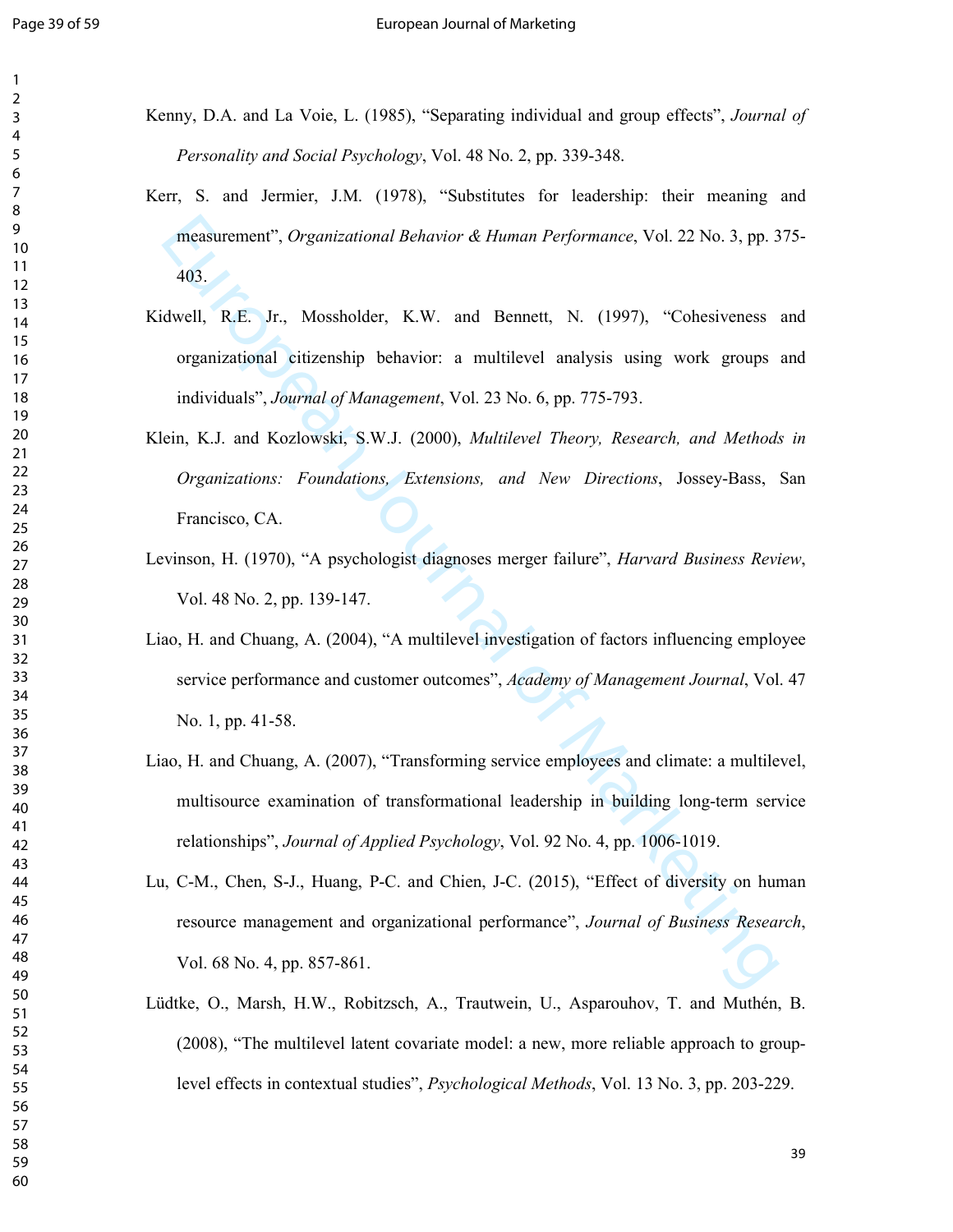- Lytle, R.S., Hom, P.W. and Mokwa, M.P. (1998), "Serv\*Or: a managerial measure of organizational service-orientation", *Journal of Retailing*, Vol. 74 No. 4, pp. 455-489.
- ManageMySpa Whitepaper (2014), available at: http://www.managemyspa.com/\_whitepapers/Maximize-Revenue-with-Marketing-Campaigns.pdf. (accessed 24 September 2014).
- Marrone, J.A., Tesluk, P.E. and Carson, J.B. (2007), "A multilevel investigation of antecedents and consequences of team member boundary-spanning behavior", *Academy of Management Journal*, Vol. 50 No. 6, pp. 1423-1439.
- Mathieu, J.E. and Kohler, S.S. (1990), "A cross-level examination of group absence influences on individual absence", *Journal of Applied Psychology*, Vol. 75 No. 2, pp. 217-220.
- McNeil, K.R. and Ragins, E. (2005), "Staying in the spa marketing game: trends, challenges, strategies and techniques", *Journal of Vacation Marketing*, Vol. 11 No. 1, pp. 31-39.
- Nunnally, J.J. and Bernstein, I.H. (1994), *Psychometric Theory*, McGraw-Hill, New York, NY.
- http://www.managemvspa.com/ whitepapers/Maximize-Revenue-with-Marketing-<br>Campaigns.pdf. (accessed 24 September 2014).<br>arrone, J.A., Tesluk, P.E. and Carson, J.B. (2007). "A multilevel investigation<br>antecedents and consequ Patterson, P.G., Yu, T. and Kimpakorn, N. (2014), "Killing two birds with one stone: crossselling during service delivery", *Journal of Business Research*, Vol. 67 No. 9, pp. 1944– 1952.
- Rank, J., Pace, V.L. and Frese, M. (2004), "Three avenues for future research on creativity, innovation, and initiative", *Applied Psychology*, Vol. 53 No. 4, pp. 518-528.
- Raub, S. and Liao, H. (2012), "Doing the right thing without being told: joint effects of initiative climate and general self-efficacy on employee proactive customer service performance", *Journal of Applied Psychology*, Vol. 97 No. 3, pp. 651-667.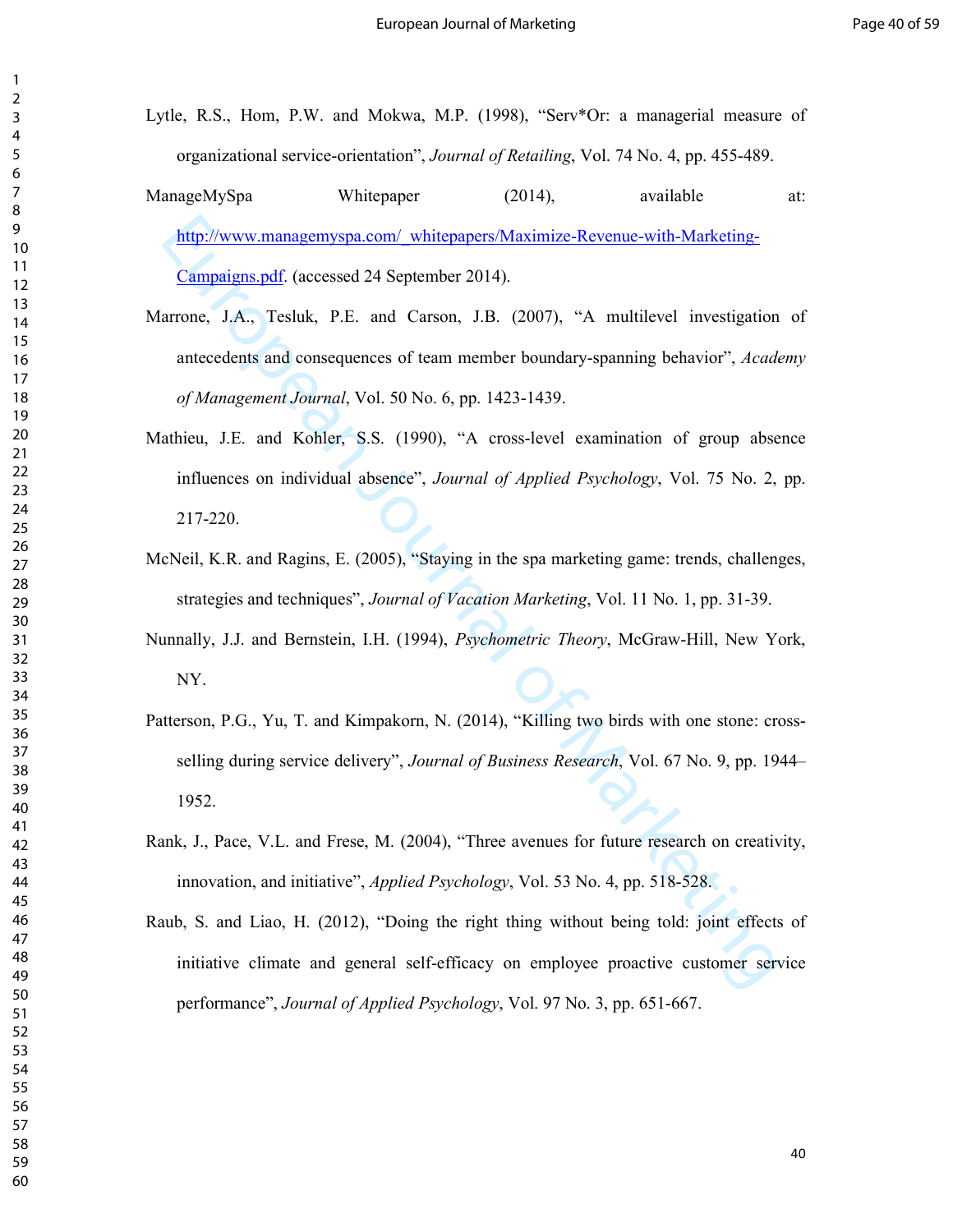- Raudenbush, S., Bryk, A., Cheong, Y.F., Congdon, R. and du Toit, M. (2004), *HLM6: Hierarchical Linear & Nonlinear Modeling*, Scientific Software International, Lincolnwood, IL.
- ichers, A.E. and Schneider, B. (1990), "Climate and culture: an evolution of constructs"<br>
Schneider, B. (F.d.), *Organizational Climate and Culture*, Jossey-Bass, San Francisco,<br>
CA, pp. 5-39.<br>
Inntsch, J.R. (1990), "Clima Reichers, A.E. and Schneider, B. (1990), "Climate and culture: an evolution of constructs", in Schneider, B. (Ed.), *Organizational Climate and Culture*, Jossey-Bass, San Francisco, CA, pp. 5-39.
- Rentsch, J.R. (1990), "Climate and culture: interaction and qualitative differences in organizational meanings," *Journal of Applied Psychology*, Vol. 75 No. 6, pp. 668-81.
- Ringle, C.M., Wende S. and Will, A. (2005), *SmartPLS 2.0*, University of Hamburg, Hamburg.
- Rossiter, J.R. (2002), "The C-OAR-SE procedure for scale development in marketing", *International Journal of Research in Marketing,* Vol. 19 No. 4, pp. 305-335.
- Rust, R.T., Danaher, P.J. and Varki, S. (2000), "Using service quality data for competitive marketing decisions", *International Journal of Service Industry Management*, Vol. 11 No. 5, pp. 438-469.
- Salanova, M., Agut, S. and Peiro, J.M. (2005), "Linking organizational resources and work engagement to employee performance and customer loyalty: the mediation of service climate", *Journal of Applied Psychology*, Vol. 90 No. 6, pp. 1217-1227.
- Schmitz, C. (2013), "Group influences of selling teams on industrial salespeople's crossselling behavior," *Journal of the Academy of Marketing Science*, Vol. 41 No 1, pp. 55- 72.
- Schmitz, C., Lee, Y-C. and Lilien, G.L. (2014), "Cross-selling performance in complex selling contexts: an examination of supervisory- and compensation-based controls", *Journal of Marketing*, Vol. 78 No. 3, pp. 1-19.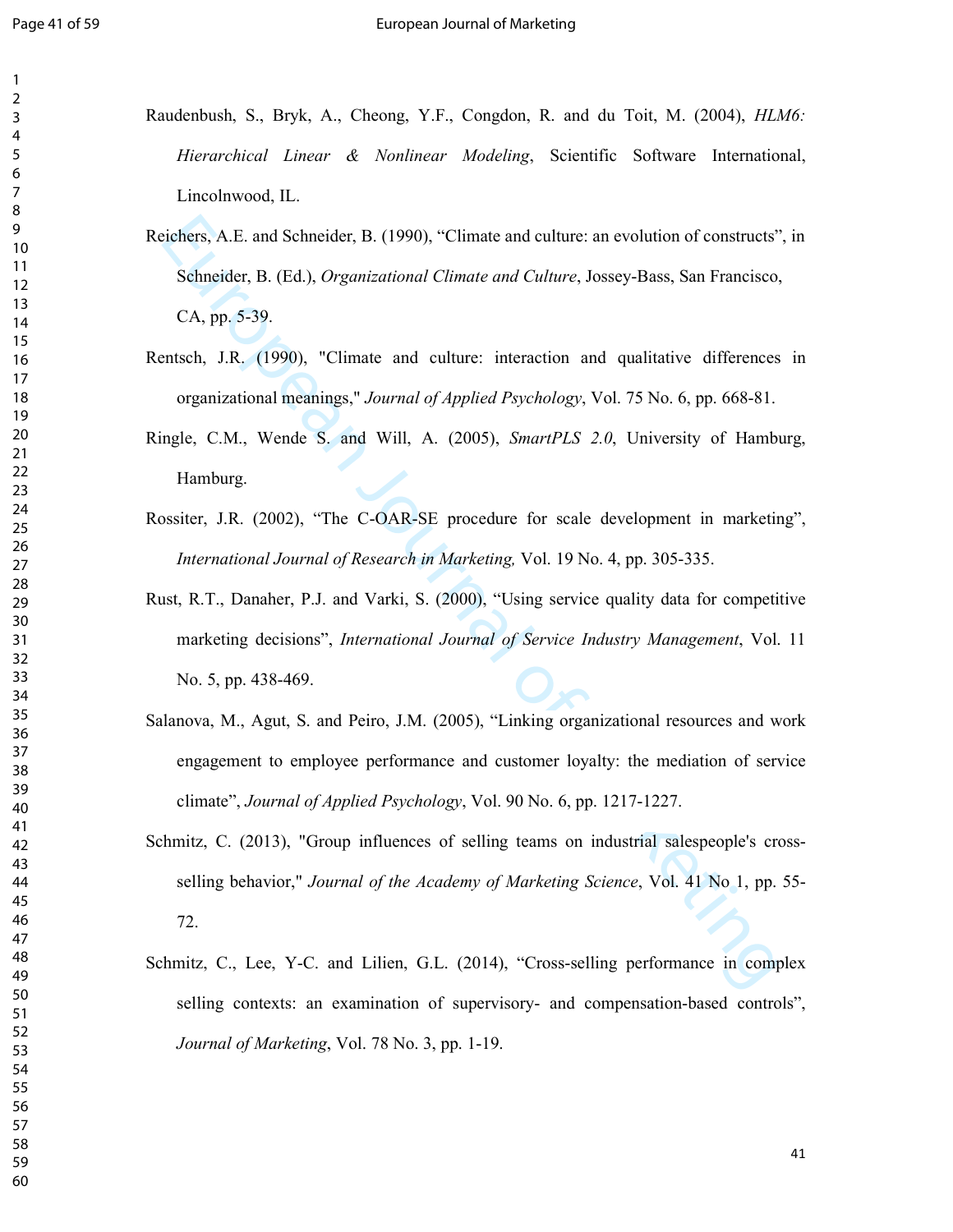- Schneider, B. and Ashworth , S.D. (1996), "Design, validity, and use of strategically focused employee attitude surveys", *Personnel Psychology*, Vol. 49 No. 3, pp. 695-705.
- Schneider, B., Hanges, P.J., Smith, D.B. and Salvaggio, A.N. (2003), "Which comes first: employee attitudes or organizational financial and market performance?", *Journal of Applied Psychology*, Vol. 88 No. 5, pp. 836-851.
- Schneider, B. and Reichers, A.E. (1983), "On the etiology of climates", *Personnel Psychology*, Vol. 36 No. 1, pp. 19-39.
- Schneider, B., Salvaggio, A.N. and Subirats, M. (2002), "Climate strength: a new direction for climate research", *Journal of Applied Psychology*, Vol. 87 No. 2, pp. 220-229.
- Schneider, B., White, S.S. and Paul, M.C. (1998), "Linking service climate and customer perceptions of service quality: test of a causal model", *Journal of Applied Psychology*, Vol. 83 No. 2, pp. 150-163.
- employee attitudes or organizational financial and market performance?", Journal<br>
Applied Psychology, Vol. 88 No. 5, pp. 836-851.<br>
hmeider, B. and Reichers, A.E. (1983), "On the etiology of climates", Person<br>
Psychology, Seibert, S.E., Silver, S.R. and Randolph, W.A. (2004), "Taking empowerment to the next level: a multiple-level model of empowerment, performance, and satisfaction", *Academy of Management Journal*, Vol. 47 No. 3, pp. 332-349.
- Shea, J. (2012), "Boost spa sales in the new year with cross selling and upselling", available at: http://www.biotone.com/blog/boost-spa-sales-in--new-year-with-cross-sellingupselling (accessed 24 September 2014).
- Sims, R.R. (1992), "The challenge of ethical behavior in organizations", *Journal of Business Ethics*, Vol. 11 No. 7, pp. 505-513.
- Sims, R.R. and Brinkmann, J. (2002), "Leaders as moral role models: the case of John Gutfreund at Salomon Brothers", *Journal of Business Ethics*, Vol. 35 No. 4, pp. 327-339.
- Singh, J. (2000), "Performance productivity and quality of frontline employees in service organizations," *Journal of Marketing*, Vol. 64 No. 2, pp. 15-34.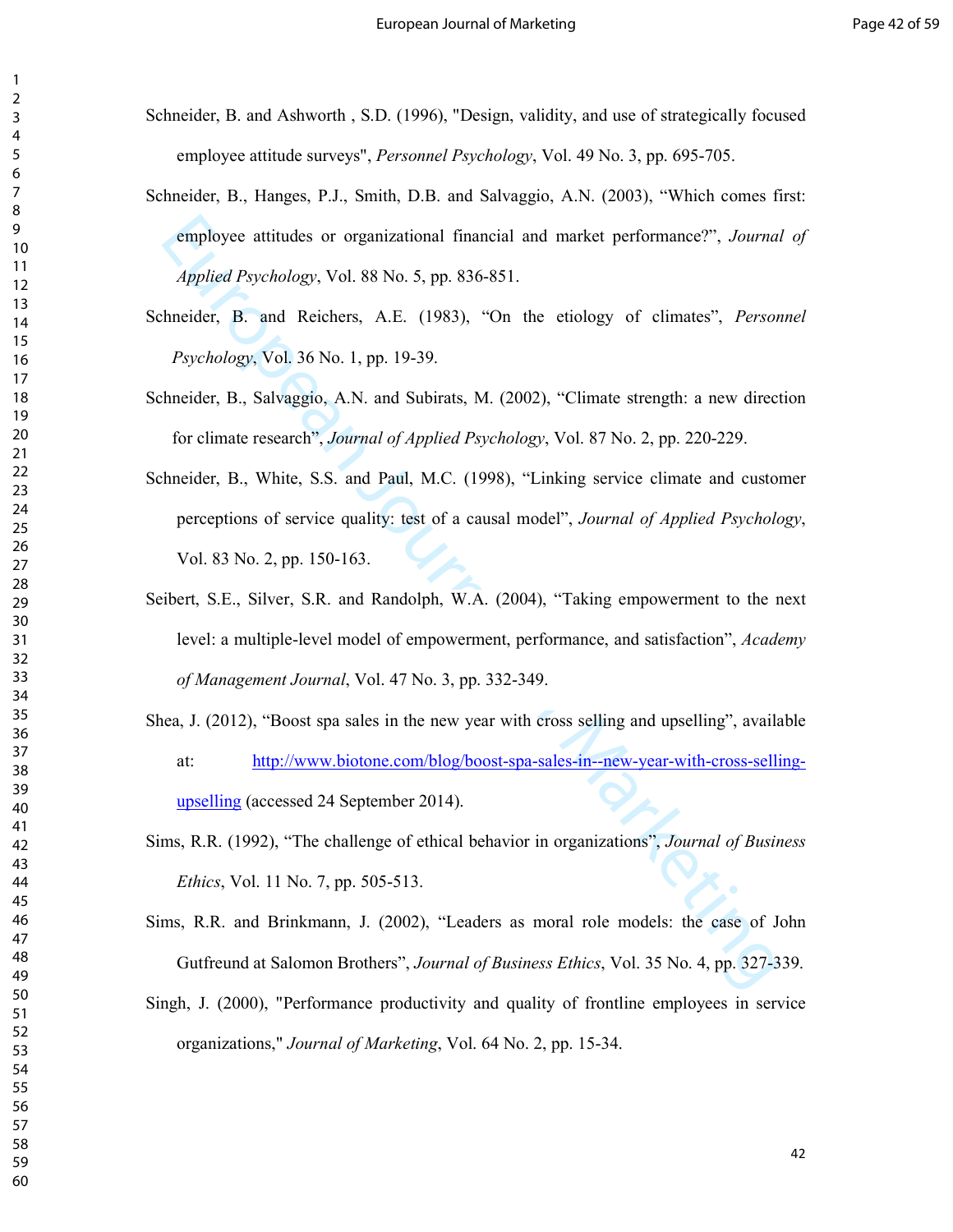- Tetlock, P.E. (1992), "The impact of accountability on judgment and choice: toward a social contingency model", *Advances in Experimental Social Psychology*, Vol. 25, pp. 331-376.
- Van Yperen, N.W. and Snijders, T.A.B. (2000), "A multilevel analysis of the demands– control model: is stress at work determined by actors at the group level or the individual level?", *Journal of Occupational Health Psychology*, Vol. 5 No. 1, pp. 182-190.
- von Nordenflycht, A. (2010), "What is a professional service firm? Toward a theory and taxonomy of knowledge-intensive firms", *Academy of Management Review*, Vol. 35 No. 1, pp. 155-174.
- control model: is stress at work determined by actors at the group level or the individueler<sup>979</sup>, *Journal of Occupational Health Psychology*, Vol. 5 No. 1, pp. 182-190.<br>
In Nordenllycht, A. (2010), "What is a prolessiona Wallace, C.J., Johnson, P.D., Mathe, K. and Paul, J. (2011), "Structural and psychological empowerment climates, performance, and the moderating role of shared felt accountability: a managerial perspective", *Journal of Applied Psychology*, Vol. 96 No. 4, pp. 840-850.
- Walumbwa, F.O., Hartnell, C.A. and Oke, A. (2010), "Servant leadership, procedural justice climate, service climate, employee attitudes, and organizational citizenship behavior: a cross-level investigation", *Journal of Applied Psychology*, Vol. 95 No. 3, pp. 517-529.
- Wolfe, D.M. (1988), "Is there integrity in the bottom line: managing obstacles to executive integrity", in Srivastva, S. (Ed.), *Executive Integrity: The Search for High Human Values in Organizational Life*, Jossey-Bass, San Francisco, CA, pp. 140–171.
- Wu, P-L., Yeh, S-S., Huan, T-C. and Woodside, A.G. (2014), "Applying complexity theory to deepen service dominant logic: configural analysis of customer experience-andoutcome assessments of professional services for personal transformations", *Journal of Business Research*, Vol. 67 No. 8, pp. 1647-1670.
- Yammarino, F.J., Dionne, S.D., Chun, J.U. and Dansereau, F. (2005), "Leadership and levels of analysis: a state-of-the-science review", *Leadership Quarterly*, Vol. 16 No. 6, pp. 879- 919.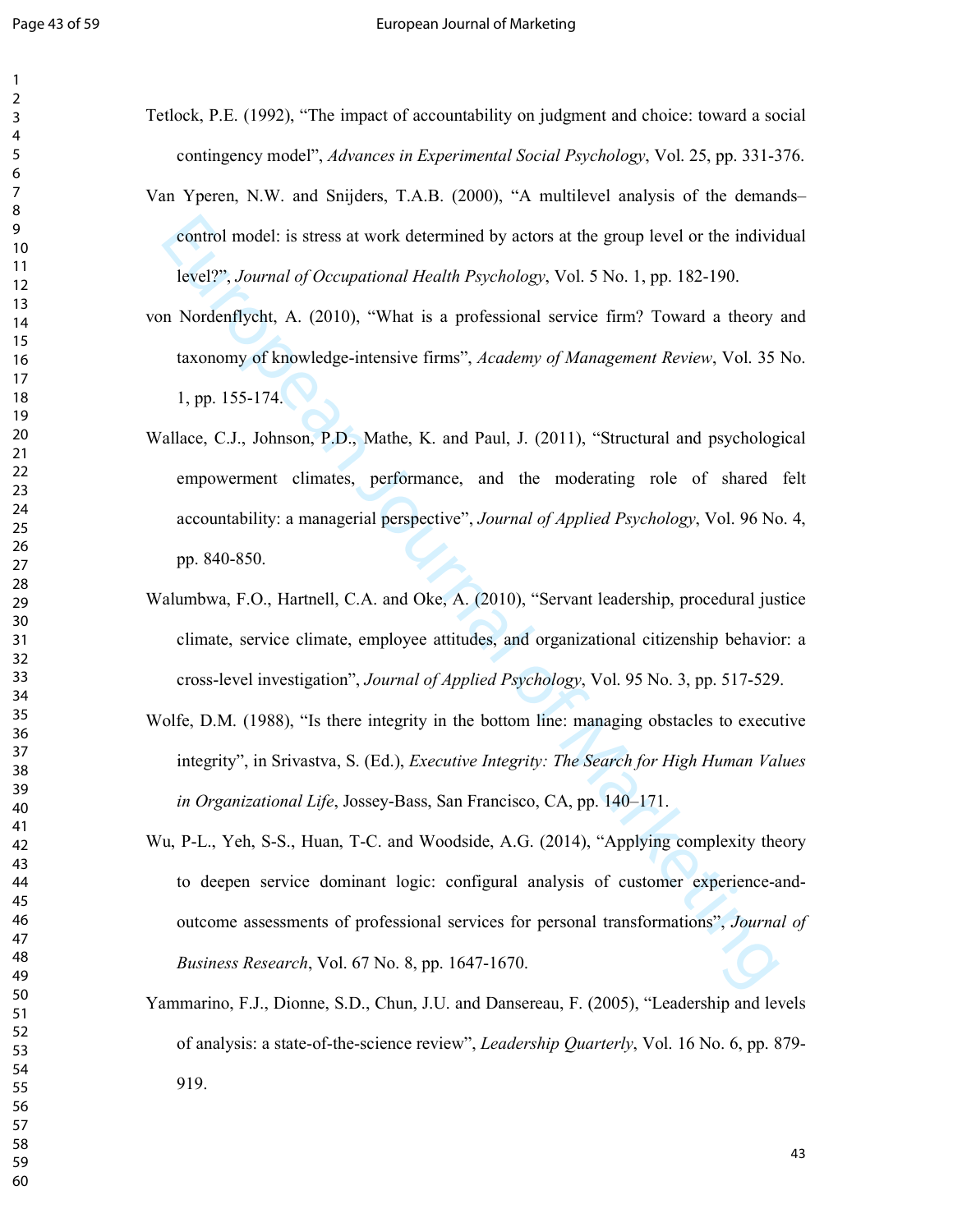- Yeates, C. (2016), "ASIC orders banks to review 'frowned-upon' cross-selling after Wells Fargo scandal", *The Sydney Morning Herald*, available at: http://www.smh.com.au/business/banking-and-finance/asic-orders-banks-to-reviewfrownedupon-crossselling-in-wake-of-wells-fargo-scandal-20161124-gsx94l.html (accessed 10 November 2017).
- Yu, T., Patterson, P.G. and de Ruyter, K. (2013), "Achieving service-sales ambidexterity", *Journal of Service Research*, Vol. 16 No. 1, pp. 52-66.
- Yu, T., Patterson, P.G. and de Ruyter, K. (2015), "Converting service encounters into crossselling opportunities: does faith in supervisor ability help or hinder service-sales ambidexterity?", *European Journal of Marketing*, Vol. 49 No 3/4, pp. 491-511.
- Zhang, J.Z., Watson IV, G.F., Palmatier, R.W. and Dant, R.P. (2016), "Dynamic relationship marketing", *Journal of Marketing*, Vol. 80, pp. 53–75.
- Zohar, D. (2008), "Safety climate and beyond: a multi-level multi-climate framework", *Safety Science*, Vol. 46 No. 3, pp. 376-387.
- Frowneedupon-crossselling-in-wake-of-wells-fargo-scandal-20161124-gsx941.html<br>(accessed 10 November 2017).<br>
1, T., Pattersion, P.G. and de Ruyter, K. (2013), "Achieving service-sales ambidexteri<br> *Journal of Service Resea* Zohar, D., Huang, Y., Lee, J. and Robertson, M.M. (2015), "Testing extrinsic and intrinsic motivation as explanatory variables for the safety climate–safety performance relationship among long-haul truck drivers", *Transportation Research Part F: Traffic Psychology and Behaviour*, Vol. 30, pp. 84-96.
- Zohar, D. and Luria, G. (2004), "Climate as a social-cognitive construction of supervisory safety practices: scripts as proxy of behavior patterns", *Journal of Applied Psychology*, Vol. 89 No. 2, pp. 322-333.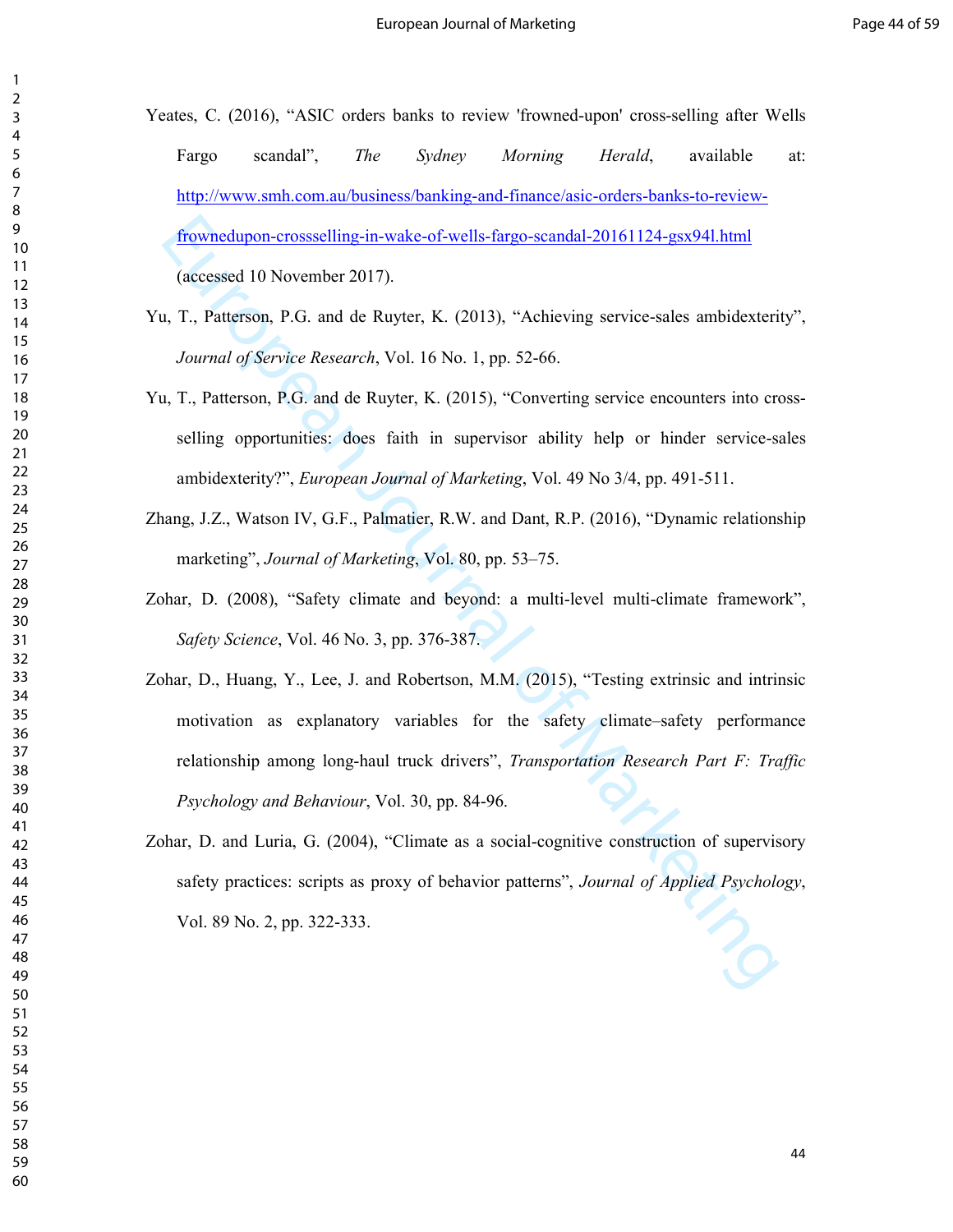



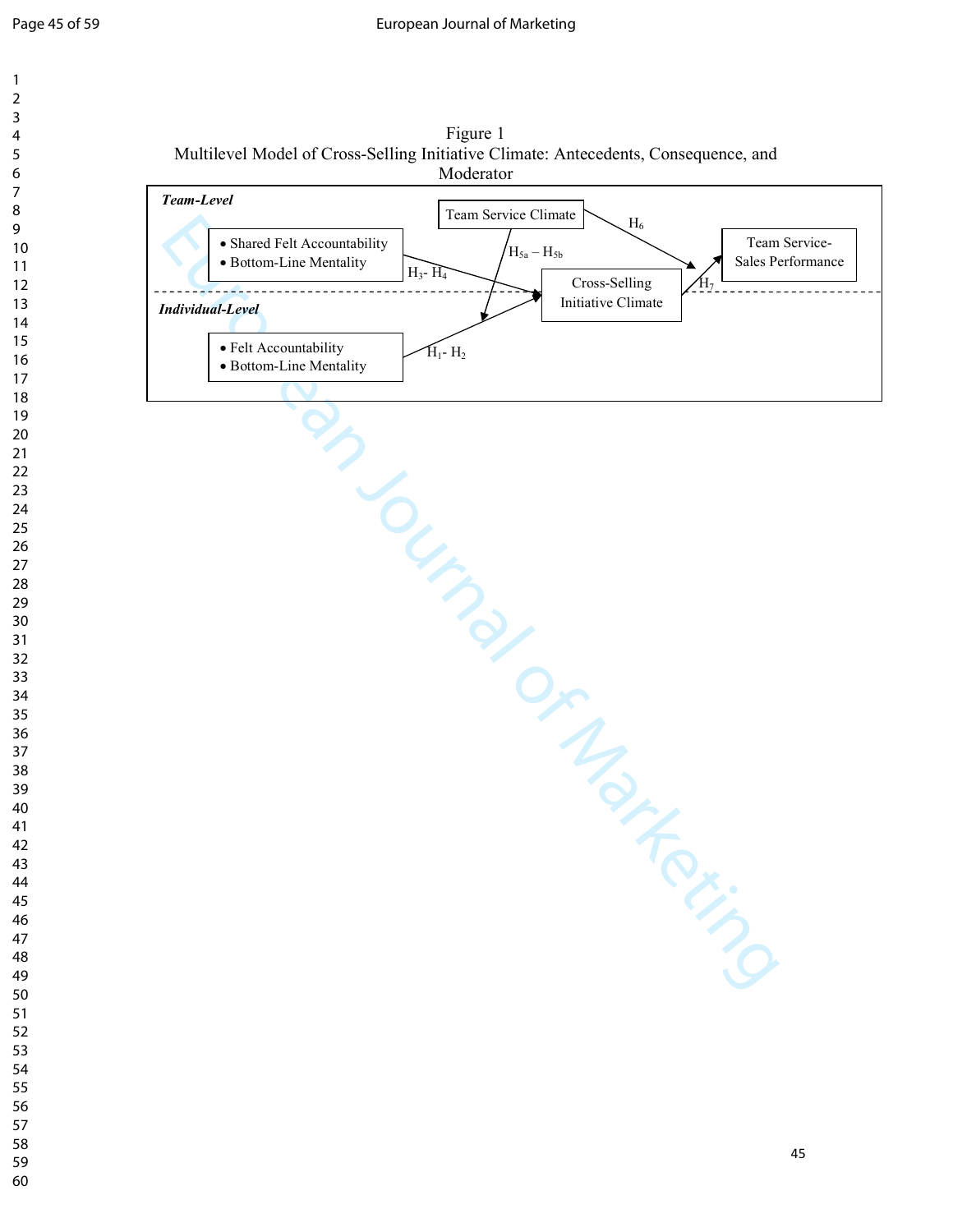Figure 2 Moderating Effect of Team Service Climate on the Relationship between Felt Accountability and Cross-Selling Initiative Climate



**Notes:** Low (high) moderation refers to one standard deviation below (above) the mean of the level-2 moderator (Raub and Liao, 2012).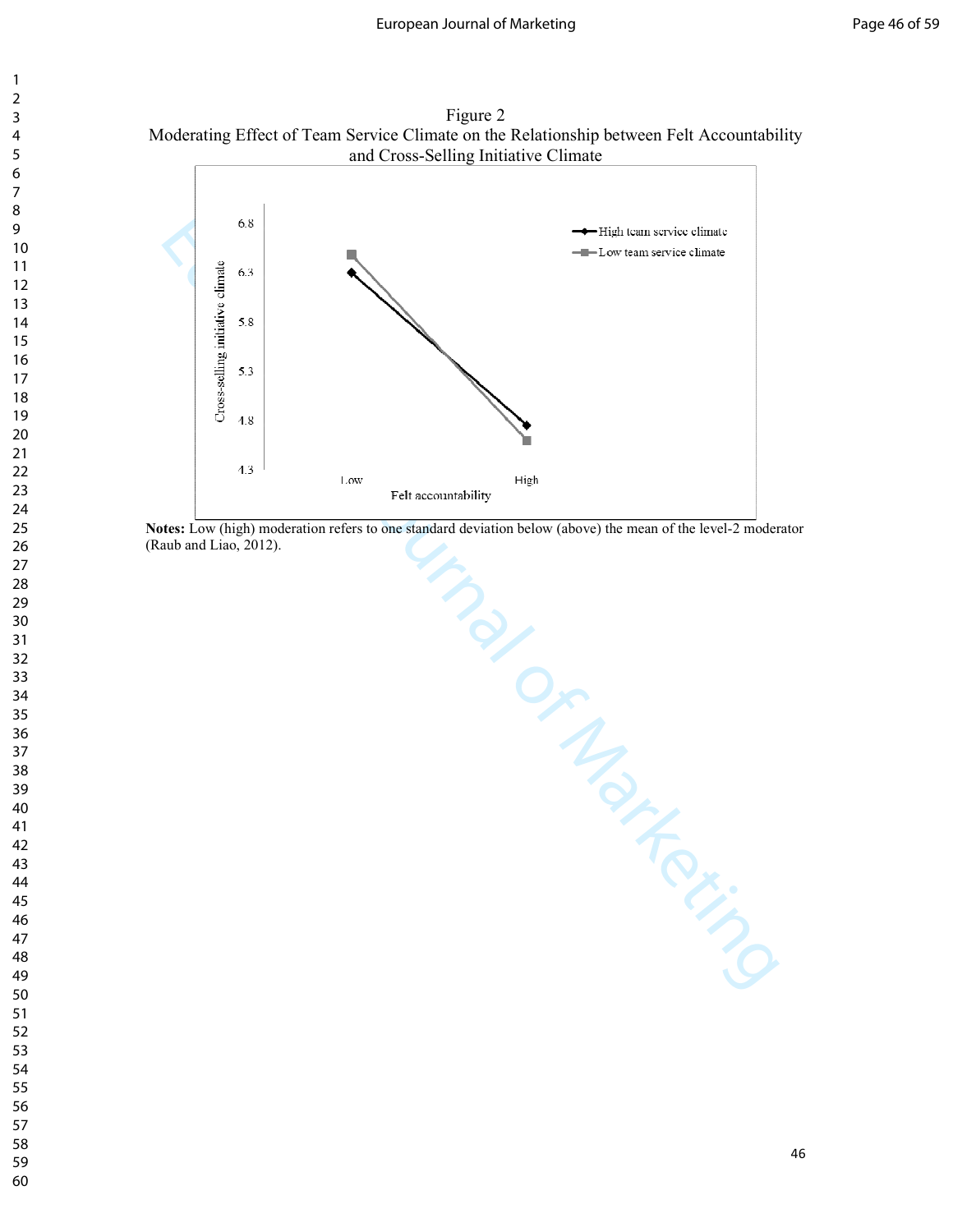





**Notes:** Low (high) moderation refers to one standard deviation below (above) the mean.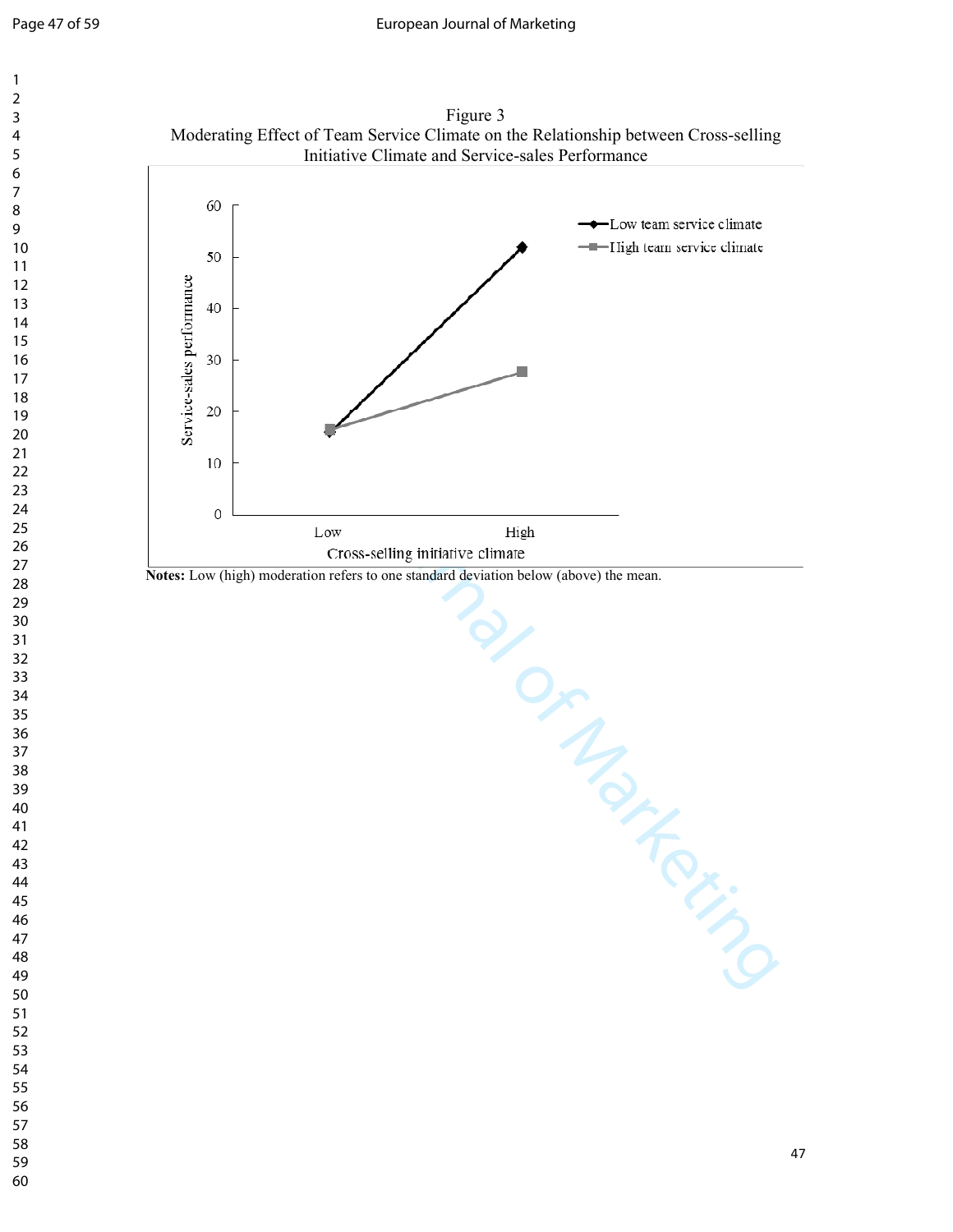|                |                                                                                                                                                                            |                 |                     |              |              |              |        | Table 1                                      |                  |          |          |          |          |             |           |           |           |
|----------------|----------------------------------------------------------------------------------------------------------------------------------------------------------------------------|-----------------|---------------------|--------------|--------------|--------------|--------|----------------------------------------------|------------------|----------|----------|----------|----------|-------------|-----------|-----------|-----------|
|                |                                                                                                                                                                            |                 |                     |              |              |              |        | Means, Standard Deviations, and Correlations |                  |          |          |          |          |             |           |           |           |
|                | <b>Variables</b>                                                                                                                                                           | <b>Employee</b> |                     | Team         |              |              |        |                                              |                  |          |          |          |          |             |           |           |           |
|                | Felt accountability                                                                                                                                                        | Mean<br>4.69    | <b>S.D.</b><br>1.40 | Mean<br>4.69 | S.D.<br>0.72 | $\mathbf{1}$ | .14    | 3<br>.34                                     | $.61**$          | 5<br>.26 | 6<br>.10 | 7<br>.34 | 8<br>.13 | 9<br>$-.01$ | 10<br>.22 | 11<br>.04 | 12<br>.34 |
| 1.<br>2.       | Bottom-line mentality                                                                                                                                                      | 3.72            | 1.89                | 3.65         | 1.13         | $.18*$       |        | $-.39*$                                      | $-.31$           | $-.06$   | $-.01$   | $-.11$   | $.41*$   | .01         | .29       | .08       | .17       |
| 3 <sub>1</sub> | Team service climate                                                                                                                                                       | 6.40            | 0.88                | 6.37         | 0.48         | $.26**$      | $-0.9$ |                                              | $.44*$           | .11      | $-.01$   | .17      | .09      | $-.05$      | .04       | .02       | .22       |
| 4.             | Cross-selling                                                                                                                                                              | 5.46            | 1.17                | 5.48         | 0.70         | $.42**$      | $-.13$ | $.31**$                                      |                  | $.53**$  | $.40*$   | $.59**$  | $-.04$   | $-.11$      | $-.19$    | $-.29$    | .13       |
|                | initiative climate                                                                                                                                                         |                 |                     |              |              |              |        |                                              |                  |          |          |          |          |             |           |           |           |
| 5 <sub>1</sub> | Team service-sales                                                                                                                                                         |                 |                     | 29.13        | 14.27        |              |        |                                              |                  |          | .89**    | $.96**$  | .05      | .17         | $-.36*$   | $-.26$    | $-.13$    |
|                | performance                                                                                                                                                                |                 |                     |              |              |              |        |                                              |                  |          |          |          |          |             |           |           |           |
| 6.             | Team service                                                                                                                                                               |                 |                     | 5.39         | 1.45         |              |        |                                              |                  |          |          | $.80**$  | .05      | .10         | $-21$     | $-.14$    | $-.11$    |
|                | performance                                                                                                                                                                |                 |                     |              |              |              |        |                                              |                  |          |          |          |          |             |           |           |           |
| 7.             | Team sales                                                                                                                                                                 |                 |                     | 5.06         | 1.65         |              |        |                                              |                  |          |          |          | $-.03$   | .22         | $-.39*$   | $-.28$    | $-.14$    |
|                | performance                                                                                                                                                                |                 |                     |              |              |              |        |                                              |                  |          |          |          |          |             |           |           |           |
| 8.             | Age <sup>a</sup>                                                                                                                                                           | 2.28            | 0.66                | 2.24         | 0.37         | $-.03$       | .12    | .07                                          | $-.01$           |          |          |          |          | .01         | $.37*$    | .20       | $.64**$   |
| 9.             | Gender <sup>b</sup>                                                                                                                                                        | 1.99            | 0.11                | 1.99         | 0.04         | $-.02$       | .06    | $-04$                                        | $\overline{0}$ . |          |          |          | $-.04$   |             | $-.02$    | .15       | $-.14$    |
| 10.            | Position experience <sup>c</sup>                                                                                                                                           | 45.98           | 36.46               | 46.72        | 18.37        | .01          | .11    | .09                                          | $-.07$           |          |          |          | $.28**$  | $-.02$      |           | $.81**$   | $.63**$   |
| 11.            | Team experience <sup>c</sup>                                                                                                                                               | 36.40           | 31.37               | 37.31        | 19.11        | $-.04$       | .04    | .08                                          | $-13$            |          |          |          | $.23**$  | $-.06$      | $.74**$   |           | $.45*$    |
| 12.            | Industry experience <sup>c</sup>                                                                                                                                           | 56.34           | 42.00               | 57.05        | 22.62        | .04          | .10    | $.14*$                                       | .03              |          |          |          | .48**    | $-.04$      | $.72**$   | $.61**$   |           |
|                | Notes: Team-level correlations $(n = 31)$ are above the diagonal; employee-level correlations $(n = 180)$ are below the diagonal. Team-level correlations were computed by |                 |                     |              |              |              |        |                                              |                  |          |          |          |          |             |           |           |           |
|                |                                                                                                                                                                            |                 |                     |              |              |              |        |                                              |                  |          |          |          |          |             |           |           |           |
|                | aggregating employee measures (i.e., means), except for team service-sales performance, team service performance, and team sales performance, which were rated by          |                 |                     |              |              |              |        |                                              |                  |          |          |          |          |             |           |           |           |
|                | supervisors at the team level only. Team service-sales performance data are not available at the individual level.                                                         |                 |                     |              |              |              |        |                                              |                  |          |          |          |          |             |           |           |           |
|                | <sup>a</sup> Age consists of five categories: $1 =$ below 20 years, $2 = 20-29$ years, $3 = 30-39$ years, $4 = 40-49$ years, and $5 = 50$ years and above.                 |                 |                     |              |              |              |        |                                              |                  |          |          |          |          |             |           |           |           |
|                | <sup>b</sup> Gender is coded as $1 =$ male, $2 =$ female.                                                                                                                  |                 |                     |              |              |              |        |                                              |                  |          |          |          |          |             |           |           |           |
|                | <sup>c</sup> Individual, team, and industry experience are calculated in months.                                                                                           |                 |                     |              |              |              |        |                                              |                  |          |          |          |          |             |           |           |           |
|                | *Correlation is significant at the .05 level (two-tailed).                                                                                                                 |                 |                     |              |              |              |        |                                              |                  |          |          |          |          |             |           |           |           |
|                | **Correlation is significant at the .01 level (two-tailed).                                                                                                                |                 |                     |              |              |              |        |                                              |                  |          |          |          |          |             |           |           |           |
|                |                                                                                                                                                                            |                 |                     |              |              |              |        |                                              |                  |          |          |          |          |             |           |           |           |
|                |                                                                                                                                                                            |                 |                     |              |              |              |        |                                              |                  |          |          |          |          |             |           |           |           |
|                |                                                                                                                                                                            |                 |                     |              |              |              |        |                                              |                  |          |          |          |          |             |           |           |           |
|                | arketin                                                                                                                                                                    |                 |                     |              |              |              |        |                                              |                  |          |          |          |          |             |           |           |           |
|                |                                                                                                                                                                            |                 |                     |              |              |              |        |                                              |                  |          |          |          |          |             |           |           |           |
|                |                                                                                                                                                                            |                 |                     |              |              |              |        |                                              |                  |          |          |          |          |             |           |           |           |
|                |                                                                                                                                                                            |                 |                     |              |              |              |        |                                              |                  |          |          |          |          |             |           |           |           |
|                |                                                                                                                                                                            |                 |                     |              |              |              |        |                                              |                  |          |          |          |          |             |           |           |           |

<sup>b</sup>Gender is coded as  $1 =$  male,  $2 =$  female.

<sup>c</sup>Individual, team, and industry experience are calculated in months.

\*Correlation is significant at the .05 level (two-tailed).

\*\*Correlation is significant at the .01 level (two-tailed).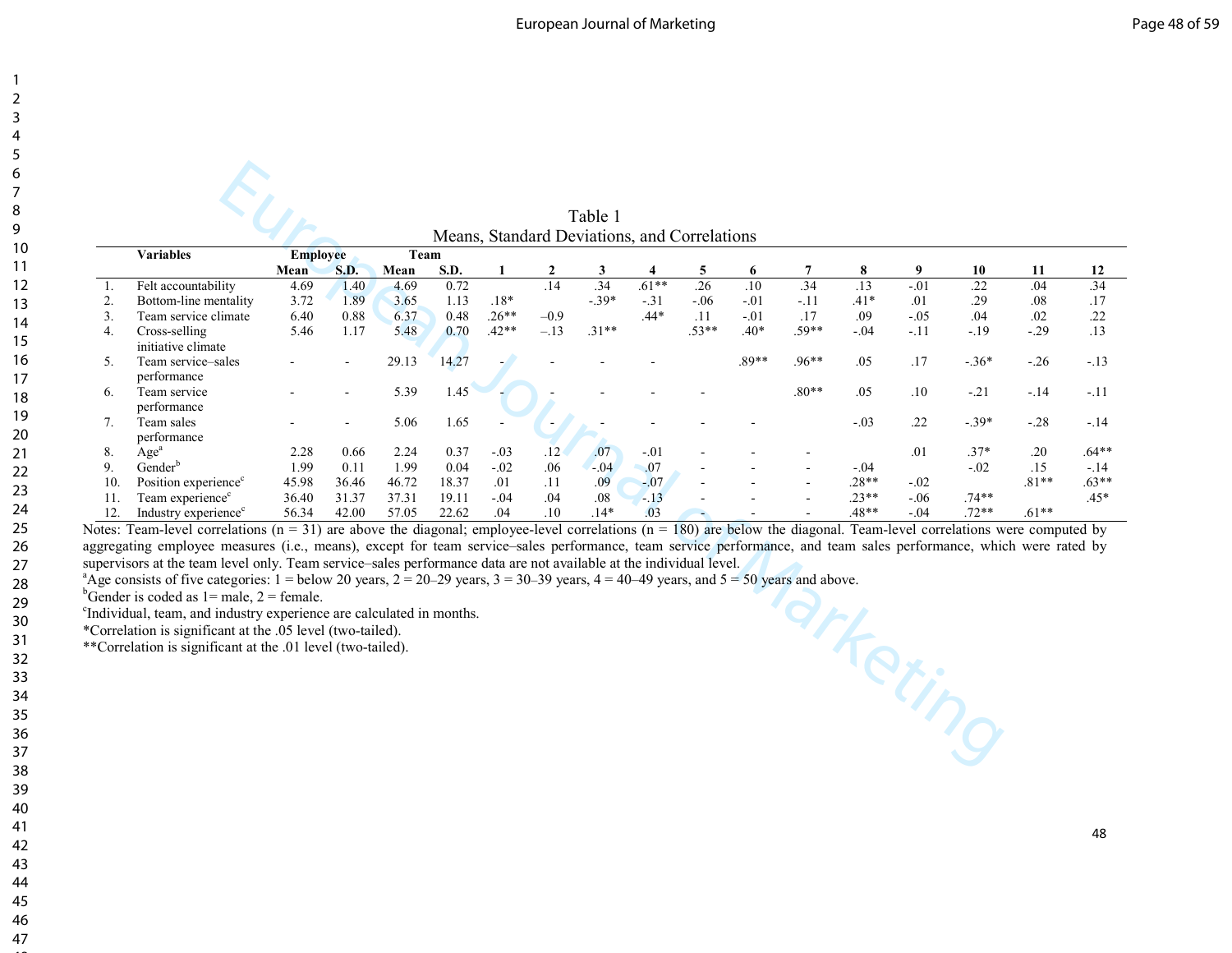#### Page 49 of 59 **Page 49 of 59** European Journal of Marketing

| 1                                        |  |
|------------------------------------------|--|
| $\overline{\mathbf{c}}$                  |  |
| 3                                        |  |
| 4                                        |  |
| 5                                        |  |
| 6                                        |  |
|                                          |  |
| 8                                        |  |
| 9                                        |  |
| 10                                       |  |
| $\mathbf{1}$<br>1                        |  |
| $\mathbf{1}$<br>$\overline{\mathcal{L}}$ |  |
| 3<br>1                                   |  |
| 4<br>1                                   |  |
| 15                                       |  |
| 16<br>1                                  |  |
| 18                                       |  |
| 19                                       |  |
| 20                                       |  |
| $\overline{21}$                          |  |
| $^{22}$                                  |  |
| 23                                       |  |
| 24                                       |  |
| 25                                       |  |
| 26                                       |  |
| 27                                       |  |
| 28                                       |  |
| 29                                       |  |
| 30                                       |  |
| 31                                       |  |
| 32                                       |  |
| 33                                       |  |
| 34                                       |  |
| 35                                       |  |
| 36                                       |  |
| 37                                       |  |
| 38                                       |  |
| 39                                       |  |
| 40                                       |  |
| 41                                       |  |
| 42                                       |  |
| 43                                       |  |
| 44                                       |  |
| 45                                       |  |
| 46                                       |  |
| 47                                       |  |
| 48                                       |  |
| 49                                       |  |
| 50                                       |  |
| 51                                       |  |
| 52                                       |  |
| 53                                       |  |
| 54                                       |  |
| 55                                       |  |
| 56                                       |  |
| 57                                       |  |
| 58                                       |  |

59 60

| Level and Variable                                                                                                        | Null Model | Hierarchical Linear Modelling Results <sup>a</sup><br>Individual- and Team- | With Interaction Terms (M3)  |
|---------------------------------------------------------------------------------------------------------------------------|------------|-----------------------------------------------------------------------------|------------------------------|
|                                                                                                                           | (M1)       | Level Predictors (M2)                                                       |                              |
| Intercept                                                                                                                 | $5.46**$   | $5.47**$                                                                    | $5.47**$                     |
| <b>Team-Level Control Variables</b>                                                                                       |            |                                                                             |                              |
| Age heterogeneity among                                                                                                   |            | 0.35                                                                        | 0.35                         |
| team members                                                                                                              |            |                                                                             |                              |
| Gender heterogeneity                                                                                                      |            | 0.59                                                                        | 0.59                         |
| among team members                                                                                                        |            |                                                                             |                              |
| Position experience                                                                                                       |            | $-0.01$                                                                     | $-0.01$                      |
| heterogeneity among team                                                                                                  |            |                                                                             |                              |
| members                                                                                                                   |            |                                                                             |                              |
| Team experience                                                                                                           |            | $-0.01$                                                                     | $-0.01$                      |
| heterogeneity among team                                                                                                  |            |                                                                             |                              |
| members                                                                                                                   |            |                                                                             |                              |
| Industry experience                                                                                                       |            | 0.01                                                                        | 0.01                         |
| heterogeneity among team                                                                                                  |            |                                                                             |                              |
| members                                                                                                                   |            |                                                                             |                              |
| <b>Individual-Level Antecedents</b>                                                                                       |            |                                                                             |                              |
| Felt accountability                                                                                                       |            | $0.31**$ (H <sub>1</sub> )                                                  | $0.31**$                     |
| Bottom-line mentality                                                                                                     |            | $-0.08*(H_2)$                                                               | $-0.10*$                     |
| <b>Team-Level Antecedents</b>                                                                                             |            |                                                                             |                              |
| Shared felt accountability                                                                                                |            | $0.57**$ (H <sub>3</sub> )                                                  | $0.57**$                     |
| Bottom-line mentality                                                                                                     |            | $-0.23**$ (H <sub>4</sub> )                                                 | $-0.23**$                    |
|                                                                                                                           |            |                                                                             |                              |
| Team service climate                                                                                                      |            | .06                                                                         | .06                          |
| <b>Cross-level interactions</b>                                                                                           |            |                                                                             |                              |
| Individual level antecedents ×                                                                                            |            |                                                                             |                              |
| team service climate<br>Individual level felt                                                                             |            |                                                                             |                              |
|                                                                                                                           |            |                                                                             | $-0.40**$ (H <sub>5a</sub> ) |
| accountability × team level<br>service climate                                                                            |            |                                                                             |                              |
| Individual level bottom-                                                                                                  |            |                                                                             |                              |
| line mentality $\times$ team level                                                                                        |            |                                                                             | $0.11$ (H <sub>5b</sub> )    |
| service climate                                                                                                           |            |                                                                             |                              |
| n (Individual level)                                                                                                      | 180        | 180                                                                         | 180                          |
| n (Team level)                                                                                                            | 31         | 31                                                                          | 31                           |
| Model deviance <sup>b</sup>                                                                                               | 559.45     | 546.05                                                                      | 543.16                       |
| $\sqrt[p]{p}$ < .05.                                                                                                      |            |                                                                             |                              |
|                                                                                                                           |            |                                                                             |                              |
| ** $p < .01$ .<br><sup>a</sup> Dependent variable: Cross-selling initiative climate.                                      |            |                                                                             |                              |
| <sup>b</sup> Deviance offers a measure of model fit: The smaller the deviance, the better the model fits (Liao and Chuang |            |                                                                             |                              |
| 2007).                                                                                                                    |            |                                                                             |                              |
|                                                                                                                           |            |                                                                             |                              |
|                                                                                                                           |            |                                                                             |                              |
|                                                                                                                           |            |                                                                             | Novel 1                      |
|                                                                                                                           |            |                                                                             |                              |
|                                                                                                                           |            |                                                                             |                              |
|                                                                                                                           |            |                                                                             |                              |
|                                                                                                                           |            |                                                                             |                              |

Table 2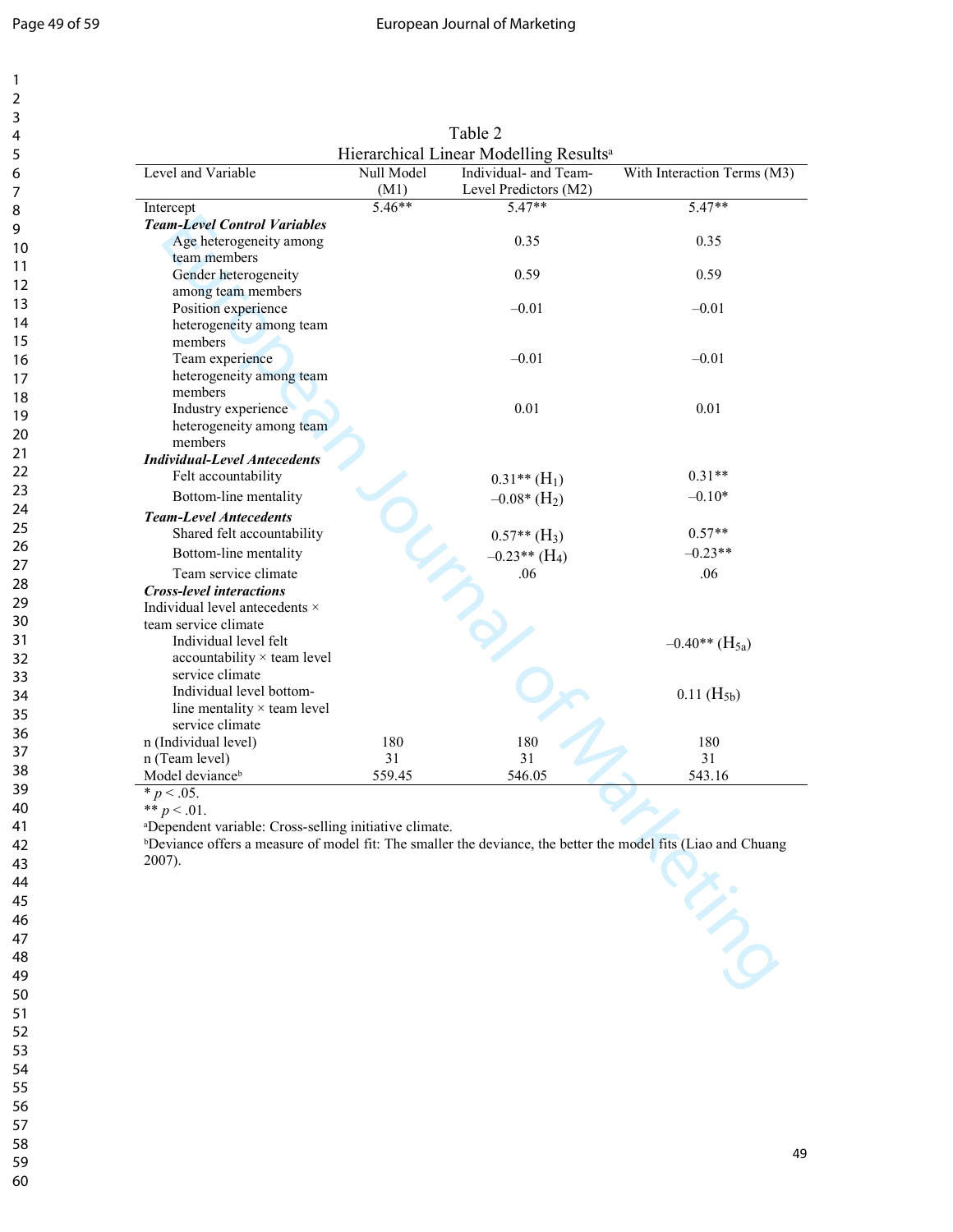Table 3 Partial Least Squares Results for  $H_6$  and  $H_7$ 

|                                                      | Dependent Variable: Service-Sales Performance |
|------------------------------------------------------|-----------------------------------------------|
| Cross-selling initiative climate                     | $.49(2.72)$ **                                |
| Service climate                                      | $-.04(.24)$                                   |
| Cross-selling initiative climate × Service climate   | $-41(2.59)$ **                                |
| Age heterogeneity among team members                 | $-.03(.37)$                                   |
| Gender heterogeneity among team members              | $-.24(2.48)*$                                 |
| Position experience heterogeneity among team members | $-.18(1.46)$                                  |
|                                                      |                                               |
| Team experience heterogeneity among team members     | .17(1.52)                                     |
| Industry experience heterogeneity among team members | .19(1.93)                                     |
| Notes: All parameter estimates are standardised.     |                                               |
| ** $p < .01$ .                                       |                                               |
| <i>*p</i> < .05.                                     |                                               |
|                                                      |                                               |
|                                                      |                                               |
|                                                      |                                               |
|                                                      |                                               |
|                                                      |                                               |
|                                                      |                                               |
|                                                      |                                               |
|                                                      |                                               |
|                                                      |                                               |
| <b>YOUTING CALLAN OF MANY</b>                        |                                               |
|                                                      |                                               |
|                                                      |                                               |
|                                                      |                                               |
|                                                      |                                               |
|                                                      |                                               |
|                                                      |                                               |
|                                                      |                                               |
|                                                      |                                               |
|                                                      |                                               |
|                                                      |                                               |
|                                                      |                                               |
|                                                      |                                               |
|                                                      |                                               |
|                                                      |                                               |
|                                                      |                                               |
|                                                      |                                               |
|                                                      |                                               |
|                                                      |                                               |
|                                                      |                                               |
|                                                      |                                               |
|                                                      |                                               |
|                                                      |                                               |
|                                                      |                                               |
|                                                      |                                               |
|                                                      |                                               |
|                                                      |                                               |
|                                                      |                                               |
|                                                      |                                               |
|                                                      |                                               |
|                                                      |                                               |
|                                                      |                                               |
|                                                      | Free Line                                     |
|                                                      |                                               |
|                                                      |                                               |
|                                                      |                                               |
|                                                      |                                               |
|                                                      |                                               |
|                                                      |                                               |
|                                                      |                                               |
|                                                      |                                               |
|                                                      |                                               |
|                                                      |                                               |
|                                                      |                                               |
|                                                      |                                               |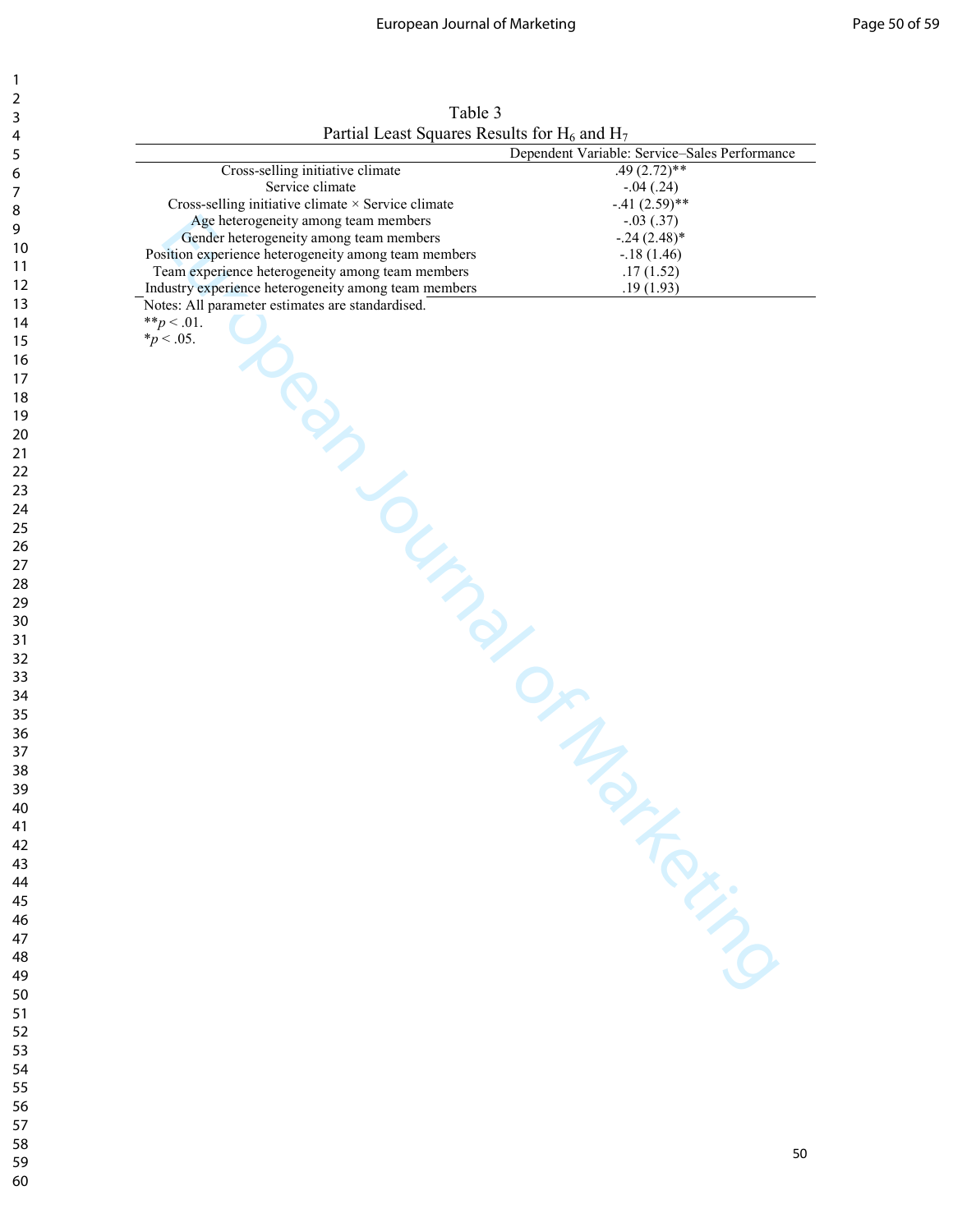| 4                     |  |  |
|-----------------------|--|--|
| 5<br>6                |  |  |
| 7                     |  |  |
| 8<br>9                |  |  |
| 10                    |  |  |
| 11                    |  |  |
| 12                    |  |  |
| 13<br>$\overline{14}$ |  |  |
| 15                    |  |  |
| 16                    |  |  |
| 17                    |  |  |
| 18<br>19              |  |  |
| 20                    |  |  |
| $\overline{21}$       |  |  |
| 22<br>23              |  |  |
| 24                    |  |  |
| 25                    |  |  |
| 26                    |  |  |
| 27<br>28              |  |  |
| 29                    |  |  |
| 30                    |  |  |
| 31<br>32              |  |  |
| 33                    |  |  |
| 34                    |  |  |
| 35                    |  |  |
| 36<br>37              |  |  |
| 38                    |  |  |
| 39                    |  |  |
| 40<br>41              |  |  |
| 42                    |  |  |
| 43                    |  |  |
| 44<br>45              |  |  |
| 46                    |  |  |
| 47                    |  |  |
| 48<br>49              |  |  |
| 50                    |  |  |
| 51                    |  |  |
| 52<br>53              |  |  |
| 54                    |  |  |
| 55                    |  |  |
| 56                    |  |  |
| 57<br>58              |  |  |
| 59                    |  |  |
| 60                    |  |  |

#### **Appendix: Measures and Measurement Criteria**

**Bottom-Line Mentality** .80<br>1. Our team leader is solely concerned with meeting .90 .15.61

**Team Service Climate** 1. Our team is continually working to improve the 1. Our team is continually working to improve the 18.61

**Cross-Selling Initiative Climate** .97 .70

**Felt Accountability**<br>1. I am held accountable for cross-selling when serving 63 1. I am held accountable for cross-selling when serving

2. To a great extent, the cross-selling success of my team

3. My co-workers closely scrutinize my cross-selling

1. Our team leader is solely concerned with meeting

2. Our team leader cares more about short-term profits

3. Our team leader treats achieving bottom-line results

4. Our team leader cares more about short-term bottom-

2. Within our team, employees often go out of their way

3. In our team we put a lot of effort in fine-tuning what it

4. No matter how we feel, our team continuously put

2. In our team, we take the initiative to find appropriate ways of cross-selling that truly address customer needs.

4. In our team, we like to emphasize the importance of self-starting actions in relation to cross-selling.

opportunities for improving cross-selling that adds value

6. In our team, we challenge "tried and tested" ways of cross-selling in order to prevent automatic and mindless

 8. In our team, we push each other to challenge the status quo and to improve cross-selling to add customer value.

 10. In our team, when there is an issue with cross-selling, we take it upon ourselves to address its root cause in such a way that the problem does not re-occur.

 11. In our team, we stimulate each other to anticipate and prevent cross-selling issues that negatively affect our

12. In our team, we strongly believe in anticipating and addressing issues related to cross-selling before they

13. In our team, whenever there are issues with cross- .84 14.41

9. In our team, we anticipate and prevent cross-selling related issues, rather than waiting passively until a

7. In our team, we appreciate the development of

customer needs–based cross-selling.

1. Our team is continually working to improve the quality of service we provide to our customers.

1. In our team, we are keen to tackle cross-selling challenges without explicit guidance by our team leader.

 3. In our team, we commend each other for seizing opportunities to solve issues related to cross-selling.

5. In our team, we continuously identify new

for customers.

customers.

backfire.

cross-selling tactics.

problem "hits the surface."

customers.

efforts.

rests on my shoulders.

short-term bottom-line objectives.

fast as more important than anything else.

line results than employee well-being.

to monitor customer satisfaction.

takes to meet customer expectations.

ourselves out to provide quality service.

than customer satisfaction.

**Measures Loadings** *t***-Value CR AVE** 

.73

.83

.91

7.37

15.61

18.61

.82 8.38

.95 16.90

.91 15.76

.80 14.49

.93 20.17

.82 13.90

.87 15.55

.85 14.76

.83 14.14

 $.86$  15.06

.80 13.33

.84 14.58

.85 14.70

.86 15.22

.85 14.89

.85 15.0

.81 13.55

2. Tota gent extent, the cross-selling success of my team<br>
2. Tota great extent, the cross-selling success of my team<br>
crosts on my shoulders,<br>
2. Now conventioned best processes of my team<br>
defined in the state of Market